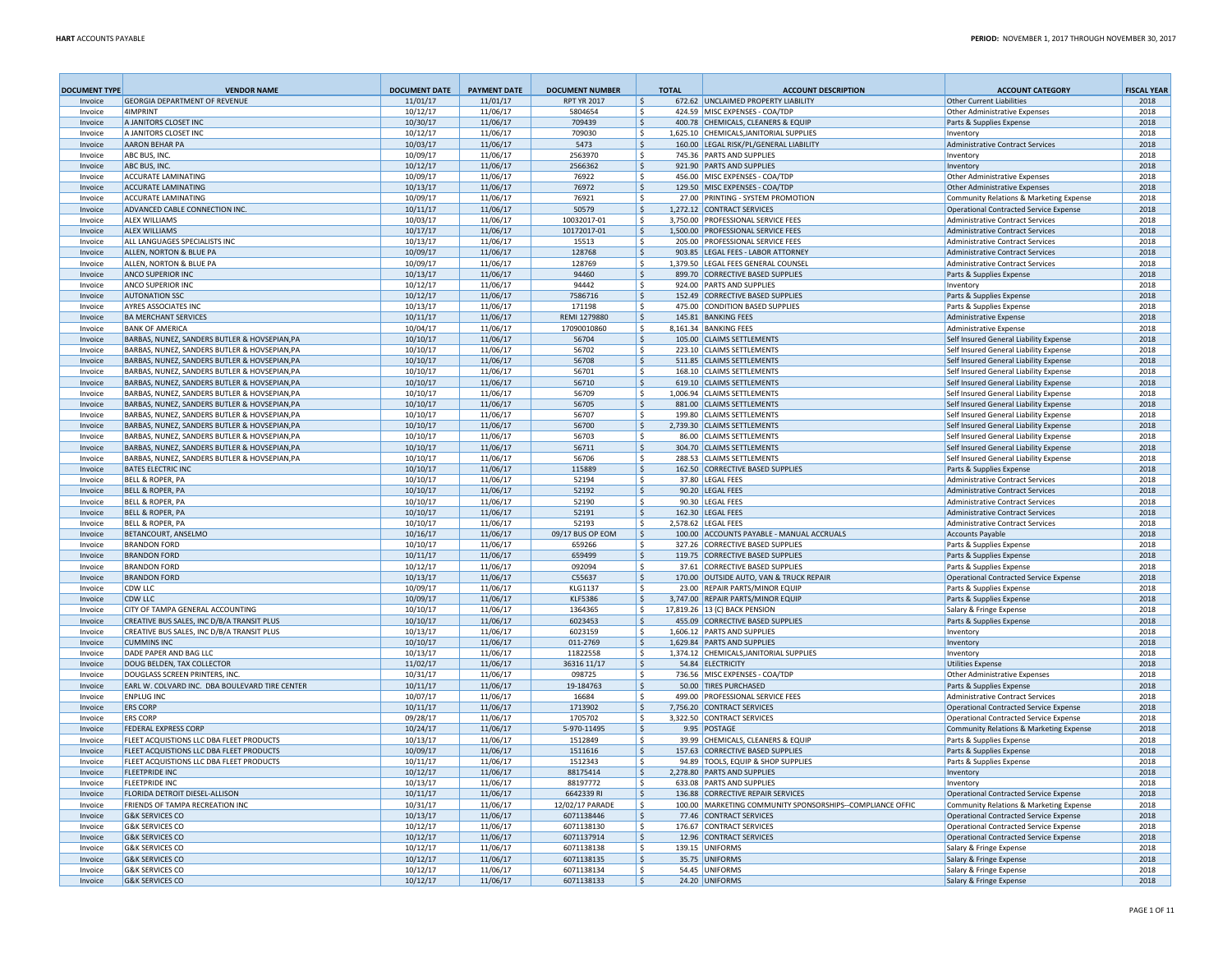| <b>DOCUMENT TYPE</b> | <b>VENDOR NAME</b>                                                 | <b>DOCUMENT DATE</b> | <b>PAYMENT DATE</b>  | <b>DOCUMENT NUMBER</b>   |               | <b>TOTAL</b>     | <b>ACCOUNT DESCRIPTION</b>                                                       | <b>ACCOUNT CATEGORY</b>                                                         | <b>FISCAL YEAR</b> |
|----------------------|--------------------------------------------------------------------|----------------------|----------------------|--------------------------|---------------|------------------|----------------------------------------------------------------------------------|---------------------------------------------------------------------------------|--------------------|
| Invoice              | <b>G&amp;K SERVICES CO</b>                                         | 10/12/17             | 11/06/17             | 6071138132               | l \$          |                  | 30.25 UNIFORMS                                                                   | Salary & Fringe Expense                                                         | 2018               |
| Invoice              | <b>G&amp;K SERVICES CO</b>                                         | 10/13/17             | 11/06/17             | 6071138447               | S,            |                  | 63.25 UNIFORMS                                                                   | Salary & Fringe Expense                                                         | 2018               |
| Invoice              | <b>G&amp;K SERVICES CO</b>                                         | 10/12/17             | 11/06/17             | 6071138136               | l \$          |                  | 157.30 UNIFORMS                                                                  | Salary & Fringe Expense                                                         | 2018               |
| Invoice<br>Invoice   | GASPARILLA MUSIC FESTIVAL CORP<br><b>GENFARE</b>                   | 10/12/17<br>10/10/17 | 11/06/17<br>11/06/17 | 385<br>90124499          | l \$<br>۱\$   |                  | 474.00 ADVERTISING & PROMOTIONS<br>9.500.00 OPERATING CONTINGENCY                | Community Relations & Marketing Expense<br><b>Other Administrative Expenses</b> | 2018<br>2018       |
| Invoice              | GENUINE PARTS CO DBA NAPA AUTO                                     | 10/12/17             | 11/06/17             | 0619-847320              | l \$          |                  | 103.96 CORRECTIVE BASED SUPPLIES                                                 | Parts & Supplies Expense                                                        | 2018               |
| Invoice              | GENUINE PARTS CO DBA NAPA AUTO                                     | 10/09/17             | 11/06/17             | 2504-848567              | ١s            |                  | 27.48 CORRECTIVE BASED SUPPLIES                                                  | Parts & Supplies Expense                                                        | 2018               |
| Invoice              | GENUINE PARTS CO DBA NAPA AUTO                                     | 10/10/17             | 11/06/17             | 0619-846863              | l \$          |                  | 180.62 CORRECTIVE BASED SUPPLIES                                                 | Parts & Supplies Expense                                                        | 2018               |
| Invoice              | GENUINE PARTS CO DBA NAPA AUTO                                     | 11/02/17             | 11/06/17             | 2504-850221              | ۱ś            |                  | 35.28 CORRECTIVE BASED SUPPLIES                                                  | Parts & Supplies Expense                                                        | 2018               |
| Invoice              | GENUINE PARTS CO DBA NAPA AUTO                                     | 10/31/17             | 11/06/17             | 0619-850408              | l \$          |                  | 214.38 CORRECTIVE BASED SUPPLIES                                                 | Parts & Supplies Expense                                                        | 2018               |
| Invoice              | <b>GILLIG LLC</b>                                                  | 10/09/17             | 11/06/17             | 40386676                 | ۱s            |                  | 473.27 CORRECTIVE BASED SUPPLIES                                                 | Parts & Supplies Expense                                                        | 2018               |
| Invoice              | <b>GILLIG LLC</b>                                                  | 10/12/17             | 11/06/17             | 40388095                 | l \$          |                  | 2,320.74 CORRECTIVE BASED SUPPLIES                                               | Parts & Supplies Expense                                                        | 2018               |
| Invoice              | <b>GILLIG LLC</b>                                                  | 10/04/17             | 11/06/17             | 40385214                 | ۱s            |                  | 3,017.14 CORRECTIVE BASED SUPPLIES                                               | Parts & Supplies Expense                                                        | 2018               |
| Invoice              | <b>GILLIG LLC</b>                                                  | 10/09/17             | 11/06/17             | 40386675                 | ۱s            |                  | 3.29 PARTS AND SUPPLIES                                                          | Inventory                                                                       | 2018               |
| Invoice              | <b>GILLIG LLC</b>                                                  | 10/12/17             | 11/06/17             | 40388097                 | ۱ś            |                  | 2,821.90 PARTS AND SUPPLIES                                                      | Inventory                                                                       | 2018               |
| Invoice              | <b>GILLIG LLC</b>                                                  | 10/09/17             | 11/06/17             | 40386674                 | ۱s            |                  | 414.26 PARTS AND SUPPLIES                                                        | Inventory                                                                       | 2018               |
| Invoice<br>Invoice   | <b>GILLIG LLC</b><br><b>GOODYEAR TIRE &amp; RUBBER CO</b>          | 10/12/17<br>10/10/17 | 11/06/17<br>11/06/17 | 40388096<br>0088633828   | ۱ś<br>۱\$     |                  | 87.40 TOOLS, EQUIP & SHOP SUPPLIES<br>20.00 TIRES LEASED - BUS FL-5307P-2017 POP | Parts & Supplies Expense<br>Capital Grant Expense                               | 2018<br>2018       |
| Invoice              | GOVERNMENTJOBS.COM INC D/B/A NEOGOV                                | 10/12/17             | 11/06/17             | <b>INV22392</b>          | ۱ś            |                  | 4,925.53 DUES, SUBSCRIPTIONS & FEES                                              | <b>Administrative Expense</b>                                                   | 2018               |
| Invoice              | <b>GRAINGER</b>                                                    | 10/09/17             | 11/06/17             | 9578694342               | ١s            |                  | 202.96 CONTRACT SERVICES                                                         | <b>Operational Contracted Service Expense</b>                                   | 2018               |
| Invoice              | <b>GRAINGER</b>                                                    | 10/12/17             | 11/06/17             | 9582034469               | ۱s            |                  | 32.80 CONTRACT SERVICES                                                          | <b>Operational Contracted Service Expense</b>                                   | 2018               |
| Invoice              | <b>GRAINGER</b>                                                    | 10/12/17             | 11/06/17             | 9582742947               | l \$          |                  | 713.32 CONTRACT SERVICES                                                         | Operational Contracted Service Expense                                          | 2018               |
| Invoice              | GUIDESOFT INC DBA KNOWLEDGE SERVICES                               | 10/11/17             | 11/06/17             | 1138113                  | ١\$           |                  | 2,000.00 BUDGET FOR INHOUSE TEMP HELP                                            | Salary & Fringe Expense                                                         | 2018               |
| Invoice              | <b>GULF COAST THERMO KING</b>                                      | 09/29/17             | 11/06/17             | W061887                  | l \$          |                  | 235.20 CORRECTIVE REPAIR SERVICES                                                | Operational Contracted Service Expense                                          | 2018               |
| Invoice              | <b>GULF COAST THERMO KING</b>                                      | 09/29/17             | 11/06/17             | WO62093                  | l \$          |                  | 760.84 CORRECTIVE REPAIR SERVICES                                                | Operational Contracted Service Expense                                          | 2018               |
| Invoice              | <b>GULF COAST THERMO KING</b>                                      | 09/29/17             | 11/06/17             | WO62092                  | l\$           |                  | 224.00 CORRECTIVE REPAIR SERVICES                                                | Operational Contracted Service Expense                                          | 2018               |
| Invoice              | <b>HANEY, SHANNON</b>                                              | 11/02/17             | 11/06/17             | 10/24/17 TR              | ۱\$.          |                  | 258.41 BUSINESS TRAVEL COSTS - STAFF                                             | Administrative Expense                                                          | 2018               |
| Invoice              | <b>HANEY, SHANNON</b>                                              | 11/02/17             | 11/06/17             | 10/22/17 TR              | l \$          |                  | 107.00 BUSINESS TRAVEL COSTS - STAFF                                             | <b>Administrative Expense</b>                                                   | 2018               |
| Invoice              | HILLSBOROUGH COUNTY PROPERTY APPRAISER                             | 10/17/17             | 11/06/17             | FY18 1ST QTR             | ١\$           |                  | 72,093.11 PROPERTY APPRAISER FEES                                                | <b>Other Administrative Expenses</b>                                            | 2018               |
| Invoice              | <b>HOLLY RAPHAELSON</b>                                            | 11/01/17             | 11/06/17             | REFUND 10/14/17          | ۱\$           |                  | 17.50 ONE DAY PASSES                                                             | Fare Revenue                                                                    | 2018               |
| Invoice              | HOME DEPOT                                                         | 10/31/17             | 11/06/17             | 9974781                  | ۱\$           |                  | 94.21 CORRECTIVE BASED SUPPLIES                                                  | Parts & Supplies Expense                                                        | 2018               |
| Invoice              | <b>HOME DEPOT</b><br><b>HOME DEPOT</b>                             | 10/25/17             | 11/06/17             | 5974432<br>5974374       | ١\$           |                  | 351.43 CORRECTIVE BASED SUPPLIES                                                 | Parts & Supplies Expense                                                        | 2018               |
| Invoice<br>Invoice   | HOWCO ENVIRONMENTAL SERVICES                                       | 10/25/17<br>10/09/17 | 11/06/17<br>11/06/17 | 0218892                  | ۱\$<br>١\$    |                  | 82.30 CORRECTIVE BASED SUPPLIES<br>125.00 CONTRACT SERVICES                      | Parts & Supplies Expense<br>Operational Contracted Service Expense              | 2018<br>2018       |
| Invoice              | <b>INTEGRATED BUSINESS GROUP</b>                                   | 10/12/17             | 11/06/17             | INV014200                | ١s            |                  | 595.00 COMPUTER SOFTWARE SVC. FEES                                               | <b>Operational Contracted Service Expense</b>                                   | 2018               |
| Invoice              | <b>INTEGRATED BUSINESS GROUP</b>                                   | 10/11/17             | 11/06/17             | INV014207                | ١\$           |                  | 600.00 PROFESSIONAL SERVICE FEES                                                 | <b>Administrative Contract Services</b>                                         | 2018               |
| Invoice              | INTERPRETERS UNLIMITED INC                                         | 10/09/17             | 11/06/17             | 111128                   | ۱\$           |                  | 11.55 PROFESSIONAL SERVICE FEES                                                  | <b>Administrative Contract Services</b>                                         | 2018               |
| Invoice              | INTERPRETERS UNLIMITED INC                                         | 10/12/17             | 11/06/17             | 17M9-11723               | l\$           |                  | 8.80 PROFESSIONAL SERVICE FEES                                                   | <b>Administrative Contract Services</b>                                         | 2018               |
| Invoice              | JCP LOCK & SECURITY INC                                            | 10/13/17             | 11/06/17             | 18-0130                  | ۱\$           |                  | 90.00 CORRECTIVE BASED SUPPLIES                                                  | Parts & Supplies Expense                                                        | 2018               |
| Invoice              | JCP LOCK & SECURITY INC                                            | 10/13/17             | 11/06/17             | 18-0129                  | ۱\$           |                  | 105.00 CORRECTIVE BASED SUPPLIES                                                 | Parts & Supplies Expense                                                        | 2018               |
| Invoice              | JESTO TRANSMISSIONS OF FLORIDA                                     | 10/20/17             | 11/06/17             | 23070                    | ١\$           |                  | 4,097.26 CORRECTIVE REPAIR SERVICES                                              | Operational Contracted Service Expense                                          | 2018               |
| Invoice              | JESTO TRANSMISSIONS OF FLORIDA                                     | 10/16/17             | 11/06/17             | 23062                    | ١\$           |                  | 2,057.56 CORRECTIVE REPAIR SERVICES                                              | Operational Contracted Service Expense                                          | 2018               |
| Invoice              | JESTO TRANSMISSIONS OF FLORIDA                                     | 10/04/17             | 11/06/17             | 23047                    | ۱s            |                  | 4.097.26 CORRECTIVE REPAIR SERVICES                                              | Operational Contracted Service Expense                                          | 2018               |
| Invoice              | JESTO TRANSMISSIONS OF FLORIDA                                     | 09/19/17             | 11/06/17             | 23024                    | ١\$           |                  | 496.16 CORRECTIVE REPAIR SERVICES                                                | Operational Contracted Service Expense                                          | 2018               |
| Invoice<br>Invoice   | JOHNS EASTERN COMPANY INC<br>JOHNS EASTERN COMPANY INC             | 10/11/17             | 11/06/17             | 10012017<br>10112017     | ۱s            |                  | 15,400.00 CLAIMS SETTLEMENTS<br>1,500.00 CLAIMS SETTLEMENTS                      | Self Insured General Liability Expense                                          | 2018<br>2018       |
| Invoice              | KENDRICK Q SCOTT DBA HEAVYS FAMILY CATERING                        | 10/11/17<br>10/09/17 | 11/06/17<br>11/06/17 | 1860                     | ١\$<br>۱\$    |                  | 5,500.00 ORGANIZATION PROGRAMS & EVENTS                                          | Self Insured General Liability Expense<br>Administrative Expense                | 2018               |
| Invoice              | <b>KIRKS AUTOMOTIVE INC</b>                                        | 10/12/17             | 11/06/17             | 1009953                  | ۱\$           |                  | 1.990.00 PARTS AND SUPPLIES                                                      | Inventory                                                                       | 2018               |
| Invoice              | MANSFIELD OIL COMPANY OF GAINESVILLE INC                           | 10/12/17             | 11/06/17             | 510920                   | ۱\$           | 13,729.23 DIESEL |                                                                                  | Fuel and Oil Expense                                                            | 2018               |
| Invoice              | MANSFIELD OIL COMPANY OF GAINESVILLE INC                           | 10/12/17             | 11/06/17             | 512906                   | ۱s            | 14.028.69 DIESEL |                                                                                  | <b>Fuel and Oil Expense</b>                                                     | 2018               |
| Invoice              | MANSFIELD OIL COMPANY OF GAINESVILLE INC                           | 10/10/17             | 11/06/17             | 508915                   | S.            | 14,061.38 DIESEL |                                                                                  | Fuel and Oil Expense                                                            | 2018               |
| Invoice              | MANSFIFLD OIL COMPANY OF GAINESVILLE INC.                          | 10/10/17             | 11/06/17             | 508423                   | ۱s            | 13,734.79 DIESEL |                                                                                  | Fuel and Oil Expense                                                            | 2018               |
| Invoice              | MANSFIELD OIL COMPANY OF GAINESVILLE INC                           | 10/12/17             | 11/06/17             | 485130                   | <sub>S</sub>  | 14.331.01 DIESEL |                                                                                  | Fuel and Oil Expense                                                            | 2018               |
| Invoice              | MANSFIELD OIL COMPANY OF GAINESVILLE INC                           | 10/12/17             | 11/06/17             | 510920                   | -\$           |                  | 2,530.41 DIESEL & GAS EXCISE TAX                                                 | <b>Tax Expense</b>                                                              | 2018               |
| Invoice              | MANSFIELD OIL COMPANY OF GAINESVILLE INC                           | 10/12/17             | 11/06/17             | 512906                   | -Ś            |                  | 2.533.82 DIESEL & GAS EXCISE TAX                                                 | <b>Tax Expense</b>                                                              | 2018               |
| Invoice              | MANSFIELD OIL COMPANY OF GAINESVILLE INC                           | 10/10/17             | 11/06/17             | 508915                   | ۱\$           |                  | 2.526.64 DIESEL & GAS EXCISE TAX                                                 | <b>Tax Expense</b>                                                              | 2018               |
| Invoice              | MANSFIELD OIL COMPANY OF GAINESVILLE INC                           | 10/10/17             | 11/06/17             | 508423                   | ۱ś            |                  | 2.531.44 DIESEL & GAS EXCISE TAX                                                 | <b>Tax Expense</b>                                                              | 2018               |
| Invoice              | MANSFIELD OIL COMPANY OF GAINESVILLE INC                           | 10/12/17             | 11/06/17             | 485130                   | ١\$           |                  | 2,530.41 DIESEL & GAS EXCISE TAX<br>3.004.93 MISC EXPENSES - COA/TDP             | <b>Tax Expense</b><br>Other Administrative Expenses                             | 2018               |
| Invoice<br>Invoice   | METROMEDIA TECHNOLOGIES INC<br>MILLENNIUM REFRESHMENT SERVICES INC | 10/10/17<br>10/01/17 | 11/06/17<br>11/06/17 | 511341011<br>WC880       | ۱s            |                  | 102.48 CONTRACT SERVICES                                                         | <b>Operational Contracted Service Expense</b>                                   | 2018<br>2018       |
| Invoice              | MOBILE VENTURES LLC DBA IDEAL AUTOMOTIVE                           | 08/22/17             | 11/06/17             | 560034                   | S,<br>۱s      |                  | 500.00 CONTRACT SERVICES                                                         | <b>Operational Contracted Service Expense</b>                                   | 2018               |
| Invoice              | MOBILE VENTURES LLC DBA IDEAL AUTOMOTIVE                           | 08/18/17             | 11/06/17             | 560022                   | ۱ś            |                  | 2.000.71 TOOLS. EQUIP & SHOP SUPPLIES                                            | Parts & Supplies Expense                                                        | 2018               |
| Invoice              | MOHAWK MANUFACTURING & SUPPLY CO                                   | 10/10/17             | 11/06/17             | U016317                  | <sub>S</sub>  |                  | 1.801.30 PARTS AND SUPPLIES                                                      | <b>Inventory</b>                                                                | 2018               |
| Invoice              | MOHAWK MANUFACTURING & SUPPLY CO                                   | 10/12/17             | 11/06/17             | U016445                  | ۱s            |                  | 28.00 PARTS AND SUPPLIES                                                         | Inventory                                                                       | 2018               |
| Invoice              | MOHAWK MANUFACTURING & SUPPLY CO                                   | 10/12/17             | 11/06/17             | U016447                  | ۱s            |                  | 472.00 PARTS AND SUPPLIES                                                        | Inventory                                                                       | 2018               |
| Invoice              | MOHAWK MANUFACTURING & SUPPLY CO                                   | 10/12/17             | 11/06/17             | U016446                  | ۱\$           |                  | 1,430.08 PARTS AND SUPPLIES                                                      | Inventory                                                                       | 2018               |
| Invoice              | MSC INDUSTRIAL SUPPLY CO                                           | 10/09/17             | 11/06/17             | 63066048                 | ١\$           |                  | 840.00 CONDITION BASED SUPPLIES                                                  | Parts & Supplies Expense                                                        | 2018               |
| Invoice              | MSC INDUSTRIAL SUPPLY CO                                           | 10/13/17             | 11/06/17             | 1589687001               | l \$          |                  | 76.01 CORRECTIVE BASED SUPPLIES                                                  | Parts & Supplies Expense                                                        | 2018               |
| Invoice              | MSC INDUSTRIAL SUPPLY CO                                           | 10/13/17             | 11/06/17             | 1574761002               | ۱s            |                  | 92.98 CORRECTIVE BASED SUPPLIES                                                  | Parts & Supplies Expense                                                        | 2018               |
| Invoice              | MSC INDUSTRIAL SUPPLY CO                                           | 10/12/17             | 11/06/17             | 1590361001               | $\mathcal{S}$ |                  | 544.75 CORRECTIVE BASED SUPPLIES                                                 | Parts & Supplies Expense                                                        | 2018               |
| Invoice              | MSC INDUSTRIAL SUPPLY CO                                           | 10/12/17             | 11/06/17             | 1590283001               | ۱s            |                  | 283.86 CORRECTIVE BASED SUPPLIES                                                 | Parts & Supplies Expense                                                        | 2018               |
| Invoice<br>Invoice   | MSC INDUSTRIAL SUPPLY CO<br>MSC INDUSTRIAL SUPPLY CO               | 10/10/17<br>10/12/17 | 11/06/17<br>11/06/17 | 1570855001<br>1589969001 | ۱\$<br>Š      |                  | 237.98 CORRECTIVE BASED SUPPLIES<br>104.86 CORRECTIVE BASED SUPPLIES             | Parts & Supplies Expense<br>Parts & Supplies Expense                            | 2018<br>2018       |
|                      |                                                                    |                      |                      |                          |               |                  |                                                                                  |                                                                                 |                    |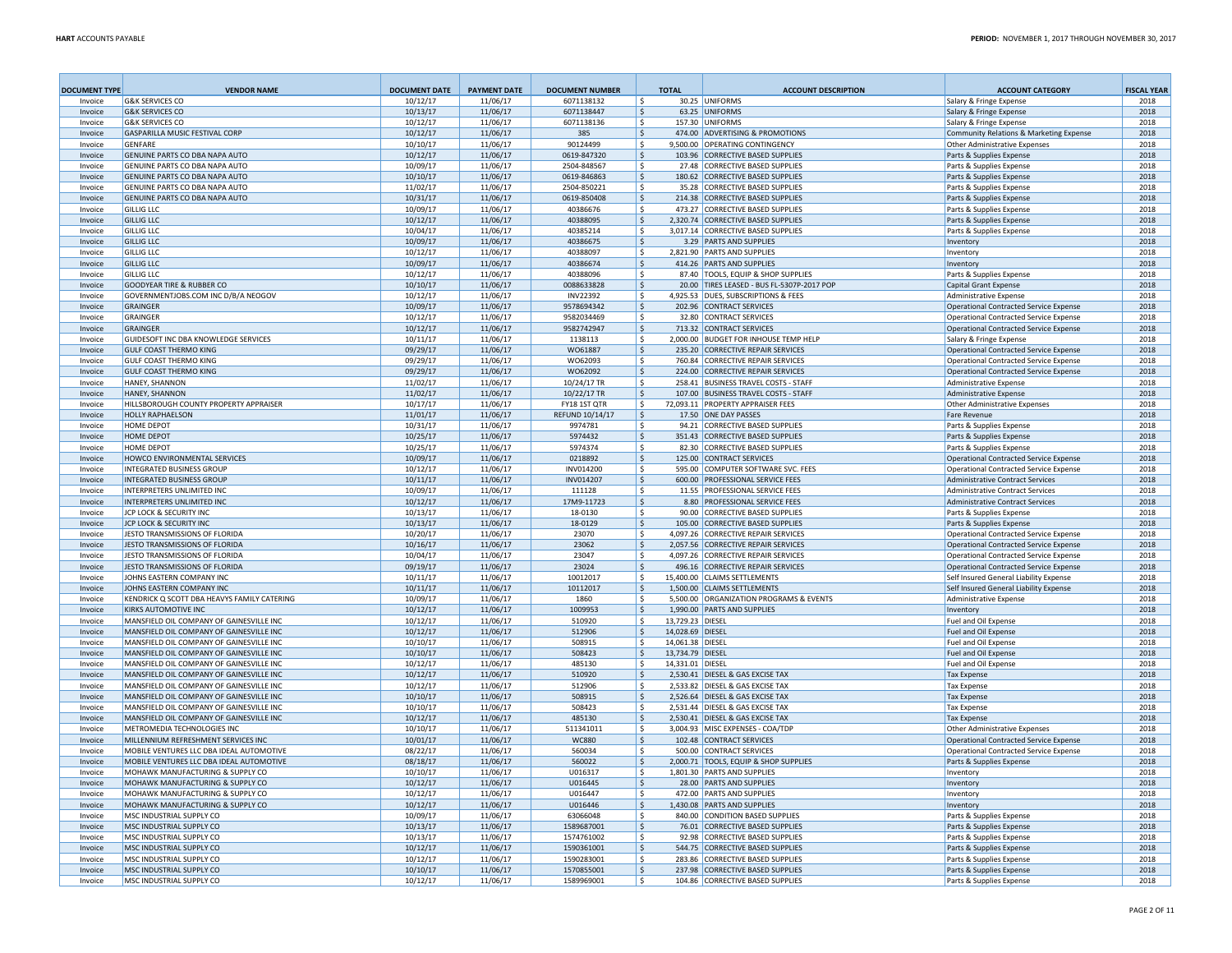| <b>DOCUMENT TYPE</b> | <b>VENDOR NAME</b>                                              | <b>DOCUMENT DATE</b> | <b>PAYMENT DATE</b>  | <b>DOCUMENT NUMBER</b>                    | <b>TOTAL</b>        | <b>ACCOUNT DESCRIPTION</b>                                                       | <b>ACCOUNT CATEGORY</b>                                            | <b>FISCAL YEAR</b> |
|----------------------|-----------------------------------------------------------------|----------------------|----------------------|-------------------------------------------|---------------------|----------------------------------------------------------------------------------|--------------------------------------------------------------------|--------------------|
| Invoice              | MSC INDUSTRIAL SUPPLY CO                                        | 10/11/17             | 11/06/17             | 1574761001                                | \$                  | 434.71 TOOLS, EQUIP & SHOP SUPPLIES                                              | Parts & Supplies Expense                                           | 2018               |
| Invoice              | PETROLEUM PRODUCTS MONITORING INC                               | 10/10/17             | 11/06/17             | 21968                                     | -S                  | 1,350.00 FLUID AND CHEMICAL ANALYSIS                                             | Operational Contracted Service Expense                             | 2018               |
| Invoice              | POSEY DISTRIBUTING CO INC                                       | 10/12/17             | 11/06/17             | PDC2-247990<br>232342691                  | \$                  | 323.40 MACHINE/EQUIP MAINTENANCE                                                 | Operational Contracted Service Expense                             | 2018               |
| Invoice<br>Invoice   | <b>SAMS CLUB DIRECT</b><br>SEABOARD DISTRIBUTION. INC           | 10/17/17<br>10/09/17 | 11/06/17<br>11/06/17 | 192909                                    | -S<br>\$            | 61.01 MEETINGS & LOCAL MILEAGE<br>1,648.20 ANTI FREEZE/COOLANT                   | <b>Administrative Expense</b><br>Fuel and Oil Expense              | 2018<br>2018       |
| Invoice              | SEABOARD DISTRIBUTION, INC                                      | 10/09/17             | 11/06/17             | 192909                                    | -S                  | 3,980.00 ENGINE OIL (OIL & LUBE)                                                 | <b>Fuel and Oil Expense</b>                                        | 2018               |
| Invoice              | SECURE ON-SITE SHREDDING                                        | 10/12/17             | 11/06/17             | 2541101217                                | \$                  | 20.00 CONTRACT SERVICES                                                          | Operational Contracted Service Expense                             | 2018               |
| Invoice              | SECURE ON-SITE SHREDDING                                        | 10/12/17             | 11/06/17             | 2539101217                                | \$.                 | 20.00 CONTRACT SERVICES                                                          | Operational Contracted Service Expense                             | 2018               |
| Invoice              | SECURE ON-SITE SHREDDING                                        | 10/12/17             | 11/06/17             | 2543101217                                | \$.                 | 40.00 CONTRACT SERVICES                                                          | Operational Contracted Service Expense                             | 2018               |
| Invoice              | SMITH SYSTEM DRIVER IMPROVEMENT INSTITUTE INC                   | 10/10/17             | 11/06/17             | 1710-45273                                | Ŝ.                  | 1,647.08 TOOLS, EQUIP & SHOP SUPPLIES                                            | <b>Other Administrative Expenses</b>                               | 2018               |
| Invoice              | <b>SOL DAVIS PRINTING INC</b>                                   | 10/13/17             | 11/06/17             | 49450                                     | S                   | 454.00 PRINTING - OFFICE FORMS                                                   | Community Relations & Marketing Expense                            | 2018               |
| Invoice              | SOUTHERN COACH PARTS CO                                         | 10/10/17             | 11/06/17             | 64778                                     | -\$                 | 1,037.40 PARTS AND SUPPLIES                                                      | Inventory                                                          | 2018               |
| Invoice              | SUN STATE INTERNATIONAL TRUCKS LLC                              | 10/11/17             | 11/06/17             | X10031886301                              | -\$                 | 198.24 PARTS AND SUPPLIES                                                        | <b>Inventory</b>                                                   | 2018               |
| Invoice              | SUN STATE INTERNATIONAL TRUCKS LLC                              | 10/11/17             | 11/06/17             | X10031886302                              | -\$                 | 396.48 PARTS AND SUPPLIES                                                        | Inventory                                                          | 2018               |
| Invoice              | SUNSTATE WRECKER SERVICE INC                                    | 10/12/17             | 11/06/17             | 170983                                    | \$.                 | 225.00 TOWING CHARGES                                                            | Operational Contracted Service Expense                             | 2018               |
| Invoice              | SUNSTATE WRECKER SERVICE INC                                    | 10/09/17             | 11/06/17             | 171234                                    | -S                  | 300.00 TOWING CHARGES                                                            | Operational Contracted Service Expense                             | 2018               |
| Invoice              | SUNSTATE WRECKER SERVICE INC                                    | 10/09/17             | 11/06/17             | 171239                                    | \$                  | 300.00 TOWING CHARGES                                                            | Operational Contracted Service Expense                             | 2018               |
| Invoice              | SUNSTATE WRECKER SERVICE INC                                    | 10/09/17             | 11/06/17             | 171243                                    | S                   | 300.00 TOWING CHARGES                                                            | Operational Contracted Service Expense                             | 2018               |
| Invoice              | SUNSTATE WRECKER SERVICE INC                                    | 10/09/17             | 11/06/17             | 171241                                    | \$                  | 300.00 TOWING CHARGES<br>750.00 MARKETING COMMUNITY OUTREACH--COMPLIANCE OFFICE- | Operational Contracted Service Expense                             | 2018               |
| Invoice<br>Invoice   | TAMPA ALUMNI CHAPTER OF KAPPA<br><b>TAMPA ELECTRIC COMPANY</b>  | 10/31/17             | 11/06/17             | 11/04/17 ROGERS PARK<br>211012155373-1017 | -S<br>-S            |                                                                                  | Community Relations & Marketing Expense                            | 2018<br>2018       |
| Invoice              | TAMPA ELECTRIC COMPANY                                          | 10/26/17<br>10/26/17 | 11/06/17<br>11/06/17 | 211012155613-1017                         | -S                  | 249.56 ELECTRICITY<br>284.24 ELECTRICITY                                         | <b>Utilities Expense</b><br><b>Utilities Expense</b>               | 2018               |
| Invoice              | <b>TAMPA ELECTRIC COMPANY</b>                                   | 10/26/17             | 11/06/17             | 211012155811-1017                         | -S                  | 354.85 ELECTRICITY                                                               | <b>Utilities Expense</b>                                           | 2018               |
| Invoice              | TAMPA ELECTRIC COMPANY                                          | 10/27/17             | 11/06/17             | 211012156033-1017                         | S                   | 28.52 ELECTRICITY                                                                | <b>Utilities Expense</b>                                           | 2018               |
| Invoice              | <b>TAMPA ELECTRIC COMPANY</b>                                   | 10/27/17             | 11/06/17             | 211012156322-1017                         | -S                  | 459.23 ELECTRICITY                                                               | <b>Utilities Expense</b>                                           | 2018               |
| Invoice              | <b>TAMPA ELECTRIC COMPANY</b>                                   | 10/30/17             | 11/06/17             | 211012156538-1017                         | Ś                   | 21.79 ELECTRICITY                                                                | <b>Utilities Expense</b>                                           | 2018               |
| Invoice              | <b>TENNANT SALES AND SERVICE</b>                                | 10/11/17             | 11/06/17             | 914942424                                 | -S                  | 158.00 CORRECTIVE BASED SUPPLIES                                                 | Parts & Supplies Expense                                           | 2018               |
| Invoice              | TOSHIBA BUSINESS SOLUTIONS INC                                  | 10/12/17             | 11/06/17             | 14016485                                  | Ś                   | 1,721.92 LEASE AND RENTALS                                                       | <b>Other Administrative Expenses</b>                               | 2018               |
| Invoice              | <b>VASTI TRANSPORT INC</b>                                      | 10/11/17             | 11/06/17             | 2017-09                                   | -\$                 | 11,833.33 TEMPORARY HELP                                                         | Salary & Fringe Expense                                            | 2018               |
| Invoice              | <b>VEHICLE MAINTENANCE PROGRAM INC</b>                          | 10/13/17             | 11/06/17             | INV-280074                                | -S                  | 287.65 PARTS AND SUPPLIES                                                        | Inventory                                                          | 2018               |
| Invoice              | WITHLACOOCHEE RIVER ELECTRIC COOPERATIVE, INC                   | 10/25/17             | 11/06/17             | 1017/1503148                              | \$                  | 36.74 ELECTRICITY                                                                | <b>Utilities Expense</b>                                           | 2018               |
| Invoice              | <b>WORLD ONE INC.</b>                                           | 10/01/17             | 11/06/17             | 63313                                     | S                   | 929.07 DISPOSAL SERVICES                                                         | <b>Operational Contracted Service Expense</b>                      | 2018               |
| Invoice              | <b>WORLD ONE INC</b>                                            | 10/01/17             | 11/06/17             | 63401                                     | \$                  | 475.10 RECYCLING SERVICES                                                        | Operational Contracted Service Expense                             | 2018               |
| Invoice              | <b>ZEP SALES AND SERVICE</b>                                    | 10/13/17             | 11/06/17             | 9003079874                                | S                   | 943.80 CHEMICALS, JANITORIAL SUPPLIES                                            | Inventory                                                          | 2018               |
| Invoice              | <b>ZONES INC</b>                                                | 10/13/17             | 11/06/17             | K08180370101                              | $\mathsf{\$}$       | 5,264.59 COMPUTER SOFTWARE SVC. FEES                                             | <b>Operational Contracted Service Expense</b>                      | 2018               |
| Invoice              | ZONES INC<br><b>ZONES INC</b>                                   | 10/13/17             | 11/06/17             | K08180370102<br>K08259620101              | \$.<br>$\mathsf{S}$ | 208.86 COMPUTER SOFTWARE SVC. FEES<br>423.74 MACHINE/EQUIP MAINTENANCE           | <b>Operational Contracted Service Expense</b>                      | 2018<br>2018       |
| Invoice              | <b>ZONES INC</b>                                                | 10/11/17             | 11/06/17             |                                           |                     | 423.74 MINOR EQUIP FOR RISK MGT                                                  | Operational Contracted Service Expense                             | 2018               |
| Invoice<br>Invoice   | A & W MAINTENANCE                                               | 10/11/17<br>11/07/17 | 11/06/17<br>11/13/17 | K08232780101<br>52085                     | S<br>Ŝ.             | 872.00 CORRECTIVE BASED SUPPLIES                                                 | Self Insured General Liability Expense<br>Parts & Supplies Expense | 2018               |
| Invoice              | A JANITORS CLOSET INC                                           | 10/19/17             | 11/13/17             | 709191                                    | Ś                   | 69.00 TOOLS, EQUIP & SHOP SUPPLIES                                               | Parts & Supplies Expense                                           | 2018               |
| Invoice              | ABC BUS, INC.                                                   | 10/18/17             | 11/13/17             | 2569531                                   | Ŝ.                  | 1.430.71 CORRECTIVE BASED SUPPLIES                                               | Parts & Supplies Expense                                           | 2018               |
| Invoice              | ABC BUS, INC.                                                   | 10/19/17             | 11/13/17             | 2570285                                   | s.                  | 2,861.42 CORRECTIVE BASED SUPPLIES                                               | Parts & Supplies Expense                                           | 2018               |
| Invoice              | ABC BUS, INC.                                                   | 10/19/17             | 11/13/17             | 2570324                                   | \$                  | 14.10 PARTS AND SUPPLIES                                                         | Inventory                                                          | 2018               |
| Invoice              | ABC BUS. INC.                                                   | 10/19/17             | 11/13/17             | 2570334                                   | <sub>S</sub>        | 3.954.25 PARTS AND SUPPLIES                                                      | Inventory                                                          | 2018               |
| Invoice              | <b>ANCO SUPERIOR INC</b>                                        | 10/19/17             | 11/13/17             | 94538                                     | -S                  | 570.66 CORRECTIVE BASED SUPPLIES                                                 | Parts & Supplies Expense                                           | 2018               |
| Invoice              | AUDIO VISUAL INNOVATIONS                                        | 10/17/17             | 11/13/17             | 1172018                                   | <sup>S</sup>        | 11.525.99 CONTRACT SERVICES                                                      | <b>Operational Contracted Service Expense</b>                      | 2018               |
| Invoice              | <b>AUDIOSEARS CORPORATION</b>                                   | 10/19/17             | 11/13/17             | 29931                                     | $\mathsf S$         | 1,127.50 PARTS AND SUPPLIES                                                      | Inventory                                                          | 2018               |
| Invoice              | <b>AUTONATION SSC</b>                                           | 10/18/17             | 11/13/17             | 7593295                                   | -S                  | 226.04 CORRECTIVE BASED SUPPLIES                                                 | Parts & Supplies Expense                                           | 2018               |
| Invoice              | <b>AUTONATION SSC</b>                                           | 10/19/17             | 11/13/17             | 7592510                                   | $\mathsf{S}$        | 274.51 CORRECTIVE BASED SUPPLIES                                                 | Parts & Supplies Expense                                           | 2018               |
| Invoice              | <b>AUTONATION SSC</b>                                           | 10/20/17             | 11/13/17             | 7596202                                   | Ŝ.                  | 196.30 CORRECTIVE BASED SUPPLIES                                                 | Parts & Supplies Expense                                           | 2018               |
| Invoice              | <b>BOARD OF COUNTY COMMISSIONERS HTV</b><br><b>BRANDON FORD</b> | 11/06/17<br>10/17/17 | 11/13/17<br>11/13/17 | HART171106<br>092324                      | \$<br>s.            | 410.08 PRODUCTION COST - DIRECT MEDIA<br>28.85 CORRECTIVE BASED SUPPLIES         | Community Relations & Marketing Expense                            | 2018<br>2018       |
| Invoice<br>Invoice   | <b>BRANDON FORD</b>                                             | 10/17/17             | 11/13/17             | 660131                                    | Ŝ.                  | 115.04 CORRECTIVE BASED SUPPLIES                                                 | Parts & Supplies Expense                                           | 2018               |
| Invoice              | <b>BRANDON FORD</b>                                             | 10/17/17             | 11/13/17             | 092317                                    | S.                  | 28.85 CORRECTIVE BASED SUPPLIES                                                  | Parts & Supplies Expense<br>Parts & Supplies Expense               | 2018               |
| Invoice              | <b>BRANDON FORD</b>                                             | 10/18/17             | 11/13/17             | 660242                                    | $\mathsf{S}$        | 45.92 CORRECTIVE BASED SUPPLIES                                                  | Parts & Supplies Expense                                           | 2018               |
| Invoice              | <b>BRANDON FORD</b>                                             | 10/18/17             | 11/13/17             | 660241                                    | Ś                   | 27.25 CORRECTIVE BASED SUPPLIES                                                  | Parts & Supplies Expense                                           | 2018               |
| Invoice              | <b>BRANDON FORD</b>                                             | 10/19/17             | 11/13/17             | 092447                                    | \$                  | 376.32 CORRECTIVE BASED SUPPLIES                                                 | Parts & Supplies Expense                                           | 2018               |
| Invoice              | <b>BRANDON FORD</b>                                             | 10/20/17             | 11/13/17             | 660620                                    | <sub>S</sub>        | 386.02 CORRECTIVE BASED SUPPLIES                                                 | Parts & Supplies Expense                                           | 2018               |
| Invoice              | <b>BUTLER TRUCK SERVICE INC</b>                                 | 10/17/17             | 11/13/17             | 171017002                                 | Ŝ.                  | 14.50 CORRECTIVE REPAIR SERVICES                                                 | <b>Operational Contracted Service Expense</b>                      | 2018               |
| Invoice              | CABRERA, MICHAEL                                                | 11/09/17             | 11/13/17             | <b>DOTPHY</b>                             | \$                  | 75.00 DOT PHYSICAL                                                               | <b>Administrative Contract Services</b>                            | 2018               |
| Invoice              | CABRERA, MICHAEL                                                | 11/09/17             | 11/13/17             | PTCL                                      | <sub>S</sub>        | 75.00 LICENSES & PERMITS                                                         | <b>Tax Expense</b>                                                 | 2018               |
| Invoice              | CABRERA, MICHAEL                                                | 11/09/17             | 11/13/17             | <b>HEALTHINS</b>                          | <sub>S</sub>        | 435.70 MISCELLANEOUS EXPENSE                                                     | Administrative Expense                                             | 2018               |
| Invoice              | <b>CITI GROUP</b>                                               | 11/08/17             | 11/13/17             | <b>REFUND 10/21/17</b>                    | <sub>S</sub>        | 16.00 MISCELLANEOUS INCOME                                                       | <b>Other System Revenue</b>                                        | 2018               |
| Invoice              | CITY OF TAMPA POLICE DEPT YEARLY SERVICES                       | 09/11/17             | 11/13/17             | 1314316                                   | s.                  | 60,176.11 SECURITY SERVICES                                                      | <b>Operational Contracted Service Expense</b>                      | 2018               |
| Invoice              | <b>CITY OF TAMPA UTILITIES</b>                                  | 11/01/17             | 11/13/17             | 1117/0004428                              | Ŝ.                  | 1,911.18 WATER, SEWER & GARBAGE                                                  | <b>Utilities Expense</b>                                           | 2018               |
| Invoice              | <b>CITY OF TAMPA UTILITIES</b>                                  | 11/01/17             | 11/13/17             | 1117/0004429                              | s.                  | 146.60 WATER, SEWER & GARBAGE                                                    | <b>Utilities Expense</b>                                           | 2018               |
| Invoice              | <b>CITY OF TAMPA UTILITIES</b>                                  | 11/03/17             | 11/13/17             | 1117/0051369-3                            | \$                  | 277.55 WATER, SEWER & GARBAGE                                                    | <b>Utilities Expense</b>                                           | 2018               |
| Invoice              | <b>CITY OF TAMPA UTILITIES</b>                                  | 11/02/17             | 11/13/17             | 1117/0379314                              | s.                  | 534.60 WATER, SEWER & GARBAGE                                                    | <b>Utilities Expense</b>                                           | 2018               |
| Invoice              | COLLURA, VINCENT P.<br>COLONIAL LIFE & ACCIDENT INSURANCE CO    | 11/01/17             | 11/13/17<br>11/13/17 | EOQ FY17 CS<br>4147930-1012850            | Ŝ.<br>-S            | 50.00 ACCOUNTS PAYABLE - MANUAL ACCRUALS<br>44.562.94 FLEX COMP - EMPLOYEES      | <b>Accounts Payable</b><br><b>Accounts Pavable</b>                 | 2018<br>2018       |
| Invoice<br>Invoice   | COLONIAL LIFE & ACCIDENT INSURANCE CO                           | 10/25/17<br>09/25/17 | 11/13/17             | 4147930-0914886                           | <sub>S</sub>        | 44,489.16 FLEX COMP - EMPLOYEES                                                  | <b>Accounts Pavable</b>                                            | 2018               |
| Invoice              | CRUMPTON WELDING SUPPLY INC                                     | 10/18/17             | 11/13/17             | 01047817                                  | $\mathsf{s}$        | 21.00 CORRECTIVE BASED SUPPLIES                                                  | Parts & Supplies Expense                                           | 2018               |
| Invoice              | <b>CUMMINS INC</b>                                              | 10/17/17             | 11/13/17             | 011-3154                                  | S.                  | 980.49 CORRECTIVE BASED SUPPLIES                                                 | Parts & Supplies Expense                                           | 2018               |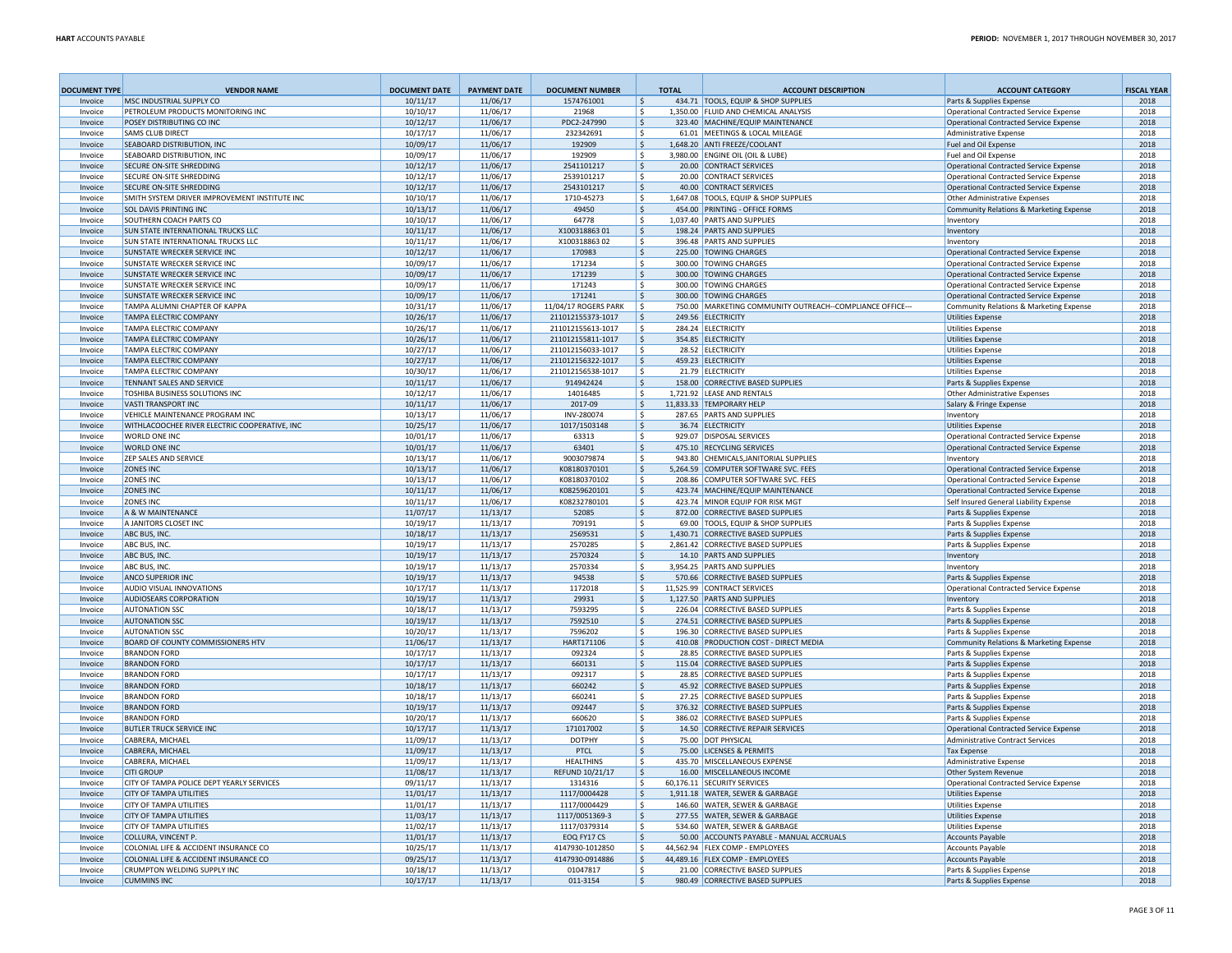| <b>DOCUMENT TYPE</b> | <b>VENDOR NAME</b>                                                 | <b>DOCUMENT DATE</b> | <b>PAYMENT DATE</b>  | <b>DOCUMENT NUMBER</b>   |                           | <b>TOTAL</b>     | <b>ACCOUNT DESCRIPTION</b>                                                | <b>ACCOUNT CATEGORY</b>                            | <b>FISCAL YEAR</b> |
|----------------------|--------------------------------------------------------------------|----------------------|----------------------|--------------------------|---------------------------|------------------|---------------------------------------------------------------------------|----------------------------------------------------|--------------------|
| Invoice              | <b>CUMMINS INC</b>                                                 | 10/18/17             | 11/13/17             | 011-3277                 | ۱s                        |                  | 26.61 CORRECTIVE BASED SUPPLIES                                           | Parts & Supplies Expense                           | 2018               |
| Invoice              | <b>CUMMINS INC</b>                                                 | 10/20/17             | 11/13/17             | 011-3505                 | ۱\$                       |                  | 117.08 CORRECTIVE BASED SUPPLIES                                          | Parts & Supplies Expense                           | 2018               |
| Invoice<br>Invoice   | <b>CUMMINS INC.</b><br>DADE PAPER AND BAG LLC                      | 10/20/17<br>10/19/17 | 11/13/17<br>11/13/17 | 011-3522<br>11839019     | ۱s<br>۱s                  |                  | 275.00 CORRECTIVE BASED SUPPLIES<br>135.60 CHEMICALS, JANITORIAL SUPPLIES | Parts & Supplies Expense                           | 2018<br>2018       |
| Invoice              | <b>DESIGNLAB INC</b>                                               | 10/16/17             | 11/13/17             | 222117                   | ۱s                        |                  | 13,236.60 UNIFORMS                                                        | Inventory<br>Salary & Fringe Expense               | 2018               |
| Invoice              | <b>DIRECTV LLC</b>                                                 | 10/31/17             | 11/13/17             | 32733338005              | S,                        |                  | 72.99 CABLE TELEVISION SERVICES                                           | <b>Utilities Expense</b>                           | 2018               |
| Invoice              | DIRECTV LLC                                                        | 11/04/17             | 11/13/17             | 32755431819              | l \$                      |                  | 28.00 CABLE TELEVISION SERVICES                                           | <b>Utilities Expense</b>                           | 2018               |
| Invoice              | DVM INSURANCE AGENCY DBA NATIONWIDE PET INS                        | 10/28/17             | 11/13/17             | 10012017*                | l \$                      |                  | 524.14 FLEX COMP - EMPLOYEES                                              | <b>Accounts Payable</b>                            | 2018               |
| Invoice              | EAGAN, KATHARINE                                                   | 11/03/17             | 11/13/17             | 09/15/17 TR              | l \$                      |                  | 232.75 BUSINESS TRAVEL COSTS - STAFF                                      | <b>Administrative Expense</b>                      | 2018               |
| Invoice              | EARL W. COLVARD INC. DBA BOULEVARD TIRE CENTER                     | 10/18/17             | 11/13/17             | 19-GS185135              | l \$                      |                  | 313.68 TIRES PURCHASED                                                    | Parts & Supplies Expense                           | 2018               |
| Invoice              | EDUCATIONAL CREDIT MANAGEMENT CORP DBA ECMC                        | 11/09/17             | 11/13/17             | PPE 11/04/17             | ۱\$.                      |                  | 209.04 ACCOUNTS PAYABLE - MANUAL ACCRUALS                                 | <b>Accounts Payable</b>                            | 2018               |
| Invoice              | FLEET ACQUISTIONS LLC DBA FLEET PRODUCTS                           | 10/18/17             | 11/13/17             | 1513743                  | l\$                       |                  | 492.67 CORRECTIVE BASED SUPPLIES                                          | Parts & Supplies Expense                           | 2018               |
| Invoice              | <b>FLEETPRIDE INC</b>                                              | 10/19/17             | 11/13/17             | 88312175                 | ١\$                       |                  | 1,283.76 PARTS AND SUPPLIES                                               | Inventory                                          | 2018               |
| Invoice<br>Invoice   | <b>FLEETPRIDE INC</b><br><b>FLEETPRIDE INC</b>                     | 10/19/17<br>10/19/17 | 11/13/17<br>11/13/17 | 88312477<br>88308548     | l\$<br>l \$               |                  | 146.04 PARTS AND SUPPLIES<br>1,005.48 PARTS AND SUPPLIES                  | Inventory<br>Inventory                             | 2018<br>2018       |
| Invoice              | <b>FRONTIER FLORIDA LLC</b>                                        | 10/25/17             | 11/13/17             | 1017/8132251629          | l \$                      |                  | 60.47 TELEPHONE                                                           | <b>Utilities Expense</b>                           | 2018               |
| Invoice              | FRONTIER FLORIDA LLC                                               | 10/25/17             | 11/13/17             | 1017/8136264349          | l \$                      |                  | 56.30 TELEPHONE                                                           | <b>Utilities Expense</b>                           | 2018               |
| Invoice              | <b>FRONTIER LIGHTING INC</b>                                       | 10/17/17             | 11/13/17             | S1869037.001             | ۱\$                       |                  | 2,105.77 CORRECTIVE BASED SUPPLIES                                        | Parts & Supplies Expense                           | 2018               |
| Invoice              | <b>FRONTIER LIGHTING INC</b>                                       | 10/17/17             | 11/13/17             | S1875928.001             | ۱\$                       |                  | 949.00 CORRECTIVE BASED SUPPLIES                                          | Parts & Supplies Expense                           | 2018               |
| Invoice              | <b>G&amp;K SERVICES CO</b>                                         | 10/19/17             | 11/13/17             | 6071140794               | ۱\$.                      |                  | 143.70 CONTRACT SERVICES                                                  | Operational Contracted Service Expense             | 2018               |
| Invoice              | <b>G&amp;K SERVICES CO</b>                                         | 10/20/17             | 11/13/17             | 6071141111               | ۱\$.                      |                  | 32.10 CONTRACT SERVICES                                                   | Operational Contracted Service Expense             | 2018               |
| Invoice              | <b>G&amp;K SERVICES CO</b>                                         | 10/19/17             | 11/13/17             | 6071140798               | l\$                       |                  | 54.45 UNIFORMS                                                            | Salary & Fringe Expense                            | 2018               |
| Invoice              | <b>G&amp;K SERVICES CO</b>                                         | 10/19/17             | 11/13/17             | 6071140801               | ۱\$                       |                  | 278.30 UNIFORMS                                                           | Salary & Fringe Expense                            | 2018               |
| Invoice              | <b>G&amp;K SERVICES CO</b>                                         | 10/19/17             | 11/13/17             | 6071140795               | l\$                       |                  | 53.90 UNIFORMS                                                            | Salary & Fringe Expense                            | 2018               |
| Invoice              | <b>G&amp;K SERVICES CO</b>                                         | 10/19/17             | 11/13/17             | 6071140797               | ۱\$                       |                  | 24.20 UNIFORMS                                                            | Salary & Fringe Expense                            | 2018               |
| Invoice              | <b>G&amp;K SERVICES CO</b>                                         | 10/19/17             | 11/13/17             | 6071140799               | ۱\$.                      |                  | 35.75 UNIFORMS                                                            | Salary & Fringe Expense                            | 2018               |
| Invoice              | <b>G&amp;K SERVICES CO</b>                                         | 10/19/17             | 11/13/17             | 6071140802               | ۱\$                       |                  | 139.15   UNIFORMS                                                         | Salary & Fringe Expense                            | 2018               |
| Invoice              | <b>G&amp;K SERVICES CO</b><br><b>G&amp;K SERVICES CO</b>           | 10/19/17<br>10/20/17 | 11/13/17<br>11/13/17 | 6071140796<br>6071141112 | S,<br>۱s                  |                  | 30.25 UNIFORMS<br>63.25 UNIFORMS                                          | Salary & Fringe Expense<br>Salary & Fringe Expense | 2018<br>2018       |
| Invoice<br>Invoice   | <b>G&amp;K SERVICES CO</b>                                         | 10/19/17             | 11/13/17             | 6071140800               | ١\$                       |                  | 157.30 UNIFORMS                                                           | Salary & Fringe Expense                            | 2018               |
| Invoice              | <b>GATOR FORD TRUCK SALES</b>                                      | 10/21/17             | 11/13/17             | 257135                   | ١s                        |                  | 8,813.66 CORRECTIVE BASED SUPPLIES                                        | Parts & Supplies Expense                           | 2018               |
| Invoice              | GENUINE PARTS CO DBA NAPA AUTO                                     | 10/19/17             | 11/13/17             | 0619-848457              | ١\$                       |                  | 19.48 CORRECTIVE BASED SUPPLIES                                           | Parts & Supplies Expense                           | 2018               |
| Invoice              | GENUINE PARTS CO DBA NAPA AUTO                                     | 11/03/17             | 11/13/17             | 0619-851015              | ١\$                       |                  | 35.56 CORRECTIVE BASED SUPPLIES                                           | Parts & Supplies Expense                           | 2018               |
| Invoice              | <b>GILLIG LLC</b>                                                  | 10/20/17             | 11/13/17             | 40390713                 | S,                        |                  | 758.88 CORRECTIVE BASED SUPPLIES                                          | Parts & Supplies Expense                           | 2018               |
| Invoice              | <b>GILLIG LLC</b>                                                  | 10/20/17             | 11/13/17             | 40390712                 | ∣\$                       |                  | 233.94   PARTS AND SUPPLIES                                               | Inventory                                          | 2018               |
| Invoice              | <b>GILLIG LLC</b>                                                  | 10/20/17             | 11/13/17             | 40390714                 | S,                        |                  | 5,426.20 PARTS AND SUPPLIES                                               | Inventory                                          | 2018               |
| Invoice              | <b>GIS CERTIFICATION INSTITUTE</b>                                 | 11/08/17             | 11/13/17             | NAWAWY 2017              | S.                        |                  | 350.00 DUES, SUBSCRIPTIONS & FEES                                         | Administrative Expense                             | 2018               |
| Invoice              | GLOBAL DOCUMENT SERVICES INC DBA TAMPA BLUE PRINT                  | 10/18/17             | 11/13/17             | 123817                   | -\$                       |                  | 185.00 CORRECTIVE BASED SUPPLIES                                          | Parts & Supplies Expense                           | 2018               |
| Invoice              | <b>GRAINGFF</b>                                                    | 10/16/17             | 11/13/17             | 9585547996               | -\$                       |                  | 57.79 CONTRACT SERVICES                                                   | Operational Contracted Service Expense             | 2018               |
| Invoice              | GRAINGER                                                           | 10/17/17             | 11/13/17             | 9586982077               | ۱\$                       |                  | 33.00 CONTRACT SERVICES                                                   | Operational Contracted Service Expense             | 2018               |
| Invoice              | <b>GRAINGER</b>                                                    | 10/18/17             | 11/13/17             | 9588932732               | -S                        |                  | 52.40 CONTRACT SERVICES                                                   | Operational Contracted Service Expense             | 2018               |
| Invoice              | <b>GRAINGER</b>                                                    | 10/18/17             | 11/13/17             | 9588151036               | \$                        |                  | 73.52 CONTRACT SERVICES                                                   | Operational Contracted Service Expense             | 2018               |
| Invoice              | GRAINGER<br><b>GRAINGER</b>                                        | 10/17/17             | 11/13/17             | 9587225914<br>9586860042 | ۱s                        |                  | 151.68 CONTRACT SERVICES                                                  | <b>Operational Contracted Service Expense</b>      | 2018               |
| Invoice<br>Invoice   | <b>GRAINGFF</b>                                                    | 10/17/17             | 11/13/17             | 9586582190               | l\$                       |                  | 116.10 CORRECTIVE BASED SUPPLIES<br>116.10 CORRECTIVE BASED SUPPLIES      | Parts & Supplies Expense                           | 2018<br>2018       |
| Invoice              | <b>GUARANTEED RADIATORS OF TAMPA INC</b>                           | 10/17/17<br>10/16/17 | 11/13/17<br>11/13/17 | 081805                   | ۱\$<br>۱\$.               |                  | 1,190.00 PARTS AND SUPPLIES                                               | Parts & Supplies Expense<br>Inventory              | 2018               |
| Invoice              | GUIDESOFT INC DBA KNOWLEDGE SERVICES                               | 10/17/17             | 11/13/17             | 1139259                  | ۱\$                       |                  | 2,000.00 BUDGET FOR INHOUSE TEMP HELP                                     | Salary & Fringe Expense                            | 2018               |
| Invoice              | HALO BRANDED SOLUTIONS INC                                         | 10/16/17             | 11/13/17             | 3207622                  | ۱s                        |                  | 603.36 Supplies / Office / Janitorial                                     | Parts & Supplies Expense                           | 2018               |
| Invoice              | <b>HERITAGE PROPANE</b>                                            | 10/31/17             | 11/13/17             | 3070591207               | $\boldsymbol{\mathsf{S}}$ |                  | 114.26 PROPANE FACILITIES                                                 | <b>Utilities Expense</b>                           | 2018               |
| Invoice              | <b>HIDAY &amp; RICKE PA</b>                                        | 11/09/17             | 11/13/17             | PPE 11/04/17             | -\$                       |                  | 66.50 ACCOUNTS PAYABLE - MANUAL ACCRUALS                                  | <b>Accounts Pavable</b>                            | 2018               |
| Invoice              | HIDDEN RIVER CORP PARK ASSOC INC                                   | 10/01/17             | 11/13/17             | 1668                     | <sub>\$</sub>             |                  | 2,326.50 ELECTRICITY                                                      | <b>Utilities Expense</b>                           | 2018               |
| Invoice              | HILLSBOROUGH TRANSIT AUTHORITY ERF                                 | 11/09/17             | 11/13/17             | PPE 11/04/17             | \$                        |                  | 425.00 EMPLOYEE RECREATION FUND                                           | <b>Accounts Payable</b>                            | 2018               |
| Invoice              | HOME DEPOT                                                         | 10/31/17             | 11/13/17             | 9974807                  | Ŝ.                        |                  | 623.62 CORRECTIVE BASED SUPPLIES                                          | Parts & Supplies Expense                           | 2018               |
| Invoice              | IEH AUTO PARTS HOLDING LLC DBA AUTO PLUS                           | 10/19/17             | 11/13/17             | 066904083                | \$                        |                  | 369.24 PARTS AND SUPPLIES                                                 | Inventory                                          | 2018               |
| Invoice              | IEH AUTO PARTS HOLDING LLC DBA AUTO PLUS                           | 10/19/17             | 11/13/17             | 066904082                | Ŝ.                        |                  | 18.00 PARTS AND SUPPLIES                                                  | Inventory                                          | 2018               |
| Invoice              | <b>INTEGRATED BUSINESS GROUP</b>                                   | 10/17/17             | 11/13/17             | INV014240                | S,                        |                  | 170.00 PROFESSIONAL SERVICE FEES                                          | <b>Administrative Contract Services</b>            | 2018               |
| Invoice              | INTERNAL REVENUE SERVICE                                           | 11/09/17             | 11/13/17             | PPE 11/04/17             | ۱\$                       |                  | 1,061.14 ACCOUNTS PAYABLE - MANUAL ACCRUALS                               | <b>Accounts Pavable</b>                            | 2018               |
| Invoice              | <b>INTERNAL REVENUE SERVICE</b>                                    | 11/09/17             | 11/13/17             | PPE 11/04/17             | S,                        |                  | 112.50 ACCOUNTS PAYABLE - MANUAL ACCRUALS                                 | <b>Accounts Payable</b>                            | 2018               |
| Invoice<br>Invoice   | JANEK CORPORATION, THE<br>JASPER WELLER LLC DBA WELLER TRUCK PARTS | 10/19/17             | 11/13/17             | 100487<br>401414267      | l \$                      |                  | 5,475.00 PARTS AND SUPPLIES<br>6.200.00 PARTS AND SUPPLIES                | Inventory                                          | 2018<br>2018       |
| Invoice              | JCP LOCK & SECURITY INC                                            | 10/18/17<br>10/17/17 | 11/13/17<br>11/13/17 | 18-000005                | S,<br>l \$                |                  | 2,401.82 CORRECTIVE BASED SUPPLIES                                        | Inventory<br>Parts & Supplies Expense              | 2018               |
| Invoice              | JCP LOCK & SECURITY INC                                            | 10/17/17             | 11/13/17             | 18-0055                  | l\$                       |                  | 2,117.78 CORRECTIVE BASED SUPPLIES                                        | Parts & Supplies Expense                           | 2018               |
| Invoice              | KENWORTH OF CENTRAL FLORIDA INC                                    | 10/18/17             | 11/13/17             | CI89473                  | ۱s                        |                  | 10.22 CORRECTIVE BASED SUPPLIES                                           | Parts & Supplies Expense                           | 2018               |
| Invoice              | KENWORTH OF CENTRAL FLORIDA INC                                    | 10/17/17             | 11/13/17             | CI89303                  | ١\$                       |                  | 2,459.19 PARTS AND SUPPLIES                                               | Inventory                                          | 2018               |
| Invoice              | KENWORTH OF CENTRAL FLORIDA INC                                    | 10/20/17             | 11/13/17             | CI89543                  | l \$                      |                  | 881.19 PARTS AND SUPPLIES                                                 | Inventory                                          | 2018               |
| Invoice              | KIRKS AUTOMOTIVE INC                                               | 10/20/17             | 11/13/17             | 1010187                  | ١\$                       |                  | 1,100.00 PARTS AND SUPPLIES                                               | Inventory                                          | 2018               |
| Invoice              | KIRKS AUTOMOTIVE INC                                               | 10/05/17             | 11/13/17             | 1009744                  | l \$                      |                  | 89.50 PARTS AND SUPPLIES                                                  | Inventory                                          | 2018               |
| Invoice              | LEVEL 3 FINANCING INC DBA LEVEL 3 COMMUNICATIONS LLC               | 10/24/17             | 11/13/17             | 62249418                 | l\$                       |                  | 18,044.92 WEB HOSTING SERVICES                                            | <b>Operational Contracted Service Expense</b>      | 2018               |
| Invoice              | MANSFIELD OIL COMPANY OF GAINESVILLE INC                           | 10/16/17             | 11/13/17             | 516387                   | l \$                      | 13,950.87 DIESEL |                                                                           | Fuel and Oil Expense                               | 2018               |
| Invoice              | MANSFIELD OIL COMPANY OF GAINESVILLE INC                           | 10/17/17             | 11/13/17             | 517987                   | $\mathcal{S}$             | 13,765.58 DIESEL |                                                                           | <b>Fuel and Oil Expense</b>                        | 2018               |
| Invoice              | MANSFIELD OIL COMPANY OF GAINESVILLE INC                           | 10/19/17             | 11/13/17             | 523569                   | ۱s                        | 13,934.58 DIESEL |                                                                           | Fuel and Oil Expense                               | 2018               |
| Invoice              | MANSFIELD OIL COMPANY OF GAINESVILLE INC                           | 10/19/17             | 11/13/17             | 523585                   | ۱s                        | 14,069.69 DIESEL |                                                                           | Fuel and Oil Expense                               | 2018               |
| Invoice              | MANSFIELD OIL COMPANY OF GAINESVILLE INC                           | 10/20/17             | 11/13/17             | 524529                   |                           | 14,040.63 DIESEL |                                                                           | Fuel and Oil Expense                               | 2018               |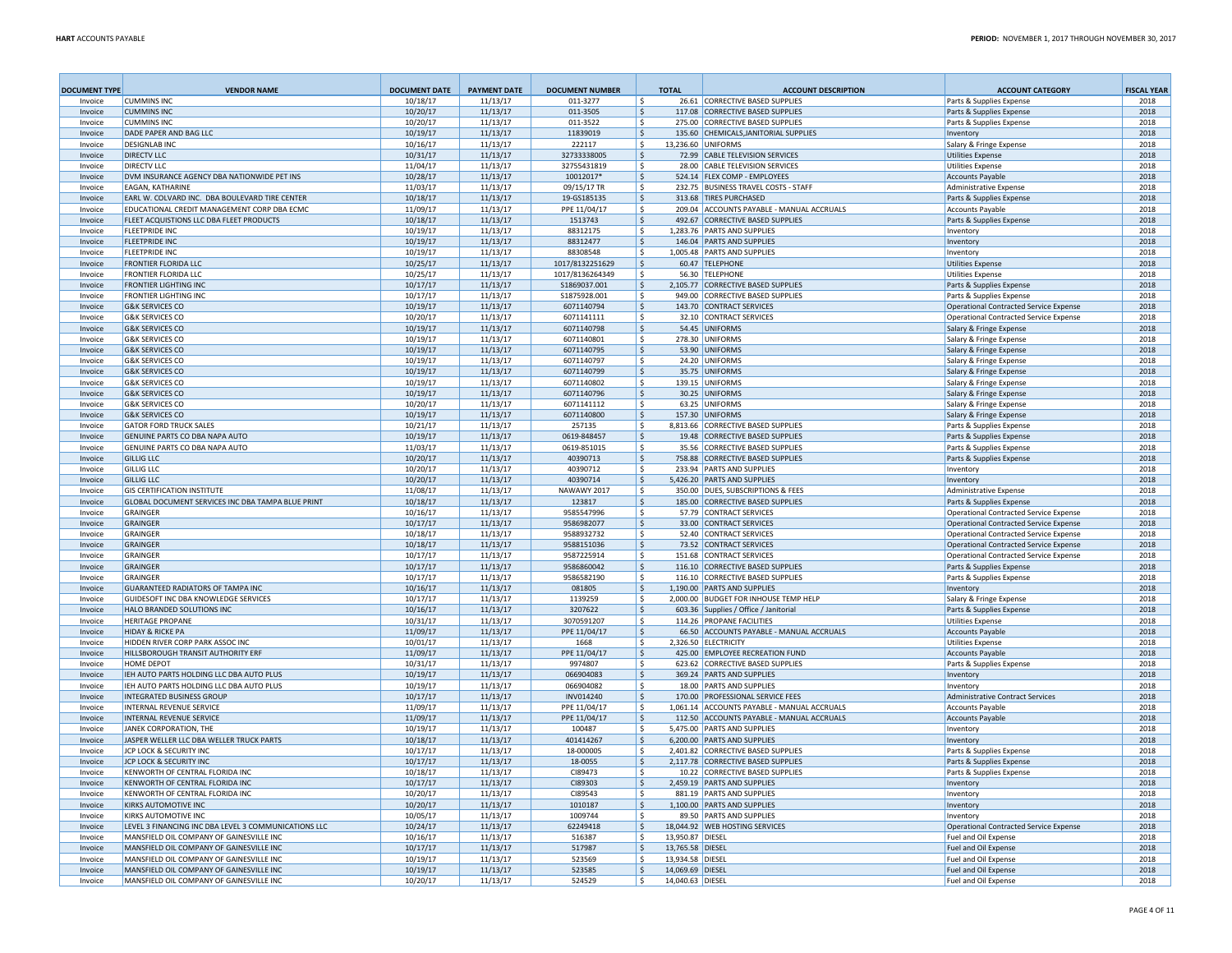| <b>DOCUMENT TYPE</b> | <b>VENDOR NAME</b>                                                                           | <b>DOCUMENT DATE</b> | <b>PAYMENT DATE</b>  | <b>DOCUMENT NUMBER</b>                 |              | <b>TOTAL</b> | <b>ACCOUNT DESCRIPTION</b>                                            | <b>ACCOUNT CATEGORY</b>                                                        | <b>FISCAL YEAR</b> |
|----------------------|----------------------------------------------------------------------------------------------|----------------------|----------------------|----------------------------------------|--------------|--------------|-----------------------------------------------------------------------|--------------------------------------------------------------------------------|--------------------|
| Invoice              | MANSFIELD OIL COMPANY OF GAINESVILLE INC                                                     | 10/16/17             | 11/13/17             | 516387                                 | $\mathsf{S}$ |              | 2,533.82 DIESEL & GAS EXCISE TAX                                      | <b>Tax Expense</b>                                                             | 2018               |
| Invoice              | MANSFIELD OIL COMPANY OF GAINESVILLE INC                                                     | 10/17/17             | 11/13/17             | 517987                                 | -S           |              | 2,535.19 DIESEL & GAS EXCISE TAX                                      | <b>Tax Expense</b>                                                             | 2018               |
| Invoice              | MANSFIELD OIL COMPANY OF GAINESVILLE INC                                                     | 10/19/17             | 11/13/17             | 523569                                 | ۱s           |              | 2,526.30 DIESEL & GAS EXCISE TAX                                      | <b>Tax Expense</b>                                                             | 2018               |
| Invoice              | MANSFIELD OIL COMPANY OF GAINESVILLE INC<br>MANSFIELD OIL COMPANY OF GAINESVILLE INC         | 10/19/17             | 11/13/17             | 523585                                 | ۱s<br>۱s     |              | 2,532.81 DIESEL & GAS EXCISE TAX                                      | <b>Tax Expense</b>                                                             | 2018               |
| Invoice<br>Invoice   | MCBRIDE, TIFFANI                                                                             | 10/20/17<br>11/08/17 | 11/13/17<br>11/13/17 | 524529<br>75%ARM54                     | l \$         |              | 2,534.51 DIESEL & GAS EXCISE TAX<br>162.75 TUITION REIMBURSEMENT PROG | <b>Tax Expense</b><br>Salary & Fringe Expense                                  | 2018<br>2018       |
| Invoice              | MCBRIDE, TIFFANI                                                                             | 11/08/17             | 11/13/17             | 75%ARM54B                              | ۱s           |              | 144.00 TUITION REIMBURSEMENT PROG                                     | Salary & Fringe Expense                                                        | 2018               |
| Invoice              | MCI SERVICE PARTS INC                                                                        | 10/19/17             | 11/13/17             | 3518767                                | - Ś          |              | 136.00 PARTS AND SUPPLIES                                             | Inventory                                                                      | 2018               |
| Invoice              | <b>MD LIVE INC</b>                                                                           | 10/01/17             | 11/13/17             | IGH-HTA0009                            | -\$          |              | 2,432.50 PROFESSIONAL SERVICE FEES                                    | <b>Administrative Contract Services</b>                                        | 2018               |
| Invoice              | MIECZKOWSKI, KIRK                                                                            | 10/28/17             | 11/13/17             | 75% PHOTOSHOP                          | - Ś          |              | 261.75 TUITION REIMBURSEMENT PROG                                     | Salary & Fringe Expense                                                        | 2018               |
| Invoice              | MOHAWK MANUFACTURING & SUPPLY CO                                                             | 10/17/17             | 11/13/17             | U016647                                | -S           |              | 2.901.60 PARTS AND SUPPLIES                                           | <b>Inventory</b>                                                               | 2018               |
| Invoice              | MOHAWK MANUFACTURING & SUPPLY CO                                                             | 10/19/17             | 11/13/17             | U016791                                | -\$          |              | 2,487.60 PARTS AND SUPPLIES                                           | Inventory                                                                      | 2018               |
| Invoice              | MOHAWK MANUFACTURING & SUPPLY CO                                                             | 10/20/17             | 11/13/17             | U016840                                | -\$          |              | 10,995.20 PARTS AND SUPPLIES                                          | Inventory                                                                      | 2018               |
| Invoice              | MOHAWK MANUFACTURING & SUPPLY CO                                                             | 10/20/17             | 11/13/17             | U016841                                | -\$          |              | 1.094.40 PARTS AND SUPPLIES                                           | Inventory                                                                      | 2018               |
| Invoice<br>Invoice   | MSC INDUSTRIAL SUPPLY CO<br>MSC INDUSTRIAL SUPPLY CO                                         | 10/18/17<br>10/18/17 | 11/13/17<br>11/13/17 | 1578523001<br>1574772001               | S,<br>-\$    |              | 237.98 CORRECTIVE BASED SUPPLIES<br>237.98 CORRECTIVE BASED SUPPLIES  | Parts & Supplies Expense<br>Parts & Supplies Expense                           | 2018<br>2018       |
| Invoice              | <b>MSC INDUSTRIAL SUPPLY CO</b>                                                              | 10/19/17             | 11/13/17             | 1608714001                             | -S           |              | 556.99 CORRECTIVE BASED SUPPLIES                                      | Parts & Supplies Expense                                                       | 2018               |
| Invoice              | MSC INDUSTRIAL SUPPLY CO                                                                     | 10/19/17             | 11/13/17             | 1591995001                             | -S           |              | 237.98 CORRECTIVE BASED SUPPLIES                                      | Parts & Supplies Expense                                                       | 2018               |
| Invoice              | MSC INDUSTRIAL SUPPLY CO                                                                     | 10/20/17             | 11/13/17             | 1608591001                             | \$           |              | 214.62 CORRECTIVE BASED SUPPLIES                                      | Parts & Supplies Expense                                                       | 2018               |
| Invoice              | NATIONAL DRIVE                                                                               | 11/09/17             | 11/13/17             | PPE 11/04/17                           | -S           |              | 4.00 TEAMSTER UNION DUES                                              | <b>Accounts Payable</b>                                                        | 2018               |
| Invoice              | PENINSULA ENERGY SERVICES COMPANY INC D/B/A PESCO                                            | 10/31/17             | 11/13/17             | 119659ES                               | -\$          |              | 42,617.51 COMPRESSED NATURAL GAS                                      | Fuel and Oil Expense                                                           | 2018               |
| Invoice              | <b>PEOPLES GAS COMPANY</b>                                                                   | 11/02/17             | 11/13/17             | 211012154079-1117                      | - Ś          |              | 15,138.47 COMPRESSED NATURAL GAS                                      | Fuel and Oil Expense                                                           | 2018               |
| Invoice              | <b>PEOPLES GAS COMPANY</b>                                                                   | 11/02/17             | 11/13/17             | 211012154079-1117                      | -S           |              | 1,290.38 COMPRESSED NATURAL GAS - FRANCHISE FEE                       | <b>Tax Expense</b>                                                             | 2018               |
| Invoice              | PIPER FIRE PROTECTION INC                                                                    | 10/18/17             | 11/13/17             | 9750                                   | S.           |              | 150.00 CONTRACT SERVICES                                              | Operational Contracted Service Expense                                         | 2018               |
| Invoice              | <b>PRO MOWER, INC</b>                                                                        | 10/18/17             | 11/13/17             | 272777                                 | -S           |              | 303.97 CONDITION BASED SUPPLIES                                       | Parts & Supplies Expense                                                       | 2018               |
| Invoice              | PROVANTAGE LLC                                                                               | 10/19/17             | 11/13/17             | 8015329                                | - Ś          |              | 6,196.80 COMPUTER SOFTWARE SVC. FEES                                  | Operational Contracted Service Expense                                         | 2018               |
| Invoice              | REPUBLIC SVS OF FL LP DBA REPUBLIC WASTE SVS                                                 | 10/15/17             | 11/13/17             | 0696-000688658                         | S.           |              | 674.96 WATER, SEWER & GARBAGE                                         | <b>Utilities Expense</b>                                                       | 2018               |
| Invoice              | REPUBLIC SVS OF FL LP DBA REPUBLIC WASTE SVS                                                 | 10/17/17             | 11/13/17             | 0696-000691771                         | - Ś          |              | 212.47 WATER, SEWER & GARBAGE                                         | <b>Utilities Expense</b>                                                       | 2018               |
| Invoice<br>Invoice   | REPUBLIC SVS OF FL LP DBA REPUBLIC WASTE SVS<br>REPUBLIC SVS OF FL LP DBA REPUBLIC WASTE SVS | 10/17/17<br>10/17/17 | 11/13/17<br>11/13/17 | 0696-000691772<br>0696-000691773       | -\$<br>-S    |              | 212.47 WATER, SEWER & GARBAGE<br>212.47 WATER, SEWER & GARBAGE        | <b>Utilities Expense</b><br><b>Utilities Expense</b>                           | 2018<br>2018       |
| Invoice              | REYES BURCKARD, RUTHIE                                                                       | 11/07/17             | 11/13/17             | 10/22/17 TR                            | \$           |              | 214.00 BUSINESS TRAVEL COSTS - STAFF                                  | <b>Administrative Expense</b>                                                  | 2018               |
| Invoice              | <b>RICHARD PJOBLOVE, PA</b>                                                                  | 11/09/17             | 11/13/17             | PPE 11/04/17                           | S.           |              | 125.00 ACCOUNTS PAYABLE - MANUAL ACCRUALS                             | <b>Accounts Pavable</b>                                                        | 2018               |
| Invoice              | RIVERA, NORMAN                                                                               | 11/01/17             | 11/13/17             | 11/01/17 BEST BUY                      | -\$          |              | 51.34 MACHINE/EQUIP MAINTENANCE                                       | <b>Operational Contracted Service Expense</b>                                  | 2018               |
| Invoice              | <b>RODRIGUEZ, LUIS</b>                                                                       | 10/28/17             | 11/13/17             | <b>75% PHOTOSHOP</b>                   | S.           |              | 261.75 TUITION REIMBURSEMENT PROG                                     | Salary & Fringe Expense                                                        | 2018               |
| Invoice              | <b>ROGER L ABRAMS</b>                                                                        | 10/27/17             | 11/13/17             | FMCS 17-51598                          | \$           |              | 2,759.40 ARBITRATIONS/EMPLOYEE ACTIONS                                | <b>Administrative Contract Services</b>                                        | 2018               |
| Invoice              | <b>SAMS CLUB DIRECT</b>                                                                      | 10/17/17             | 11/13/17             | 0770                                   | -S.          |              | 124.40 ORGANIZATION PROGRAMS & EVENTS                                 | <b>Administrative Expense</b>                                                  | 2018               |
| Invoice              | SEABOARD DISTRIBUTION. INC.                                                                  | 10/16/17             | 11/13/17             | 193169                                 | - Ś          |              | 712.25 ENGINE OIL (OIL & LUBE)                                        | Fuel and Oil Expense                                                           | 2018               |
| Invoice              | SKYBASE COMMUNICATIONS LLC                                                                   | 10/15/17             | 11/13/17             | 29051                                  | -\$          |              | 1,725.00 PROFESSIONAL SERVICE FEES                                    | Administrative Contract Services                                               | 2018               |
| Invoice              | SOBERS, TATIANNA                                                                             | 11/03/17             | 11/13/17             | <b>75% EBP</b>                         | - Ś          |              | 296.25 TUITION REIMBURSEMENT PROG                                     | Salary & Fringe Expense                                                        | 2018               |
| Invoice              | <b>SOL DAVIS PRINTING INC</b>                                                                | 10/20/17             | 11/13/17             | 49500                                  | Ŝ.           |              | 3,369.78 MISC EXPENSES - COA/TDP                                      | Other Administrative Expenses                                                  | 2018               |
| Invoice              | SOLSTICE BENEFITS INC.                                                                       | 08/11/17             | 11/13/17             | W855945                                | -S           |              | 3.990.39 SUPPLEMENTAL VISION PLAN                                     | <b>Accounts Pavable</b>                                                        | 2018               |
| Invoice<br>Invoice   | SOLSTICE BENEFITS INC<br>SOUTHEAST POWER SYSTEMS OF TAMPA INC                                | 09/11/17<br>10/18/17 | 11/13/17<br>11/13/17 | W885944<br>23 165586                   | - Ś<br>-Ŝ    |              | 4.295.91 SUPPLEMENTAL VISION PLAN<br>900.00 PARTS AND SUPPLIES        | <b>Accounts Pavable</b><br>Inventory                                           | 2018<br>2018       |
| Invoice              | SOUTHERN COACH PARTS CO                                                                      | 10/18/17             | 11/13/17             | 64827                                  | Ŝ.           |              | 3.846.00 PARTS AND SUPPLIES                                           | Inventory                                                                      | 2018               |
| Invoice              | <b>SSI LUBRICANTS, LLC</b>                                                                   | 10/19/17             | 11/13/17             | 58368                                  | -Ś           |              | 718.22 ENGINE OIL (OIL & LUBE)                                        | Fuel and Oil Expense                                                           | 2018               |
| Invoice              | <b>STATE OF FLORIDA</b>                                                                      | 10/31/17             | 11/13/17             | 2N-5621                                | -S           |              | 92.72 TFLFPHONE                                                       | <b>Utilities Expense</b>                                                       | 2018               |
| Invoice              | <b>SUNPASS</b>                                                                               | 11/01/17             | 11/13/17             | 329423 10-17                           | Ŝ.           |              | 8,837.07 TOLLS ONLY                                                   | <b>Other Administrative Expenses</b>                                           | 2018               |
| Invoice              | SUNSTATE WRECKER SERVICE INC                                                                 | 10/17/17             | 11/13/17             | 171148                                 | S.           |              | 73.00 TOWING CHARGES                                                  | Operational Contracted Service Expense                                         | 2018               |
| Invoice              | <b>SUNSTATE WRECKER SERVICE INC</b>                                                          | 10/17/17             | 11/13/17             | 171247                                 | $\zeta$      |              | 300.00 TOWING CHARGES                                                 | <b>Operational Contracted Service Expense</b>                                  | 2018               |
| Invoice              | SUNSTATE WRECKER SERVICE INC                                                                 | 10/16/17             | 11/13/17             | 171256                                 | s.           |              | 225.00 TOWING CHARGES                                                 | <b>Operational Contracted Service Expense</b>                                  | 2018               |
| Invoice              | <b>SUNSTATE WRECKER SERVICE INC</b>                                                          | 10/16/17             | 11/13/17             | 171254                                 | Ŝ.           |              | 225.00 TOWING CHARGES                                                 | <b>Operational Contracted Service Expense</b>                                  | 2018               |
| Invoice              | SUNSTATE WRECKER SERVICE INC                                                                 | 10/20/17             | 11/13/17             | 171263                                 | Ŝ.           |              | 300.00 TOWING CHARGES                                                 | <b>Operational Contracted Service Expense</b>                                  | 2018               |
| Invoice              | SUNSTATE WRECKER SERVICE INC                                                                 | 10/23/17             | 11/13/17             | 165261                                 | $\mathsf{S}$ |              | 132.00 TOWING CHARGES                                                 | <b>Operational Contracted Service Expense</b>                                  | 2018               |
| Invoice              | SUNSTATE WRECKER SERVICE INC                                                                 | 11/03/17             | 11/13/17             | 171113                                 | -S           |              | 90.00 TOWING CHARGES                                                  | <b>Operational Contracted Service Expense</b>                                  | 2018               |
| Invoice<br>Invoice   | TAMPA ARMATURE WORKS INC DBA TAW TAMPA<br>TAMPA BAY BUSINESS JOURNAL                         | 10/18/17<br>11/03/17 | 11/13/17<br>11/13/17 | 26123775<br>11/16/17 LUNCHEON          | - Ś          |              | 144.00 CONTRACT SERVICES<br>1.000.00 ORGANIZATION PROGRAMS & EVENTS   | <b>Operational Contracted Service Expense</b><br><b>Administrative Expense</b> | 2018<br>2018       |
| Invoice              | TAMPA BAY FEDERAL CREDIT UNION                                                               | 11/09/17             | 11/13/17             | PPE 11/04/17                           | -S           |              | 405.27 ACCOUNTS PAYABLE - MANUAL ACCRUALS                             | <b>Accounts Payable</b>                                                        | 2018               |
| Invoice              | TAMPA ELECTRIC COMPANY                                                                       | 11/01/17             | 11/13/17             | 211000476575-1117                      | -S           |              | 22.50 ELECTRICITY                                                     | <b>Utilities Expense</b>                                                       | 2018               |
| Invoice              | TAMPA ELECTRIC COMPANY                                                                       | 11/01/17             | 11/13/17             | 211012083310-1117                      | Ŝ.           |              | 38.53 ELECTRICITY                                                     | <b>Utilities Expense</b>                                                       | 2018               |
| Invoice              | TAMPA ELECTRIC COMPANY                                                                       | 11/01/17             | 11/13/17             | 211012083575-1117                      | -S           |              | 40.94 ELECTRICITY                                                     | <b>Utilities Expense</b>                                                       | 2018               |
| Invoice              | TAMPA ELECTRIC COMPANY                                                                       | 11/02/17             | 11/13/17             | 211012087923-1117                      | -Ŝ           |              | 38.43 ELECTRICITY                                                     | <b>Utilities Expense</b>                                                       | 2018               |
| Invoice              | TAMPA ELECTRIC COMPANY                                                                       | 11/02/17             | 11/13/17             | 211012088145-1117                      | -Ŝ           |              | 122.63 ELECTRICITY                                                    | <b>Utilities Expense</b>                                                       | 2018               |
| Invoice              | TAMPA ELECTRIC COMPANY                                                                       | 11/03/17             | 11/13/17             | 211012150341-1117                      | -S           |              | 38.64 ELECTRICITY                                                     | <b>Utilities Expense</b>                                                       | 2018               |
| Invoice              | TAMPA ELECTRIC COMPANY                                                                       | 11/03/17             | 11/13/17             | 211012150622-1117                      | -Ŝ           |              | 39.03 ELECTRICITY                                                     | <b>Utilities Expense</b>                                                       | 2018               |
| Invoice              | TAMPA ELECTRIC COMPANY                                                                       | 11/02/17             | 11/13/17             | 211001823031-1117                      | \$           |              | 2.024.75 ELECTRICITY                                                  | <b>Utilities Expense</b>                                                       | 2018               |
| Invoice              | TAMPA ELECTRIC COMPANY                                                                       | 11/02/17             | 11/13/17             | 211012083807-1117                      | Ŝ.           |              | 60.79 ELECTRICITY                                                     | <b>Utilities Expense</b>                                                       | 2018               |
| Invoice              | TAMPA ELECTRIC COMPANY                                                                       | 11/02/17             | 11/13/17             | 211012084060-1117                      | $\mathsf{S}$ |              | 43.34 ELECTRICITY                                                     | <b>Utilities Expense</b>                                                       | 2018               |
| Invoice              | TAMPA ELECTRIC COMPANY                                                                       | 11/02/17             | 11/13/17             | 211012084367-1117                      | -S           |              | 45.85 ELECTRICITY                                                     | <b>Utilities Expense</b>                                                       | 2018               |
| Invoice              | TAMPA ELECTRIC COMPANY                                                                       | 11/02/17             | 11/13/17             | 211012084607-1117                      | Ŝ.           |              | 21.79 ELECTRICITY                                                     | <b>Utilities Expense</b>                                                       | 2018               |
| Invoice<br>Invoice   | TAMPA ELECTRIC COMPANY<br>TAMPA ELECTRIC COMPANY                                             | 11/02/17<br>11/02/17 | 11/13/17<br>11/13/17 | 211012084870-1117<br>211012088376-1117 | Ŝ.           |              | 35.32 ELECTRICITY<br>45.15 ELECTRICITY                                | <b>Utilities Expense</b><br><b>Utilities Expense</b>                           | 2018<br>2018       |
| Invoice              | TAMPA ELECTRIC COMPANY                                                                       | 11/02/17             | 11/13/17             | 211012088657-1117                      | $\mathsf{S}$ |              | 232.39 ELECTRICITY                                                    | <b>Utilities Expense</b>                                                       | 2018               |
| Invoice              | TAMPA ELECTRIC COMPANY                                                                       | 11/02/17             | 11/13/17             | 211012087667-1117                      | -Ŝ           |              | 67.80 ELECTRICITY                                                     | <b>Utilities Expense</b>                                                       | 2018               |
|                      |                                                                                              |                      |                      |                                        |              |              |                                                                       |                                                                                |                    |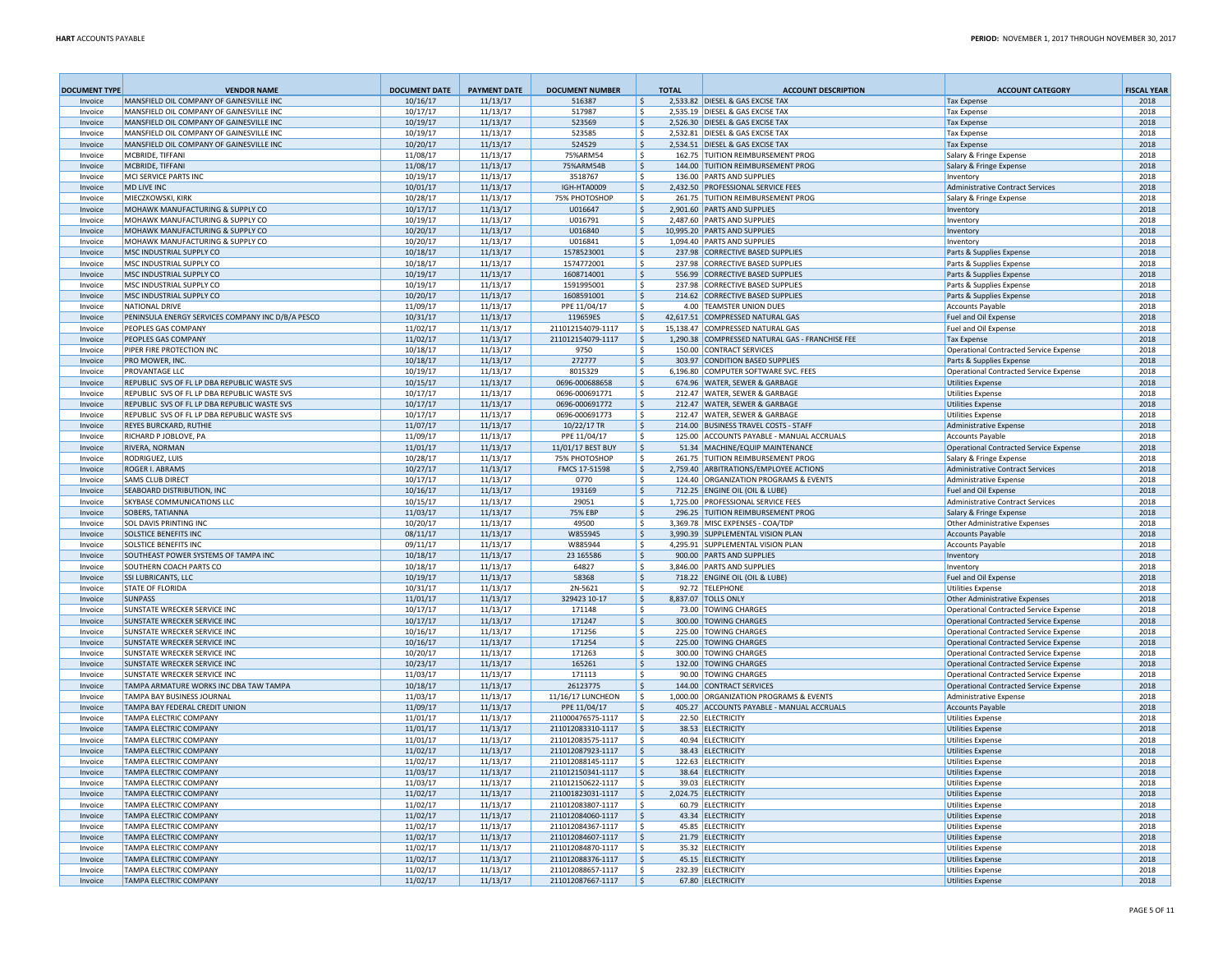| <b>DOCUMENT TYPE</b> | <b>VENDOR NAME</b>                                             | <b>DOCUMENT DATE</b> | <b>PAYMENT DATE</b>  | <b>DOCUMENT NUMBER</b>                 | <b>TOTAL</b>       | <b>ACCOUNT DESCRIPTION</b>                                                                                 | <b>ACCOUNT CATEGORY</b>                                                        | <b>FISCAL YEAR</b> |
|----------------------|----------------------------------------------------------------|----------------------|----------------------|----------------------------------------|--------------------|------------------------------------------------------------------------------------------------------------|--------------------------------------------------------------------------------|--------------------|
| Invoice              | <b>TAMPA FLECTRIC COMPANY</b>                                  | 11/02/17             | 11/13/17             | 211012086628-1117                      | S.                 | 65.20 ELECTRICITY                                                                                          | <b>Utilities Expense</b>                                                       | 2018               |
| Invoice              | <b>TAMPA ELECTRIC COMPANY</b>                                  | 11/02/17             | 11/13/17             | 211012086024-1117                      | Ś.                 | 64.69 ELECTRICITY                                                                                          | <b>Utilities Expense</b>                                                       | 2018               |
| Invoice              | <b>TAMPA ELECTRIC COMPANY</b>                                  | 11/02/17             | 11/13/17             | 211012085133-1117                      | Ŝ.                 | 26.98 ELECTRICITY                                                                                          | <b>Utilities Expense</b>                                                       | 2018               |
| Invoice<br>Invoice   | <b>TAMPA ELECTRIC COMPANY</b><br><b>TAMPA ELECTRIC COMPANY</b> | 11/02/17             | 11/13/17             | 211012085398-1117<br>211012085687-1117 | $\mathsf{S}$<br>Ŝ. | 58.07 ELECTRICITY<br>77.72 ELECTRICITY                                                                     | <b>Utilities Expense</b>                                                       | 2018<br>2018       |
| Invoice              | <b>TAMPA FLECTRIC COMPANY</b>                                  | 11/02/17<br>11/02/17 | 11/13/17<br>11/13/17 | 211012086396-1117                      | $\mathsf{S}$       | 69.91 FLECTRICITY                                                                                          | <b>Utilities Expense</b><br><b>Utilities Expense</b>                           | 2018               |
| Invoice              | <b>TAMPA ELECTRIC COMPANY</b>                                  | 11/02/17             | 11/13/17             | 211012086966-1117                      | Ŝ.                 | 180.76 ELECTRICITY                                                                                         | <b>Utilities Expense</b>                                                       | 2018               |
| Invoice              | <b>TAMPA ELECTRIC COMPANY</b>                                  | 11/02/17             | 11/13/17             | 211012087196-1117                      | Ŝ.                 | 2.578.49 ELECTRICITY                                                                                       | <b>Utilities Expense</b>                                                       | 2018               |
| Invoice              | <b>TAMPA ELECTRIC COMPANY</b>                                  | 11/02/17             | 11/13/17             | 211012087485-1117                      | S.                 | 2,509.20 ELECTRICITY                                                                                       | <b>Utilities Expense</b>                                                       | 2018               |
| Invoice              | <b>TAMPA ELECTRIC COMPANY</b>                                  | 11/03/17             | 11/13/17             | 211012089754-1117                      | Ŝ.                 | 75.92 ELECTRICITY                                                                                          | <b>Utilities Expense</b>                                                       | 2018               |
| Invoice              | <b>TAMPA ELECTRIC COMPANY</b>                                  | 11/03/17             | 11/13/17             | 211012150069-1117                      | S.                 | 65.20 ELECTRICITY                                                                                          | <b>Utilities Expense</b>                                                       | 2018               |
| Invoice              | <b>TEAMSTERS LOCAL 79</b>                                      | 11/09/17             | 11/13/17             | PPE 11/04/17                           | S.                 | 2,221.00 TEAMSTER UNION DUES                                                                               | Accounts Payable                                                               | 2018               |
| Invoice              | TRANSPORTATION RESOURCE ASSOCIATES INC                         | 10/18/17             | 11/13/17             | 2017-1587                              | Ŝ.                 | 249.99 SAFETY SUPPLIES & EQUIPMENT                                                                         | Parts & Supplies Expense                                                       | 2018               |
| Invoice              | <b>UNUM PROVIDENT</b>                                          | 09/19/17             | 11/13/17             | 10/2017                                | S.                 | 601.95 A&D INSURANCE - EMPLOYER PAYABLE                                                                    | <b>Accounts Payable</b>                                                        | 2018               |
| Invoice              | <b>UNUM PROVIDENT</b>                                          | 09/19/17             | 11/13/17             | 10/2017                                | Ŝ.                 | 14.56 A&D INSURANCE - EMPLOYER PAYABLE                                                                     | <b>Accounts Payable</b>                                                        | 2018               |
| Invoice              | <b>UNUM PROVIDENT</b>                                          | 09/19/17             | 11/13/17             | 10/2017                                | \$.                | 67.78 AD&D INSURANCE - EMPLOYER PAYABLE                                                                    | <b>Accounts Payable</b>                                                        | 2018               |
| Invoice              | <b>UNUM PROVIDENT</b>                                          | 09/19/17             | 11/13/17             | 10/2017                                | Ŝ.                 | 7,584.59 LIFE INSURANCE - EMPLOYER PAYABLE                                                                 | Accounts Payable                                                               | 2018               |
| Invoice              | UNUM PROVIDENT                                                 | 09/19/17             | 11/13/17             | 10/2017                                | \$.                | 854.06 LIFE INSURANCE - EMPLOYER PAYABLE                                                                   | <b>Accounts Payable</b>                                                        | 2018               |
| Invoice              | <b>UNUM PROVIDENT</b>                                          | 09/19/17             | 11/13/17             | 10/2017                                | S.                 | 183.33 LIFE INSURANCE - EMPLOYER PAYABLE                                                                   | <b>Accounts Payable</b>                                                        | 2018               |
| Invoice              | <b>UNUM PROVIDENT</b>                                          | 09/19/17             | 11/13/17             | 10/2017                                | ۱Ś.                | 20,458.15 LONG-TERM DISABILITY INS - EMPLOYER PAYABLE                                                      | <b>Accounts Payable</b>                                                        | 2018               |
| Invoice<br>Invoice   | <b>UNUM PROVIDENT</b><br><b>UNUM PROVIDENT</b>                 | 09/19/17<br>09/19/17 | 11/13/17<br>11/13/17 | 10/2017<br>10/2017                     | -\$<br>S.          | 2,333.41 LONG-TERM DISABILITY INS - EMPLOYER PAYABLE<br>575.05 LONG-TERM DISABILITY INS - EMPLOYER PAYABLE | <b>Accounts Payable</b>                                                        | 2018<br>2018       |
| Invoice              | US DEPT OF EDUCATION NATIONAL PAYMENT CENTER                   | 11/09/17             | 11/13/17             | PPE 11/04/17                           | \$.                | 174.38 ACCOUNTS PAYABLE - OTHER                                                                            | Accounts Payable<br><b>Accounts Payable</b>                                    | 2018               |
| Invoice              | <b>VASTI TRANSPORT INC</b>                                     | 10/20/17             | 11/13/17             | 2017-10                                | \$                 | 11,833.33 TEMPORARY HELP                                                                                   | Salary & Fringe Expense                                                        | 2018               |
| Invoice              | VEHICLE MAINTENANCE PROGRAM INC                                | 10/16/17             | 11/13/17             | INV-280227                             | -S                 | 202.00 PARTS AND SUPPLIES                                                                                  | Inventory                                                                      | 2018               |
| Invoice              | <b>VERIZON WIRELESS</b>                                        | 10/23/17             | 11/13/17             | 979094025                              | \$                 | 31,970.63 CELL PHONES                                                                                      | <b>Utilities Expense</b>                                                       | 2018               |
| Invoice              | YELLOW CAB COMPANY OF TAMPA INC                                | 10/15/17             | 11/13/17             | 21237                                  | -Ś                 | 54,632.40 CONTRACT SERVICES                                                                                | Operational Contracted Service Expense                                         | 2018               |
| Invoice              | <b>CISCO SYSTEMS INC</b>                                       | 10/27/17             | 11/17/17             | 7382099                                | \$                 | 345.99 WEB HOSTING SERVICES                                                                                | Operational Contracted Service Expense                                         | 2018               |
| Invoice              | ABC BUS, INC                                                   | 10/18/17             | 11/20/17             | 2569367                                | ۱\$                | 1,430.71 CORRECTIVE BASED SUPPLIES                                                                         | Parts & Supplies Expense                                                       | 2018               |
| Invoice              | <b>ABC BUS, INC</b>                                            | 10/25/17             | 11/20/17             | 2573484                                | \$                 | 231.00 PARTS AND SUPPLIES                                                                                  | Inventory                                                                      | 2018               |
| Invoice              | ANCO SUPERIOR INC                                              | 10/26/17             | 11/20/17             | 94615                                  | -S                 | 691.60 CONDITION BASED SUPPLIES                                                                            | Parts & Supplies Expense                                                       | 2018               |
| Invoice              | ANCO SUPERIOR INC                                              | 10/24/17             | 11/20/17             | 94568                                  | \$                 | 336.00 PARTS AND SUPPLIES                                                                                  | Inventory                                                                      | 2018               |
| Invoice              | <b>ANCO SUPERIOR INC</b>                                       | 10/25/17             | 11/20/17             | 94591                                  | -S                 | 2,370.00 PARTS AND SUPPLIES                                                                                | Inventory                                                                      | 2018               |
| Invoice              | ANDERSON, JEFFERY                                              | 11/14/17             | 11/20/17             | 11/17 UNIFORM                          | \$                 | 200.00 UNIFORMS                                                                                            | Salary & Fringe Expense                                                        | 2018               |
| Invoice              | <b>AUTONATION SSC</b>                                          | 10/25/17             | 11/20/17             | 7597366                                | -S                 | 14.79 CORRECTIVE BASED SUPPLIES                                                                            | Parts & Supplies Expense                                                       | 2018               |
| Invoice              | <b>AUTONATION SSC</b>                                          | 10/25/17             | 11/20/17             | 7600499                                | \$.                | 61.46 CORRECTIVE BASED SUPPLIES                                                                            | Parts & Supplies Expense                                                       | 2018               |
| Invoice              | <b>AUTONATION SSC</b>                                          | 10/25/17             | 11/20/17             | 7600498                                | Ŝ.                 | 45.19 CORRECTIVE BASED SUPPLIES                                                                            | Parts & Supplies Expense                                                       | 2018               |
| Invoice              | <b>AUTONATION SSC</b><br><b>AUTONATION SSC</b>                 | 10/26/17             | 11/20/17             | 7602350                                | S.<br>-S           | 23.92 CORRECTIVE BASED SUPPLIES<br>81.02 CORRECTIVE BASED SUPPLIES                                         | Parts & Supplies Expense                                                       | 2018               |
| Invoice<br>Invoice   | <b>AUTONATION SSC</b>                                          | 10/26/17<br>10/27/17 | 11/20/17<br>11/20/17 | 7602338<br>7603308                     | \$                 | 68.02 CORRECTIVE BASED SUPPLIES                                                                            | Parts & Supplies Expense                                                       | 2018<br>2018       |
| Invoice              | <b>B.O.C.C.</b>                                                | 11/03/17             | 11/20/17             | 1117/7441310                           | \$.                | 336.51 WATER, SEWER & GARBAGE                                                                              | Parts & Supplies Expense<br><b>Utilities Expense</b>                           | 2018               |
| Invoice              | <b>B.O.C.C</b>                                                 | 11/03/17             | 11/20/17             | 1117/7541310                           | \$                 | 113.72 WATER, SEWER & GARBAGE                                                                              | <b>Utilities Expense</b>                                                       | 2018               |
| Invoice              | <b>BA MERCHANT SERVICES</b>                                    | 10/30/17             | 11/20/17             | REMI1283066                            | \$.                | 238.83 BANKING FEES                                                                                        | Administrative Expense                                                         | 2018               |
| Invoice              | <b>BA MERCHANT SERVICES</b>                                    | 10/30/17             | 11/20/17             | REMI1283067                            | \$.                | 410.65 BANKING FEES                                                                                        | Administrative Expense                                                         | 2018               |
| Invoice              | <b>BA MERCHANT SERVICES</b>                                    | 10/30/17             | 11/20/17             | REMI1283068                            | -S                 | 617.81 BANKING FEES                                                                                        | Administrative Expense                                                         | 2018               |
| Invoice              | <b>BA MERCHANT SERVICES</b>                                    | 10/30/17             | 11/20/17             | REMI1283069                            | \$.                | 8.00 BANKING FEES                                                                                          | Administrative Expense                                                         | 2018               |
| Invoice              | <b>BRANDON FORD</b>                                            | 10/23/17             | 11/20/17             | 660825                                 | Ŝ                  | 589.78 CORRECTIVE BASED SUPPLIES                                                                           | Parts & Supplies Expense                                                       | 2018               |
| Invoice              | <b>BRANDON FORD</b>                                            | 10/24/17             | 11/20/17             | 660929                                 | S                  | 67.09 CORRECTIVE BASED SUPPLIES                                                                            | Parts & Supplies Expense                                                       | 2018               |
| Invoice              | <b>BRANDON FORD</b>                                            | 10/23/17             | 11/20/17             | Z57321                                 | \$.                | 179.80 CORRECTIVE BASED SUPPLIES                                                                           | Parts & Supplies Expense                                                       | 2018               |
| Invoice              | <b>BRANDON FORD</b>                                            | 10/24/17             | 11/20/17             | C56491                                 | S                  | 658.00 OUTSIDE AUTO, VAN & TRUCK REPAIR                                                                    | <b>Operational Contracted Service Expense</b>                                  | 2018               |
| Invoice              | <b>BROWNS TROPHIES INC</b>                                     | 10/26/17             | 11/20/17             | G 38844                                | Ŝ                  | 12.00 MEETINGS & LOCAL MILEAGE                                                                             | Administrative Expense                                                         | 2018               |
| Invoice              | <b>BRYANT, PAMELA</b>                                          | 11/14/17             | 11/20/17             | 11/17 UNIFORM                          | Ŝ.                 | 200.00 UNIFORMS                                                                                            | Salary & Fringe Expense                                                        | 2018               |
| Invoice              | <b>BUTLER TRUCK SERVICE INC</b>                                | 10/23/17             | 11/20/17             | 171023003                              | Ŝ                  | 38.95 CORRECTIVE REPAIR SERVICES                                                                           | Operational Contracted Service Expense                                         | 2018               |
| Invoice<br>Invoice   | <b>BUTLER TRUCK SERVICE INC</b><br>C & D PRINTING COMPANY      | 10/27/17             | 11/20/17<br>11/20/17 | 171027004<br>17139472                  | \$.<br>-S          | 45.00 CORRECTIVE REPAIR SERVICES<br>276.00 MISC EXPENSES - COA/TDP                                         | Operational Contracted Service Expense<br><b>Other Administrative Expenses</b> | 2018<br>2018       |
| Invoice              | C & D PRINTING COMPANY                                         | 10/23/17<br>10/23/17 | 11/20/17             | 17139471-D                             | \$                 | 597.00 MISC EXPENSES - COA/TDP                                                                             | Other Administrative Expenses                                                  | 2018               |
| Invoice              | CHARTER COMMUNICATIONS INC DBA SPECTRUM                        | 11/08/17             | 11/20/17             | 042451601110817                        | -S                 | 110.02 CABLE TELEVISION SERVICES                                                                           | <b>Utilities Expense</b>                                                       | 2018               |
| Invoice              | <b>CITY OF TAMPA UTILITIES</b>                                 | 11/13/17             | 11/20/17             | 1117/0051261                           | \$                 | 4.95 WATER, SEWER & GARBAGE                                                                                | <b>Utilities Expense</b>                                                       | 2018               |
| Invoice              | <b>CITY OF TAMPA UTILITIES</b>                                 | 11/13/17             | 11/20/17             | 1117/0051369-2                         | -S                 | 50.83 WATER, SEWER & GARBAGE                                                                               | <b>Utilities Expense</b>                                                       | 2018               |
| Invoice              | <b>CITY OF TAMPA UTILITIES</b>                                 | 11/13/17             | 11/20/17             | 1117/0051487                           | \$                 | 8.25 WATER, SEWER & GARBAGE                                                                                | <b>Utilities Expense</b>                                                       | 2018               |
| Invoice              | <b>CITY OF TAMPA UTILITIES</b>                                 | 11/13/17             | 11/20/17             | 1117/0307517-1                         | Ŝ.                 | 1,630.78 WATER, SEWER & GARBAGE                                                                            | <b>Utilities Expense</b>                                                       | 2018               |
| Invoice              | <b>CITY OF TAMPA UTILITIES</b>                                 | 11/13/17             | 11/20/17             | 1117/0307517-2                         | \$                 | 4.95 WATER, SEWER & GARBAGE                                                                                | <b>Utilities Expense</b>                                                       | 2018               |
| Invoice              | CITY OF TAMPA UTILITIES                                        | 11/13/17             | 11/20/17             | 1117/0307517-3                         | -Ś                 | 1,297.74 WATER, SEWER & GARBAGE                                                                            | <b>Utilities Expense</b>                                                       | 2018               |
| Invoice              | <b>CITY OF TAMPA UTILITIES</b>                                 | 11/13/17             | 11/20/17             | 1117/0314931                           | $\mathsf{S}$       | 153.51 WATER, SEWER & GARBAGE                                                                              | <b>Utilities Expense</b>                                                       | 2018               |
| Invoice              | COLLURA, VINCENT P.                                            | 11/14/17             | 11/20/17             | 11/17 UNIFORM                          | S.                 | 200.00 UNIFORMS                                                                                            | Salary & Fringe Expense                                                        | 2018               |
| Invoice              | COMMERCIAL RISK MANAGEMENT INC                                 | 10/25/17             | 11/20/17             | 10-10109                               | Ŝ.                 | 3,249.00 CLAIM SERVICING FEES                                                                              | Self Insured Workers' Compensation Expense                                     | 2018               |
| Invoice              | CREATIVE BUS SALES. INC D/B/A TRANSIT PLUS                     | 10/25/17             | 11/20/17             | 5123491                                | $\mathsf{S}$       | 458.38 CORRECTIVE BASED SUPPLIES                                                                           | Parts & Supplies Expense                                                       | 2018               |
| Invoice              | <b>CUMMINS INC</b>                                             | 10/25/17             | 11/20/17             | 011-3710                               | $\mathsf S$        | 1,450.81 CORRECTIVE BASED SUPPLIES                                                                         | Parts & Supplies Expense                                                       | 2018               |
| Invoice              | EARL W. COLVARD INC. DBA BOULEVARD TIRE CENTER                 | 10/25/17             | 11/20/17             | 19-GS185512                            | Ŝ.                 | 224.32 TIRES PURCHASED                                                                                     | Parts & Supplies Expense                                                       | 2018               |
| Invoice              | EARL W. COLVARD INC. DBA BOULEVARD TIRE CENTER                 | 10/25/17             | 11/20/17             | 19-185511                              |                    | 25.00 TIRES PURCHASED                                                                                      | Parts & Supplies Expense                                                       | 2018               |
| Invoice<br>Invoice   | ELECTRIC SALES & SERVICE INC                                   | 10/26/17             | 11/20/17             | 38161                                  | Ŝ<br>$\mathsf{S}$  | 4,245.00 PARTS AND SUPPLIES                                                                                | Inventory                                                                      | 2018               |
| Invoice              | FEDERAL EXPRESS CORP<br>FIVE POINTS SERVICES INC               | 11/14/17<br>10/23/17 | 11/20/17<br>11/20/17 | 5-992-38657<br>55211                   |                    | 9.97 POSTAGE<br>363.00 DIESEL EXHAUST FLUID                                                                | Community Relations & Marketing Expense<br>Fuel and Oil Expense                | 2018<br>2018       |
|                      |                                                                |                      |                      |                                        |                    |                                                                                                            |                                                                                |                    |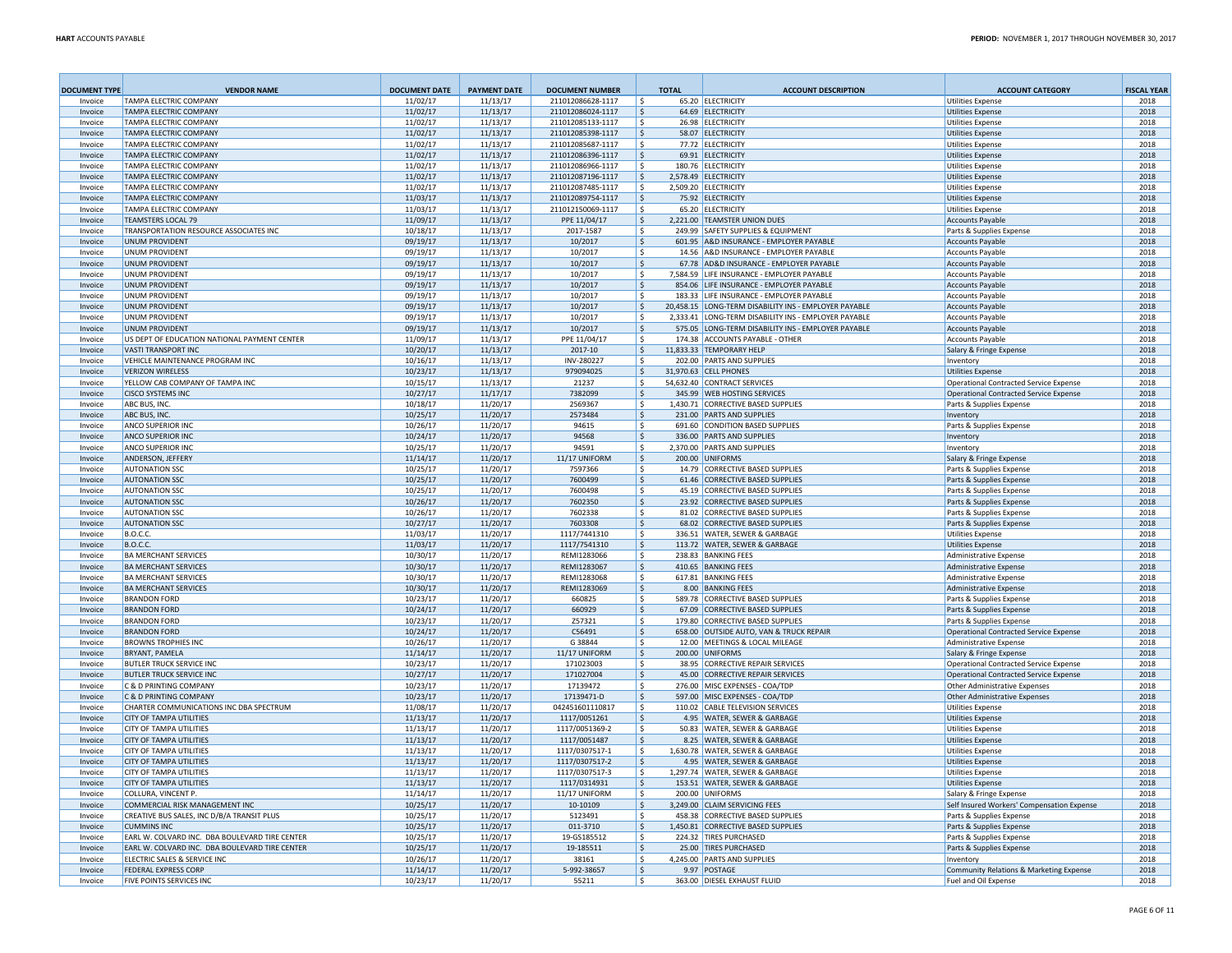| <b>DOCUMENT TYPE</b> | <b>VENDOR NAME</b>                                                           | <b>DOCUMENT DATE</b> | <b>PAYMENT DATE</b>  | <b>DOCUMENT NUMBER</b>             |               | <b>TOTAL</b>     | <b>ACCOUNT DESCRIPTION</b>                                                                           | <b>ACCOUNT CATEGORY</b>                                                   | <b>FISCAL YEAR</b> |
|----------------------|------------------------------------------------------------------------------|----------------------|----------------------|------------------------------------|---------------|------------------|------------------------------------------------------------------------------------------------------|---------------------------------------------------------------------------|--------------------|
| Invoice              | <b>FLORIDA DEPARTMENT OF REVENUE</b>                                         | 10/31/17             | 11/20/17             | <b>SALES TAX 10/2017</b>           | S.            |                  | 42.20 SALES TAXES PAYABLE                                                                            | <b>Taxes Pavable</b>                                                      | 2018               |
| Invoice              | FLORIDA DEPT OF HIGHWAY SAFETY & MOTOR VEHICLES                              | 11/16/17             | 11/20/17             | 112017MVRS                         | -\$           |                  | 5,296.00 CONTRACT SERVICES                                                                           | <b>Administrative Contract Services</b>                                   | 2018               |
| Invoice<br>Invoice   | <b>FRONTIER FLORIDA LLC</b><br><b>FRONTIER FLORIDA LLC</b>                   | 11/01/17<br>11/01/17 | 11/20/17<br>11/20/17 | 1117/8136262871<br>1117/8139723721 | -\$<br>۱s     |                  | 62.80 TELEPHONE<br>61.30 TELEPHONE                                                                   | <b>Utilities Expense</b><br><b>Utilities Expense</b>                      | 2018<br>2018       |
| Invoice              | <b>FRONTIER FLORIDA LLC</b>                                                  | 10/28/17             | 11/20/17             | 1017/8135589030                    | -\$           |                  | 110.70 TELEPHONE                                                                                     | <b>Utilities Expense</b>                                                  | 2018               |
| Invoice              | <b>FRONTIER FLORIDA LLC</b>                                                  | 10/28/17             | 11/20/17             | 1017/8132286330                    | -S            |                  | 167.00 TELEPHONE                                                                                     | <b>Utilities Expense</b>                                                  | 2018               |
| Invoice              | <b>FRONTIER FLORIDA LLC</b>                                                  | 10/28/17             | 11/20/17             | 1017/8136127970                    | ۱s            |                  | 24.08 TELEPHONE                                                                                      | <b>Utilities Expense</b>                                                  | 2018               |
| Invoice              | <b>G&amp;K SERVICES CO</b>                                                   | 10/27/17             | 11/20/17             | 6071143740                         | -\$           |                  | 77.46 CONTRACT SERVICES                                                                              | Operational Contracted Service Expense                                    | 2018               |
| Invoice              | <b>G&amp;K SERVICES CO</b>                                                   | 10/27/17             | 11/20/17             | 6071143210                         | \$            |                  | 12.96 CONTRACT SERVICES                                                                              | Operational Contracted Service Expense                                    | 2018               |
| Invoice              | <b>G&amp;K SERVICES CO</b>                                                   | 10/26/17             | 11/20/17             | 6071143425                         | -\$           |                  | 197.82 CONTRACT SERVICES                                                                             | Operational Contracted Service Expense                                    | 2018               |
| Invoice              | <b>G&amp;K SERVICES CO</b>                                                   | 10/27/17             | 11/20/17             | 6071143741                         | - Ś           |                  | 63.25 UNIFORMS                                                                                       | Salary & Fringe Expense                                                   | 2018               |
| Invoice              | <b>G&amp;K SERVICES CO</b>                                                   | 10/26/17             | 11/20/17             | 6071143429                         | -\$           |                  | 54.45 UNIFORMS                                                                                       | Salary & Fringe Expense                                                   | 2018               |
| Invoice<br>Invoice   | <b>G&amp;K SERVICES CO</b><br><b>G&amp;K SERVICES CC</b>                     | 10/26/17<br>10/26/17 | 11/20/17<br>11/20/17 | 6071143430<br>6071143433           | -\$<br>-S     |                  | 35.75 UNIFORMS<br>139.15 UNIFORMS                                                                    | Salary & Fringe Expense<br>Salary & Fringe Expense                        | 2018<br>2018       |
| Invoice              | <b>G&amp;K SERVICES CO</b>                                                   | 10/26/17             | 11/20/17             | 6071143426                         | -\$           |                  | 53.90 UNIFORMS                                                                                       | Salary & Fringe Expense                                                   | 2018               |
| Invoice              | <b>G&amp;K SERVICES CO</b>                                                   | 10/26/17             | 11/20/17             | 6071143427                         | -Ŝ            |                  | 30.25 UNIFORMS                                                                                       | Salary & Fringe Expense                                                   | 2018               |
| Invoice              | <b>G&amp;K SERVICES CO</b>                                                   | 10/26/17             | 11/20/17             | 6071143428                         | S,            |                  | 24.20 UNIFORMS                                                                                       | Salary & Fringe Expense                                                   | 2018               |
| Invoice              | <b>GATOR FORD TRUCK SALES</b>                                                | 10/27/17             | 11/20/17             | 528008P                            | -S            |                  | 958.20 PARTS AND SUPPLIES                                                                            | Inventory                                                                 | 2018               |
| Invoice              | GENFARE                                                                      | 10/23/17             | 11/20/17             | 90125260                           | S,            |                  | 9.09 FREIGHT CHARGES                                                                                 | Parts & Supplies Expense                                                  | 2018               |
| Invoice              | GENFARE                                                                      | 10/23/17             | 11/20/17             | 90125260                           | ۱s            |                  | 722.82 PARTS AND SUPPLIES                                                                            | Inventory                                                                 | 2018               |
| Invoice              | GENUINE PARTS CO DBA NAPA AUTO                                               | 10/23/17             | 11/20/17             | 0619-849048                        | $\mathsf{S}$  |                  | 22.52 CORRECTIVE BASED SUPPLIES                                                                      | Parts & Supplies Expense                                                  | 2018               |
| Invoice              | GENUINE PARTS CO DBA NAPA AUTO                                               | 10/26/17             | 11/20/17             | 0619-849615                        | \$            |                  | 353.08 CORRECTIVE BASED SUPPLIES                                                                     | Parts & Supplies Expense                                                  | 2018               |
| Invoice              | <b>GENUINE PARTS CO DBA NAPA AUTO</b>                                        | 11/10/17             | 11/20/17             | 0619-852216                        | ۱s            |                  | 17.28 CORRECTIVE BASED SUPPLIES                                                                      | Parts & Supplies Expense                                                  | 2018               |
| Invoice              | GENUINE PARTS CO DBA NAPA AUTO<br>GENUINE PARTS CO DBA NAPA AUTO             | 11/11/17             | 11/20/17             | 0619-852412                        | \$<br>-\$     |                  | 37.92 CORRECTIVE BASED SUPPLIES<br>151.70 CORRECTIVE BASED SUPPLIES                                  | Parts & Supplies Expense                                                  | 2018<br>2018       |
| Invoice<br>Invoice   | GENUINE PARTS CO DBA NAPA AUTO                                               | 11/13/17<br>11/13/17 | 11/20/17<br>11/20/17 | 0619-852561<br>0619-852562         | -S            |                  | 75.85 CORRECTIVE BASED SUPPLIES                                                                      | Parts & Supplies Expense<br>Parts & Supplies Expense                      | 2018               |
| Invoice              | GENUINE PARTS CO DBA NAPA AUTO                                               | 11/16/17             | 11/20/17             | 2504-851035                        | -\$           |                  | 9.79 CORRECTIVE BASED SUPPLIES                                                                       | Parts & Supplies Expense                                                  | 2018               |
| Invoice              | <b>GILLIG LLC</b>                                                            | 10/27/17             | 11/20/17             | 62617                              | - Ś           |                  | 513,875.00 40' BUS REPL CNG FL-5307S-2016 STP                                                        | Capital Grant Expense                                                     | 2018               |
| Invoice              | <b>GILLIG LLC</b>                                                            | 10/24/17             | 11/20/17             | 62616                              | S,            |                  | 513,875.00 40' BUS REPLACEMENT CNG (1)                                                               | <b>Capital Grant Expense</b>                                              | 2018               |
| Invoice              | <b>GILLIG LLC</b>                                                            | 10/25/17             | 11/20/17             | 40392287                           | -\$           |                  | 206.71 CORRECTIVE BASED SUPPLIES                                                                     | Parts & Supplies Expense                                                  | 2018               |
| Invoice              | <b>GILLIG LLC</b>                                                            | 10/26/17             | 11/20/17             | 40392676                           | ۱\$.          |                  | 564.96 PARTS AND SUPPLIES                                                                            | Inventory                                                                 | 2018               |
| Invoice              | <b>GILLIG LLC</b>                                                            | 10/27/17             | 11/20/17             | 40393044                           | -\$           |                  | 32.52 PARTS AND SUPPLIES                                                                             | Inventory                                                                 | 2018               |
| Invoice              | <b>GILLIG LLC</b>                                                            | 10/25/17             | 11/20/17             | 40392288                           | -S            |                  | 24.66 TOOLS, EQUIP & SHOP SUPPLIES                                                                   | Parts & Supplies Expense                                                  | 2018               |
| Invoice              | <b>GOODYEAR TIRE &amp; RUBBER CO</b>                                         | 10/27/17             | 11/20/17             | 0089225570                         | -\$           |                  | 1,083.78 TIRES LEASED - ADA/PARA FL-5307P-2017 POP                                                   | Capital Grant Expense                                                     | 2018               |
| Invoice<br>Invoice   | <b>GOODYEAR TIRE &amp; RUBBER CO</b><br><b>GOODYEAR TIRE &amp; RUBBER CO</b> | 10/27/17<br>10/27/17 | 11/20/17<br>11/20/17 | 0089225569<br>0089225570           | -\$<br>s.     |                  | 2,790.59 TIRES LEASED - ADA/PARA FL-5307P-2017 POP<br>10,958.22 TIRES LEASED - BUS FL-5307P-2017 POP | <b>Capital Grant Expense</b><br><b>Capital Grant Expense</b>              | 2018<br>2018       |
| Invoice              | <b>GOODYEAR TIRE &amp; RUBBER CO</b>                                         | 10/27/17             | 11/20/17             | 0089225569                         | -\$           |                  | 35,436.64 TIRES LEASED - BUS FL-5307P-2017 POP                                                       | <b>Capital Grant Expense</b>                                              | 2018               |
| Invoice              | <b>GRAINGER</b>                                                              | 10/23/17             | 11/20/17             | 9592826391                         | -\$           |                  | 333.80 CONTRACT SERVICES                                                                             | Operational Contracted Service Expense                                    | 2018               |
| Invoice              | GRAINGER                                                                     | 10/23/17             | 11/20/17             | 9593212112                         | -\$           |                  | 67.27 CONTRACT SERVICES                                                                              | Operational Contracted Service Expense                                    | 2018               |
| Invoice              | <b>GRAINGER</b>                                                              | 10/26/17             | 11/20/17             | 9596692500                         | -\$           |                  | 52.13 CONTRACT SERVICES                                                                              | Operational Contracted Service Expense                                    | 2018               |
| Invoice              | GRAINGER                                                                     | 10/26/17             | 11/20/17             | 9596838301                         | S.            |                  | 252.60 CONTRACT SERVICES                                                                             | Operational Contracted Service Expense                                    | 2018               |
| Invoice              | <b>GRAINGER</b>                                                              | 10/26/17             | 11/20/17             | 9596692518                         | Ŝ.            |                  | 252.60 CONTRACT SERVICES                                                                             | Operational Contracted Service Expense                                    | 2018               |
| Invoice              | <b>GRAINGER</b>                                                              | 10/23/17             | 11/20/17             | 9593212120                         | -S            |                  | 323.90 CORRECTIVE BASED SUPPLIES                                                                     | Parts & Supplies Expense                                                  | 2018               |
| Invoice              | <b>GRAINGFR</b>                                                              | 10/23/17             | 11/20/17             | 9591886289                         | Ŝ.            |                  | 543.30 CORRECTIVE BASED SUPPLIES                                                                     | Parts & Supplies Expense                                                  | 2018               |
| Invoice              | <b>GUIDESOFT INC DBA KNOWLEDGE SERVICES</b>                                  | 10/24/17             | 11/20/17             | 1139921<br>IV71676                 | -\$           |                  | 2,000.00 BUDGET FOR INHOUSE TEMP HELP                                                                | Salary & Fringe Expense                                                   | 2018<br>2018       |
| Invoice<br>Invoice   | <b>GULF COAST THERMO KING</b><br><b>GULF COAST THERMO KING</b>               | 10/23/17<br>10/27/17 | 11/20/17<br>11/20/17 | IV71815                            | -Ŝ<br>\$      |                  | 2.258.94 CORRECTIVE BASED SUPPLIES<br>2,796.44 PARTS AND SUPPLIES                                    | Parts & Supplies Expense                                                  | 2018               |
| Invoice              | GULF COAST THERMO KING                                                       | 10/26/17             | 11/20/17             | <b>IV71807</b>                     | S.            |                  | 664.54 PARTS AND SUPPLIES                                                                            | Inventory<br>Inventory                                                    | 2018               |
| Invoice              | <b>HANEY, SHANNON</b>                                                        | 11/15/17             | 11/20/17             | 11/07/17 TR                        | Ŝ.            |                  | 53.73 BUSINESS TRAVEL COSTS - STAFF                                                                  | <b>Administrative Expense</b>                                             | 2018               |
| Invoice              | HOLLAND AND KNIGHT LLP                                                       | 11/06/17             | 11/20/17             | 5581621                            | s.            |                  | 7.500.00 PROFESSIONAL SERVICE FEES                                                                   | <b>Administrative Contract Services</b>                                   | 2018               |
| Invoice              | HOME DEPOT                                                                   | 11/09/17             | 11/20/17             | 0970404                            | - Ś           |                  | 45.65 CORRECTIVE BASED SUPPLIES                                                                      | Parts & Supplies Expense                                                  | 2018               |
| Invoice              | HOME DEPOT                                                                   | 11/07/17             | 11/20/17             | 2974900                            | <sup>\$</sup> |                  | 179.18 CORRECTIVE BASED SUPPLIES                                                                     | Parts & Supplies Expense                                                  | 2018               |
| Invoice              | <b>HOME DEPOT</b>                                                            | 11/01/17             | 11/20/17             | 8974918                            | Ŝ.            |                  | 647.33 CORRECTIVE BASED SUPPLIES                                                                     | Parts & Supplies Expense                                                  | 2018               |
| Invoice              | HOME DEPOT                                                                   | 11/16/17             | 11/20/17             | 3971001                            | -\$           |                  | 18.42 CORRECTIVE BASED SUPPLIES                                                                      | Parts & Supplies Expense                                                  | 2018               |
| Invoice              | HOWCO ENVIRONMENTAL SERVICES                                                 | 10/23/17             | 11/20/17             | 0220264                            | $\mathsf{S}$  |                  | 230.00 CONTRACT SERVICES                                                                             | <b>Operational Contracted Service Expense</b>                             | 2018               |
| Invoice              | HYDRAULIC ELECTRIC COMPONENT SUPPLY INC                                      | 10/23/17             | 11/20/17             | 0136703-IN                         | <sup>\$</sup> |                  | 59.80 PARTS AND SUPPLIES<br>2.400.00 PROFESSIONAL SERVICE FEES                                       | Inventory<br><b>Administrative Contract Services</b>                      | 2018               |
| Invoice<br>Invoice   | <b>INTEGRATED BUSINESS GROUP</b><br><b>INTEGRATED BUSINESS GROUP</b>         | 10/26/17<br>10/26/17 | 11/20/17<br>11/20/17 | INV014309<br>INV014308             | -\$<br>-Ŝ     |                  | 1.350.00 PROFESSIONAL SERVICE FEES                                                                   | <b>Administrative Contract Services</b>                                   | 2018<br>2018       |
| Invoice              | INTERPRETERS UNLIMITED INC                                                   | 10/26/17             | 11/20/17             | 111860                             | Ŝ.            |                  | 16.95 PROFESSIONAL SERVICE FEES                                                                      | <b>Administrative Contract Services</b>                                   | 2018               |
| Invoice              | JACOBS ENGINEERING GROUP INC                                                 | 10/24/17             | 11/20/17             | 10                                 | Ŝ.            |                  | 19.332.73 437804-12801 PREMIUM TRANSIT STUDY                                                         | Capital Grant Expense                                                     | 2018               |
| Invoice              | <b>JCP LOCK &amp; SECURITY INC</b>                                           | 10/28/17             | 11/20/17             | 18-0240                            | S.            |                  | 955.45 CORRECTIVE BASED SUPPLIES                                                                     | Parts & Supplies Expense                                                  | 2018               |
| Invoice              | <b>KEISER, RICHARD JOHN</b>                                                  | 11/14/17             | 11/20/17             | <b>TOOLS 11/17</b>                 | Š.            |                  | 419.00 TOOL ALLOWANCE                                                                                | Salary & Fringe Expense                                                   | 2018               |
| Invoice              | <b>KEISER, RICHARD JOHN</b>                                                  | 11/14/17             | 11/20/17             | 11/17 UNIFORM                      | -Ŝ            |                  | 200.00 UNIFORMS                                                                                      | Salary & Fringe Expense                                                   | 2018               |
| Invoice              | KENWORTH OF CENTRAL FLORIDA INC                                              | 10/24/17             | 11/20/17             | CI90193                            | Ŝ.            |                  | 2,767.84 PARTS AND SUPPLIES                                                                          | Inventory                                                                 | 2018               |
| Invoice              | KENWORTH OF CENTRAL FLORIDA INC                                              | 10/25/17             | 11/20/17             | CI90431                            | $\mathsf{S}$  |                  | 1.138.80 PARTS AND SUPPLIES                                                                          | Inventory                                                                 | 2018               |
| Invoice              | KIMLEY-HORN AND ASSOCIATES INC                                               | 10/17/17             | 11/20/17             | 10157819                           | Ŝ.            |                  | 1,255.52 ASSOC TRANSIT IMPRV (MIN 1%) E&D ADA ACCESS                                                 | Capital Grant Expense                                                     | 2018               |
| Invoice              | <b>KIRKS AUTOMOTIVE INC</b>                                                  | 10/24/17             | 11/20/17             | 1010287                            | $\mathsf{S}$  |                  | 2,467.50 PARTS AND SUPPLIES                                                                          | Inventory                                                                 | 2018               |
| Invoice              | KIRKS AUTOMOTIVE INC                                                         | 10/09/17             | 11/20/17             | 1009798                            | -S            |                  | 179.00 PARTS AND SUPPLIES                                                                            | Inventory                                                                 | 2018               |
| Invoice              | <b>LAKE DOCTORS INC</b><br><b>LAKE DOCTORS INC</b>                           | 11/01/17             | 11/20/17             | 325871<br>320111                   | Ŝ.            |                  | 125.00 CONTRACT SERVICES--ENVIRONMENTAL COMPLIANCE---                                                | <b>Operational Contracted Service Expense</b>                             | 2018<br>2018       |
| Invoice<br>Invoice   | LIFT-U DIV OF HOGAN MFG INC                                                  | 10/01/17<br>10/25/17 | 11/20/17<br>11/20/17 | 185448                             | $\mathsf{S}$  |                  | 125.00 CONTRACT SERVICES--ENVIRONMENTAL COMPLIANCE---<br>110.96 CORRECTIVE BASED SUPPLIES            | <b>Operational Contracted Service Expense</b><br>Parts & Supplies Expense | 2018               |
| Invoice              | LIFT-U DIV OF HOGAN MFG INC                                                  | 10/25/17             | 11/20/17             | 185454                             | $\mathsf{S}$  |                  | 240.14 PARTS AND SUPPLIES                                                                            | Inventory                                                                 | 2018               |
| Invoice              | MANSFIELD OIL COMPANY OF GAINESVILLE INC                                     | 10/23/17             | 11/20/17             | 526858                             | -Ŝ            | 11,346.65 DIESEL |                                                                                                      | Fuel and Oil Expense                                                      | 2018               |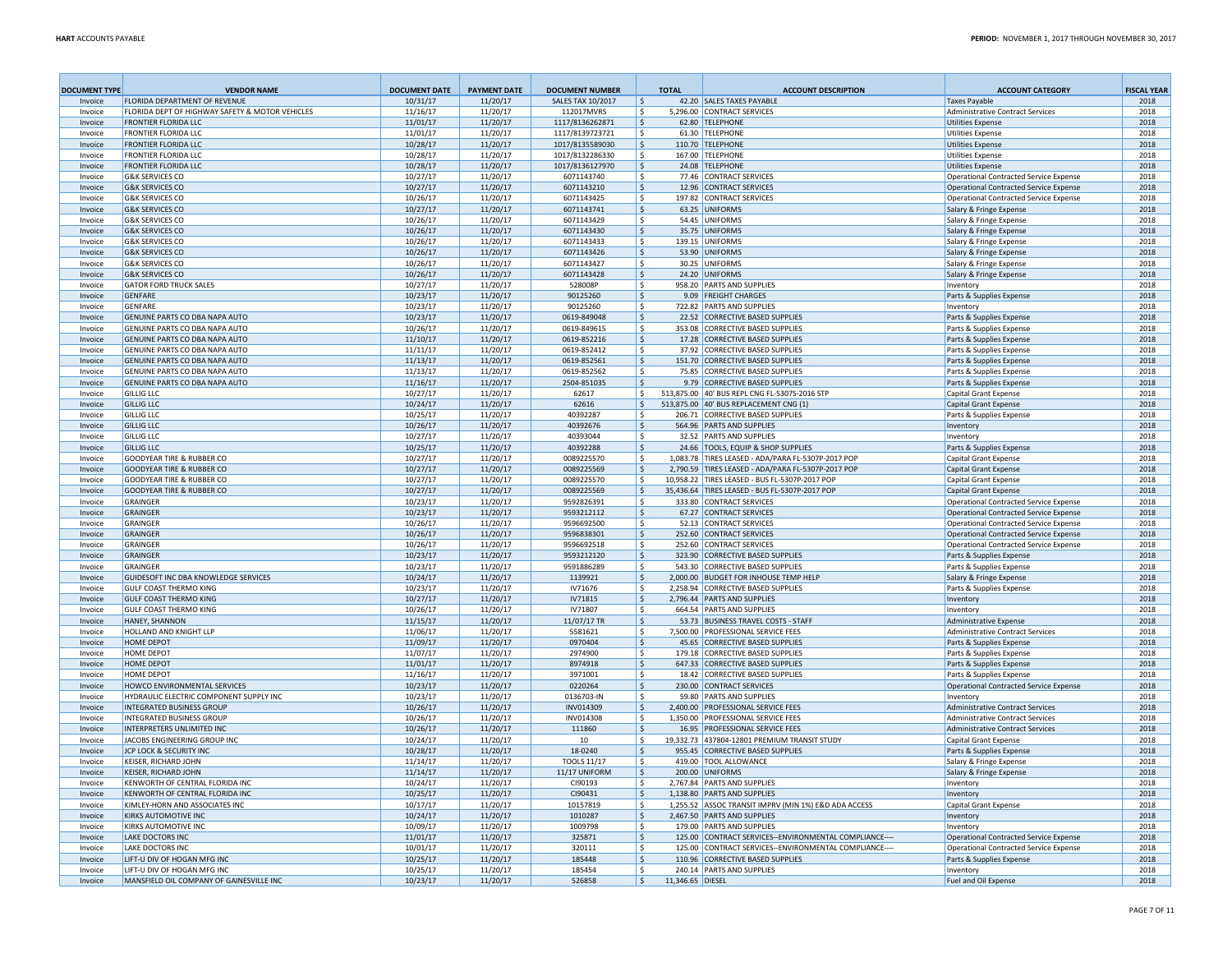| <b>DOCUMENT TYPE</b> | <b>VENDOR NAME</b>                                       | <b>DOCUMENT DATE</b> | <b>PAYMENT DATE</b>  | <b>DOCUMENT NUMBER</b>                 | <b>TOTAL</b>        | <b>ACCOUNT DESCRIPTION</b>                                  | <b>ACCOUNT CATEGORY</b>                              | <b>FISCAL YEAR</b> |
|----------------------|----------------------------------------------------------|----------------------|----------------------|----------------------------------------|---------------------|-------------------------------------------------------------|------------------------------------------------------|--------------------|
| Invoice              | MANSFIELD OIL COMPANY OF GAINESVILLE INC                 | 10/25/17             | 11/20/17             | 530939                                 | ۱s                  | 13,777.81 DIESEL                                            | Fuel and Oil Expense                                 | 2018               |
| Invoice              | MANSFIFLD OIL COMPANY OF GAINESVILLE INC.                | 10/25/17             | 11/20/17             | 533010                                 | ۱s                  | 13,975.34 DIESEL                                            | Fuel and Oil Expense                                 | 2018               |
| Invoice              | MANSFIFLD OIL COMPANY OF GAINESVILLE INC.                | 10/27/17             | 11/20/17             | 536537                                 | l \$                | 14,070.74 DIESEL                                            | Fuel and Oil Expense                                 | 2018               |
| Invoice              | MANSFIELD OIL COMPANY OF GAINESVILLE INC                 | 10/27/17             | 11/20/17             | 536783                                 | ۱\$.                | 14,078.31 DIESEL                                            | Fuel and Oil Expense                                 | 2018               |
| Invoice              | MANSFIFLD OIL COMPANY OF GAINESVILLE INC.                | 10/27/17             | 11/20/17             | 537010                                 | ۱Ś                  | 14.069.90 DIESEL                                            | Fuel and Oil Expense                                 | 2018               |
| Invoice              | MANSFIELD OIL COMPANY OF GAINESVILLE INC                 | 10/23/17             | 11/20/17             | 526858                                 | ١\$                 | 2,108.55 DIESEL & GAS EXCISE TAX                            | <b>Tax Expense</b>                                   | 2018               |
| Invoice              | MANSFIFLD OIL COMPANY OF GAINESVILLE INC.                | 10/25/17             | 11/20/17             | 530939                                 | ١s                  | 2.534.85 DIESEL & GAS EXCISE TAX                            | <b>Tax Expense</b>                                   | 2018               |
| Invoice              | MANSFIELD OIL COMPANY OF GAINESVILLE INC                 | 10/25/17             | 11/20/17             | 533010                                 | S,                  | 2,538.27 DIESEL & GAS EXCISE TAX                            | <b>Tax Expense</b>                                   | 2018               |
| Invoice              | MANSFIFLD OIL COMPANY OF GAINESVILLE INC.                | 10/27/17             | 11/20/17             | 536537                                 | ۱\$                 | 2.541.69 DIESEL & GAS EXCISE TAX                            | <b>Tax Expense</b>                                   | 2018               |
| Invoice              | MANSFIELD OIL COMPANY OF GAINESVILLE INC                 | 10/27/17             | 11/20/17             | 536783                                 | S,                  | 2,543.06 DIESEL & GAS EXCISE TAX                            | <b>Tax Expense</b>                                   | 2018               |
| Invoice              | MANSFIELD OIL COMPANY OF GAINESVILLE INC                 | 10/27/17             | 11/20/17             | 537010                                 | ۱\$                 | 2.544.77 DIESEL & GAS EXCISE TAX                            | <b>Tax Expense</b>                                   | 2018               |
| Invoice              | MILLER, ABRAM                                            | 11/14/17             | 11/20/17             | <b>TOOLS 11/17</b>                     | \$                  | 419.00 TOOL ALLOWANCE                                       | Salary & Fringe Expense                              | 2018               |
| Invoice              | MILLER, ABRAM<br>MONGE, MICHAEL                          | 11/14/17             | 11/20/17             | 11/17 UNIFORM                          | ۱\$                 | 200.00 UNIFORMS                                             | Salary & Fringe Expense                              | 2018<br>2018       |
| Invoice              | MONGE, MICHAEL                                           | 11/14/17             | 11/20/17             | <b>TOOLS 11/17</b><br>11/17 UNIFORM    | $\ddot{\mathsf{s}}$ | 419.00 TOOL ALLOWANCE<br>200.00 UNIFORMS                    | Salary & Fringe Expense                              | 2018               |
| Invoice<br>Invoice   | MONTIJO, MATTHEW                                         | 11/14/17<br>11/14/17 | 11/20/17<br>11/20/17 | <b>TOOLS 11/17</b>                     | ۱s<br>۱\$           | 419.00 TOOL ALLOWANCE                                       | Salary & Fringe Expense                              | 2018               |
| Invoice              | MONTLIO. MATTHEW                                         | 11/14/17             | 11/20/17             | 11/17 UNIFORM                          | ۱s                  | 200.00 UNIFORMS                                             | Salary & Fringe Expense                              | 2018               |
| Invoice              | MSC INDUSTRIAL SUPPLY CO                                 | 10/23/17             | 11/20/17             | 1608591003                             | ۱\$                 | 366.59 CORRECTIVE BASED SUPPLIES                            | Salary & Fringe Expense                              | 2018               |
| Invoice              | MSC INDUSTRIAL SUPPLY CO                                 | 10/24/17             | 11/20/17             | 1602635001                             | ۱s                  | 237.98 CORRECTIVE BASED SUPPLIES                            | Parts & Supplies Expense<br>Parts & Supplies Expense | 2018               |
| Invoice              | <b>MSC INDUSTRIAL SUPPLY CO</b>                          | 10/26/17             | 11/20/17             | 1628526001                             | ۱\$                 | 289.61 CORRECTIVE BASED SUPPLIES                            | Parts & Supplies Expense                             | 2018               |
| Invoice              | MSC INDUSTRIAL SUPPLY CO                                 | 10/27/17             | 11/20/17             | 1628230001                             | ۱\$                 | 170.91 CORRECTIVE BASED SUPPLIES                            | Parts & Supplies Expense                             | 2018               |
| Invoice              | MSC INDUSTRIAL SUPPLY CO                                 | 10/26/17             | 11/20/17             | 1627166001                             | ١\$                 | 212.79 CORRECTIVE BASED SUPPLIES                            | Parts & Supplies Expense                             | 2018               |
| Invoice              | NUTECH FIRE AND SAFETY INC                               | 10/25/17             | 11/20/17             | 77196                                  | l \$                | 2.400.00 COMPUTER SOFTWARE SVC. FEES                        | Operational Contracted Service Expense               | 2018               |
| Invoice              | PETROLFUM PRODUCTS MONITORING INC.                       | 11/09/17             | 11/20/17             | 22000                                  | S,                  | 1.350.00 FLUID AND CHEMICAL ANALYSIS                        | <b>Operational Contracted Service Expense</b>        | 2018               |
| Invoice              | PINELLAS SUNCOAST TRANSIT AUTHORITY                      | 10/31/17             | 11/20/17             | 27764                                  | ۱\$                 | 4,207.50 INTER/COUNTY PASSPORT                              | <b>Fare Revenue</b>                                  | 2018               |
| Invoice              | <b>READYREFRESH</b>                                      | 10/24/17             | 11/20/17             | 07J0008438467                          | \$                  | 1.156.60 CONTRACT SERVICES                                  | <b>Operational Contracted Service Expense</b>        | 2018               |
| Invoice              | RECOGNITION MEDIA LLC D/B/A DAVEY WEBBY W3 AWARDS        | 11/02/17             | 11/20/17             | 27123                                  | ۱s                  | 285.00 DUES, SUBSCRIPTIONS & FEES                           | <b>Administrative Expense</b>                        | 2018               |
| Invoice              | RECOGNITION MEDIA LLC D/B/A DAVEY WEBBY W3 AWARDS        | 11/02/17             | 11/20/17             | 27102                                  | S,                  | 285.00 DUES, SUBSCRIPTIONS & FEES                           | <b>Administrative Expense</b>                        | 2018               |
| Invoice              | SAMS CLUB DIRECT                                         | 10/07/17             | 11/20/17             | 7086                                   | ۱\$                 | 1,013.18 MISC EXPENSES - COA/TDP                            | <b>Other Administrative Expenses</b>                 | 2018               |
| Invoice              | SECURE ON-SITE SHREDDING                                 | 10/26/17             | 11/20/17             | 2543102617                             | ۱\$                 | 40.00 CONTRACT SERVICES                                     | <b>Operational Contracted Service Expense</b>        | 2018               |
| Invoice              | SECURE ON-SITE SHREDDING                                 | 10/26/17             | 11/20/17             | 2537102617                             | l \$                | 20.00 CONTRACT SERVICES                                     | <b>Operational Contracted Service Expense</b>        | 2018               |
| Invoice              | SECURE ON-SITE SHREDDING                                 | 10/26/17             | 11/20/17             | 2539102617                             | S,                  | 20.00 CONTRACT SERVICES                                     | <b>Operational Contracted Service Expense</b>        | 2018               |
| Invoice              | SECURE ON-SITE SHREDDING                                 | 10/26/17             | 11/20/17             | 2545102617                             | ۱Ś                  | 32.00 CONTRACT SERVICES                                     | <b>Operational Contracted Service Expense</b>        | 2018               |
| Invoice              | SECURE ON-SITE SHREDDING                                 | 10/26/17             | 11/20/17             | 2541102617                             | l \$                | 20.00 CONTRACT SERVICES                                     | <b>Operational Contracted Service Expense</b>        | 2018               |
| Invoice              | SHI INTERNATIONAL CORP                                   | 10/24/17             | 11/20/17             | B07268551                              | l \$                | 256.354.48 COMPUTER SOFTWARE SVC. FEES                      | Operational Contracted Service Expense               | 2018               |
| Invoice              | SMITH FENCE COMPANY                                      | 10/27/17             | 11/20/17             | 25686                                  | S,                  | 12,707.00 FACILITY REPAIRS & MAINTENANCE                    | <b>Operational Contracted Service Expense</b>        | 2018               |
| Invoice              | SMITH, KFN                                               | 11/14/17             | 11/20/17             | 11/17 UNIFORM                          | ۱\$                 | 200.00 UNIFORMS                                             | Salary & Fringe Expense                              | 2018               |
| Invoice              | SOL DAVIS PRINTING INC                                   | 10/25/17             | 11/20/17             | 49532                                  | S.                  | 415.00 CONTRACTED OFFICE SUPPLIES                           | Parts & Supplies Expense                             | 2018               |
| Invoice              | SOL DAVIS PRINTING INC                                   | 10/26/17             | 11/20/17             | 49541                                  | l \$                | 45.00 PRINTING - OFFICE FORMS                               | Community Relations & Marketing Expense              | 2018               |
| Invoice              | SSI LUBRICANTS, LLC                                      | 10/27/17             | 11/20/17             | 59230                                  | \$                  | 10.771.46 TRANSMISSION FLUID                                | Fuel and Oil Expense                                 | 2018               |
| Invoice              | ST MARTINS CHEMICAL INC DBA CHEMSTATION OF NORTH FLORIDA | 10/25/17             | 11/20/17             | 26969                                  | ۱s                  | 1,486.80 CORRECTIVE BASED SUPPLIES                          | Parts & Supplies Expense                             | 2018               |
| Invoice              | SUNSTATE WRECKER SERVICE INC                             | 10/23/17             | 11/20/17             | 171277                                 | \$                  | 225.00 TOWING CHARGES                                       | <b>Operational Contracted Service Expense</b>        | 2018               |
| Invoice              | SUNSTATE WRECKER SERVICE INC                             | 10/23/17             | 11/20/17             | 171262                                 | ۱s                  | 225.00 TOWING CHARGES                                       | <b>Operational Contracted Service Expense</b>        | 2018               |
| Invoice              | SUNSTATE WRECKER SERVICE INC                             | 10/24/17             | 11/20/17             | 171692                                 | ۱\$                 | 375.00 TOWING CHARGES                                       | <b>Operational Contracted Service Expense</b>        | 2018               |
| Invoice              | SUNSTATE WRECKER SERVICE INC                             | 10/26/17             | 11/20/17             | 171334                                 | ۱s                  | 450.00 TOWING CHARGES                                       | <b>Operational Contracted Service Expense</b>        | 2018               |
| Invoice              | TAMPA ARMATURE WORKS INC DBA TAW TAMPA                   | 10/27/17             | 11/20/17             | 26124549                               | ۱\$                 | 172.00 CONTRACT SERVICES                                    | <b>Operational Contracted Service Expense</b>        | 2018               |
| Invoice              | TAMPA BAY CHAPTER OF NIGP                                | 11/07/17             | 11/20/17             | <b>JONES 2018</b>                      | ۱Ś                  | 35.00 DUES, SUBSCRIPTIONS & FEES                            | <b>Administrative Expense</b>                        | 2018               |
| Invoice              | TAMPA BAY CHAPTER OF NIGP                                | 11/07/17             | 11/20/17             | <b>BRADY 2018</b>                      | S,                  | 35.00 DUES, SUBSCRIPTIONS & FEES                            | <b>Administrative Expense</b>                        | 2018               |
| Invoice              | <b>TAMPA BAY CHAPTER OF NIGP</b>                         | 11/07/17             | 11/20/17             | <b>BURNS 2018</b>                      | ۱\$                 | 35.00 DUES, SUBSCRIPTIONS & FEES                            | <b>Administrative Expense</b>                        | 2018               |
| Invoice              | TAMPA BAY CHAPTER OF NIGP                                | 11/07/17             | 11/20/17             | <b>LOLLIE 2018</b>                     | S.                  | 35.00 DUES, SUBSCRIPTIONS & FEES                            | <b>Administrative Expense</b>                        | 2018               |
| Invoice              | TAMPA BAY CHAPTER OF NIGP                                | 11/07/17             | 11/20/17             | NICHOLS 2018                           | ۱\$                 | 35.00 DUES, SUBSCRIPTIONS & FEES                            | <b>Administrative Expense</b>                        | 2018               |
| Invoice              | TAMPA BAY CHAPTER OF NIGP                                | 11/07/17             | 11/20/17             | <b>WHITE 2018</b>                      | l\$                 | 35.00 DUES, SUBSCRIPTIONS & FEES                            | <b>Administrative Expense</b>                        | 2018               |
| Invoice              | TAMPA BAY CHAPTER OF NIGP                                | 11/07/17             | 11/20/17             | ZICKEFOOSE 2018                        | ١ś                  | 35.00 DUES, SUBSCRIPTIONS & FEES                            | <b>Administrative Expense</b>                        | 2018               |
| Invoice              | <b>TAMPA ELECTRIC COMPANY</b><br>TAMPA ELECTRIC COMPANY  | 11/13/17             | 11/20/17<br>11/20/17 | 211012151794-1117<br>211012150812-1117 | ۱ś                  | 21.79 ELECTRICITY<br>8,590.79 ELECTRICITY                   | <b>Utilities Expense</b>                             | 2018<br>2018       |
| Invoice<br>Invoice   | <b>TAMPA ELECTRIC COMPANY</b>                            | 11/07/17<br>11/13/17 | 11/20/17             | 211012151570-1117                      | ۱\$                 | 648.68 ELECTRICITY                                          | <b>Utilities Expense</b>                             | 2018               |
| Invoice              | TAMPA ELECTRIC COMPANY                                   | 11/14/17             | 11/20/17             | 211012152305-1117                      | S,<br>١ś            | 20.45 ELECTRICITY                                           | <b>Utilities Expense</b><br><b>Utilities Expense</b> | 2018               |
| Invoice              | <b>TAMPA ELECTRIC COMPANY</b>                            | 11/14/17             | 11/20/17             | 211012152636-1117                      | ۱\$.                | 119.51 ELECTRICITY                                          | <b>Utilities Expense</b>                             | 2018               |
| Invoice              | TAMPA ELECTRIC COMPANY                                   | 11/13/17             | 11/20/17             | 211012151059-1117                      | ١s                  | 38.92 ELECTRICITY                                           | <b>Utilities Expense</b>                             | 2018               |
| Invoice              | <b>TAMPA ELECTRIC COMPANY</b>                            | 11/13/17             | 11/20/17             | 211012151307-1117                      | ١\$                 | 38.43 ELECTRICITY                                           | <b>Utilities Expense</b>                             | 2018               |
| Invoice              | THEMIS SOLUTIONS INC                                     | 10/17/17             | 11/20/17             | <b>INV-4125</b>                        | ۱s                  | 222.00 DUES, SUBSCRIPTIONS & FEES                           | <b>Administrative Expense</b>                        | 2018               |
| Invoice              | <b>TRANS/AIR MFG CORP</b>                                | 10/24/17             | 11/20/17             | 358154                                 | l \$                | 1,266.82 CORRECTIVE BASED SUPPLIES                          | Parts & Supplies Expense                             | 2018               |
| Invoice              | UNITED FIRE PROTECTION INC                               | 10/24/17             | 11/20/17             | IN00032744                             | ۱s                  | 375.00 CONTRACT SERVICES                                    | <b>Operational Contracted Service Expense</b>        | 2018               |
| Invoice              | UNITED FIRE PROTECTION INC                               | 10/24/17             | 11/20/17             | IN00032745                             | l \$                | 175.00 FACILITY REPAIRS & MAINTENANCE                       | <b>Operational Contracted Service Expense</b>        | 2018               |
| Invoice              | UNITED REFRIGERATION INC                                 | 11/15/17             | 11/20/17             | 59853262-00                            | ١\$                 | 1,400.48 CORRECTIVE BASED SUPPLIES                          | Parts & Supplies Expense                             | 2018               |
| Invoice              | UNIVERSAL PROTECTION SERVICE LLC DBA ALLIED UNIVERSAL    | 10/26/17             | 11/20/17             | 7423726                                | S.                  | 260.70 SECURITY SERVICES                                    | <b>Operational Contracted Service Expense</b>        | 2018               |
| Invoice              | UNIVERSAL PROTECTION SERVICE LLC DBA ALLIED UNIVERSAL    | 10/26/17             | 11/20/17             | 7423725                                | ١\$                 | 39,405.20 SECURITY SERVICES                                 | <b>Operational Contracted Service Expense</b>        | 2018               |
| Invoice              | ZABATT POWER SYSTEMS INC                                 | 10/27/17             | 11/20/17             | 165959                                 | ۱Ś                  | 29,363.00 STREETCAR MAINT ACTIVITIES FL-2016-062 FY14,15,16 | Capital Grant Expense                                | 2018               |
| Invoice              | ZEP SALES AND SERVICE                                    | 10/23/17             | 11/20/17             | 9003093986                             | ۱s                  | 302.78 CORRECTIVE BASED SUPPLIES                            | Parts & Supplies Expense                             | 2018               |
| Invoice              | 4IMPRINT                                                 | 11/02/17             | 11/27/17             | 5865544                                | $\dot{\mathbf{S}}$  | 914.96 MISC EXPENSES - COA/TDP                              | <b>Other Administrative Expenses</b>                 | 2018               |
| Invoice              | ABC BUS, INC                                             | 10/31/17             | 11/27/17             | 2577008                                | l \$                | 907.34 PARTS AND SUPPLIES                                   | Inventory                                            | 2018               |
| Invoice              | ABC BUS, INC                                             | 11/01/17             | 11/27/17             | 2577557                                | ١\$                 | 745.36 PARTS AND SUPPLIES                                   | Inventory                                            | 2018               |
| Invoice              | ABC BUS, INC                                             | 11/01/17             | 11/27/17             | 2577553                                |                     | 101.64 PARTS AND SUPPLIES                                   | Inventon                                             | 2018               |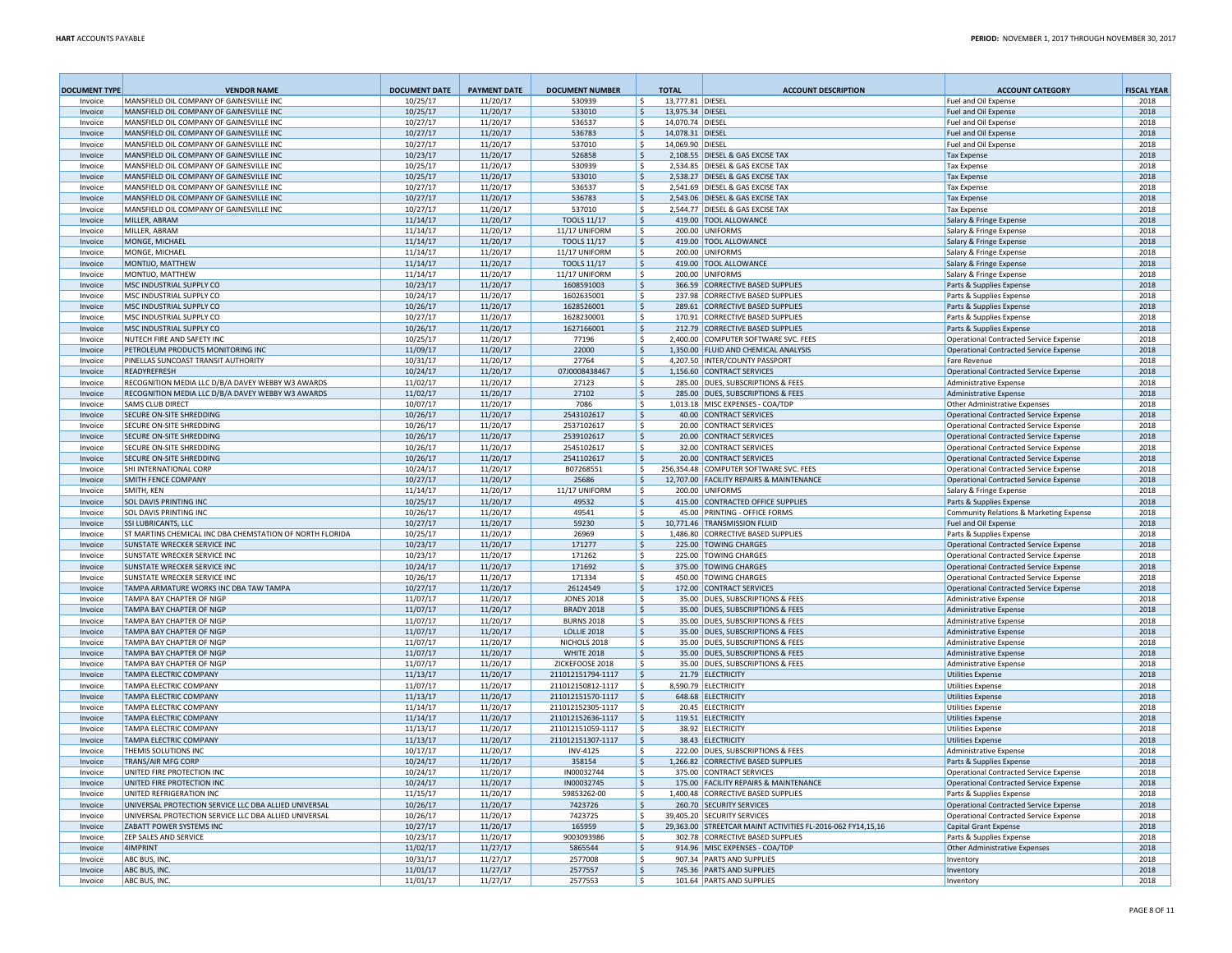| <b>DOCUMENT TYPE</b> | <b>VENDOR NAME</b>                                                                         | <b>DOCUMENT DATE</b> | <b>PAYMENT DATE</b>  | <b>DOCUMENT NUMBER</b>   | <b>TOTAL</b>       | <b>ACCOUNT DESCRIPTION</b>                                            | <b>ACCOUNT CATEGORY</b>                                                                  | <b>FISCAL YEAR</b> |
|----------------------|--------------------------------------------------------------------------------------------|----------------------|----------------------|--------------------------|--------------------|-----------------------------------------------------------------------|------------------------------------------------------------------------------------------|--------------------|
| Invoice              | ADVANCED CABLE CONNECTION INC                                                              | 11/03/17             | 11/27/17             | 50660-2                  | Ś                  | 1,955.57 MACHINE/EQUIP MAINTENANCE                                    | <b>Operational Contracted Service Expense</b>                                            | 2018               |
| Invoice<br>Invoice   | ADVANCED CABLE CONNECTION INC.<br>ADVENTIST HEALTH SYSTEM SUNBELT INC DBA FLORIDA HOSPITAL | 11/03/17<br>11/01/17 | 11/27/17<br>11/27/17 | 50660-1<br>116614        | S<br>$\mathsf{S}$  | 424.45 MACHINE/EQUIP MAINTENANCE<br>630.00 DOT PHYSICAL               | <b>Operational Contracted Service Expense</b><br><b>Administrative Contract Services</b> | 2018<br>2018       |
| Invoice              | ADVENTIST HEALTH SYSTEM SUNBELT INC DBA FLORIDA HOSPITAL                                   | 11/01/17             | 11/27/17             | 116612                   | -S                 | 750.00 DOT PHYSICAL                                                   | <b>Administrative Contract Services</b>                                                  | 2018               |
| Invoice              | ADVENTIST HEALTH SYSTEM SUNBELT INC DBA FLORIDA HOSPITAL                                   | 11/01/17             | 11/27/17             | 116613                   | \$                 | 225.00 DRUG & ALCOHOL SCREENING FEES                                  | <b>Administrative Contract Services</b>                                                  | 2018               |
| Invoice              | AMERICAN WORDATA INC D/B/A AWDATA                                                          | 11/02/17             | 11/27/17             | 1229521                  | s.                 | 1,285.42 TOOLS, EQUIP & SHOP SUPPLIES                                 | Parts & Supplies Expense                                                                 | 2018               |
| Invoice              | ANCO SUPERIOR INC                                                                          | 10/30/17             | 11/27/17             | 94644                    | -S                 | 666.00 PARTS AND SUPPLIES                                             | Inventory                                                                                | 2018               |
| Invoice              | <b>ARCHIVE CORPORATION</b>                                                                 | 11/01/17             | 11/27/17             | 0136375                  | <sub>S</sub>       | 875.40 CONTRACT SERVICES                                              | <b>Operational Contracted Service Expense</b>                                            | 2018               |
| Invoice              | <b>ARCHIVE CORPORATION</b>                                                                 | 11/01/17             | 11/27/17             | 0136546                  | Ś                  | 864.63 PROFESSIONAL SERVICE FEES                                      | <b>Administrative Contract Services</b>                                                  | 2018               |
| Invoice              | <b>AUTONATION SSC</b>                                                                      | 10/30/17             | 11/27/17             | 7604549                  | Ś                  | 115.45 CORRECTIVE BASED SUPPLIES                                      | Parts & Supplies Expense                                                                 | 2018               |
| Invoice              | <b>AUTONATION SSC</b>                                                                      | 10/31/17             | 11/27/17             | 7606252                  | $\mathsf{S}$       | 92.96 CORRECTIVE BASED SUPPLIES                                       | Parts & Supplies Expense                                                                 | 2018               |
| Invoice              | <b>AUTONATION SSC</b>                                                                      | 10/31/17             | 11/27/17             | 7606078                  | $\mathsf{S}$       | 222.30 CORRECTIVE BASED SUPPLIES                                      | Parts & Supplies Expense                                                                 | 2018               |
| Invoice<br>Invoice   | <b>AUTONATION SSC</b><br><b>AUTONATION SSC</b>                                             | 10/30/17<br>11/02/17 | 11/27/17<br>11/27/17 | 7605454<br>7610557       | \$<br>Ŝ.           | 1,792.75 CORRECTIVE BASED SUPPLIES<br>37.83 CORRECTIVE BASED SUPPLIES | Parts & Supplies Expense<br>Parts & Supplies Expense                                     | 2018<br>2018       |
| Invoice              | <b>AUTONATION SSC</b>                                                                      | 11/03/17             | 11/27/17             | 7610997                  | $\mathsf{\$}$      | 176.80 CORRECTIVE BASED SUPPLIES                                      | Parts & Supplies Expense                                                                 | 2018               |
| Invoice              | <b>BUCKEYE CLEANING CENTER</b>                                                             | 10/31/17             | 11/27/17             | 175169                   | <sup>S</sup>       | 580.40 CHEMICALS, CLEANERS & EQUIP                                    | Parts & Supplies Expense                                                                 | 2018               |
| Invoice              | <b>BYTEMARK INC</b>                                                                        | 11/01/17             | 11/27/17             | 1893                     | $\mathsf S$        | 213.37 BANKING FFFS REGIONAL FAREBOX                                  | <b>Administrative Expense</b>                                                            | 2018               |
| Invoice              | CAREWORKS USA, LTD                                                                         | 11/03/17             | 11/27/17             | 86371                    | <sup>S</sup>       | 2.366.40 PROFESSIONAL SERVICE FEES                                    | <b>Administrative Contract Services</b>                                                  | 2018               |
| Invoice              | <b>CATAPULT SYSTEMS LLC</b>                                                                | 11/01/17             | 11/27/17             | C069065                  | Ŝ.                 | 6.000.00 COMPUTER SOFTWARE SVC. FEES                                  | <b>Operational Contracted Service Expense</b>                                            | 2018               |
| Invoice              | CENTRAL FLORIDA LANDSCAPING OF TAMPA, INC                                                  | 10/31/17             | 11/27/17             | 19577                    | -S                 | 5,316.20 CONTRACT SERVICES                                            | <b>Operational Contracted Service Expense</b>                                            | 2018               |
| Invoice              | CENTRAL FLORIDA LANDSCAPING OF TAMPA. INC.                                                 | 11/02/17             | 11/27/17             | 19594                    | Ŝ.                 | 2,743.13 CONTRACT SERVICES                                            | <b>Operational Contracted Service Expense</b>                                            | 2018               |
| Invoice              | CENTRAL FLORIDA LANDSCAPING OF TAMPA, INC                                                  | 11/02/17             | 11/27/17             | 19593                    | s.                 | 625.63 CORRECTIVE BASED SUPPLIES                                      | Parts & Supplies Expense                                                                 | 2018               |
| Invoice              | <b>CIGNA BEHAVIORAL HEALTH</b>                                                             | 09/15/17             | 11/27/17             | 55161                    | \$                 | 2.105.00 COUNSELING SERVICES                                          | <b>Administrative Contract Services</b>                                                  | 2018               |
| Invoice              | CITY OF TAMPA PARKING DIVISION                                                             | 11/16/17             | 11/27/17             | 18250                    | s.<br>$\mathsf{S}$ | 925.20 LEASES AND RENTAL                                              | <b>Administrative Expense</b><br><b>Administrative Expense</b>                           | 2018               |
| Invoice              | <b>CITY OF TAMPA PARKING DIVISION</b><br>CITY OF TAMPA PARKING DIVISION                    | 11/16/17<br>11/16/17 | 11/27/17<br>11/27/17 | 18210<br>18250           | $\mathsf{\hat{S}}$ | 2,827.00 PARKING FEES<br>73.84 PARKING FEES                           |                                                                                          | 2018<br>2018       |
| Invoice<br>Invoice   | <b>CITY OF TAMPA PARKING DIVISION</b>                                                      | 11/16/17             | 11/27/17             | 18210                    | Ŝ.                 | 335.52 PARKING FEES                                                   | <b>Other Administrative Expenses</b><br><b>Other Administrative Expenses</b>             | 2018               |
| Invoice              | <b>CITY OF TAMPA UTILITIES</b>                                                             | 11/15/17             | 11/27/17             | 1117/0390311             | $\mathsf{\hat{S}}$ | 1.010.88 WATER, SEWER & GARBAGE                                       | <b>Utilities Expense</b>                                                                 | 2018               |
| Invoice              | <b>CITY OF TAMPA UTILITIES</b>                                                             | 11/13/17             | 11/27/17             | 1117/0326315             | -\$                | 7.50 WATER, SEWER & GARBAGE                                           | <b>Utilities Expense</b>                                                                 | 2018               |
| Invoice              | CRUMPTON WELDING SUPPLY INC                                                                | 10/31/17             | 11/27/17             | 06015893                 | \$                 | 31.46 TOOLS, FOUIP & SHOP SUPPLIES                                    | Parts & Supplies Expense                                                                 | 2018               |
| Invoice              | <b>CRUMPTON WELDING SUPPLY INC</b>                                                         | 10/31/17             | 11/27/17             | 06015040                 | $\mathsf{S}$       | 338.03 TOOLS, EQUIP & SHOP SUPPLIES                                   | Parts & Supplies Expense                                                                 | 2018               |
| Invoice              | <b>CUMMINS INC</b>                                                                         | 11/01/17             | 11/27/17             | 011-4133                 | Ŝ.                 | 402.86 CORRECTIVE BASED SUPPLIES                                      | Parts & Supplies Expense                                                                 | 2018               |
| Invoice              | <b>CUMMINS INC</b>                                                                         | 10/31/17             | 11/27/17             | 011-4036                 | \$                 | 79.20 PARTS AND SUPPLIES                                              | Inventory                                                                                | 2018               |
| Invoice              | DADE PAPER AND BAG LLC                                                                     | 11/01/17             | 11/27/17             | 11879704                 | \$                 | 431.20 CHEMICALS, CLEANERS & EQUIP                                    | Parts & Supplies Expense                                                                 | 2018               |
| Invoice              | <b>DESIGNLAB INC</b>                                                                       | 10/31/17             | 11/27/17             | 222539                   | <sub>S</sub>       | 6.980.95 UNIFORMS                                                     | Salary & Fringe Expense                                                                  | 2018               |
| Invoice              | EARL W. COLVARD INC. DBA BOULEVARD TIRE CENTER                                             | 10/30/17             | 11/27/17             | 19-GS185382              | <sub>S</sub>       | 470.52 TIRES PURCHASED                                                | Parts & Supplies Expense                                                                 | 2018               |
| Invoice              | EDUCATIONAL CREDIT MANAGEMENT CORP DBA ECMC                                                | 11/22/17             | 11/27/17             | PPE 11/18/17             | $\mathsf{S}$       | 155.77 ACCOUNTS PAYABLE - MANUAL ACCRUALS                             | <b>Accounts Payable</b>                                                                  | 2018               |
| Invoice              | FIDELITY NATIONAL INFORMATION SERVICES, INC.                                               | 11/06/17             | 11/27/17             | 34427842                 | S.                 | 1,442.34 BANKING FEES                                                 | <b>Administrative Expense</b>                                                            | 2018               |
| Invoice              | <b>FINISHMASTER INC</b><br>FLEET ACQUISTIONS LLC DBA FLEET PRODUCTS                        | 11/03/17<br>10/30/17 | 11/27/17<br>11/27/17 | 78023090<br>1516459      | \$<br>$\mathsf{S}$ | 1,700.96 PARTS AND SUPPLIES<br>238.92 CORRECTIVE BASED SUPPLIES       | Inventory                                                                                | 2018<br>2018       |
| Invoice<br>Invoice   | FLEET ACQUISTIONS LLC DBA FLEET PRODUCTS                                                   | 11/01/17             | 11/27/17             | 1517331                  | Ŝ.                 | 47.92 CORRECTIVE BASED SUPPLIES                                       | Parts & Supplies Expense<br>Parts & Supplies Expense                                     | 2018               |
| Invoice              | <b>FLEETPRIDE INC</b>                                                                      | 11/01/17             | 11/27/17             | 88602275                 | Ŝ.                 | 74.42 CORRECTIVE BASED SUPPLIES                                       | Parts & Supplies Expense                                                                 | 2018               |
| Invoice              | <b>FLEETPRIDE INC</b>                                                                      | 10/30/17             | 11/27/17             | 88532181                 | <sub>S</sub>       | 22.20 PARTS AND SUPPLIES                                              | Inventon                                                                                 | 2018               |
| Invoice              | <b>FRONTIER FLORIDA LLC</b>                                                                | 11/07/17             | 11/27/17             | 1117/8136216583          | <sup>S</sup>       | 208.29 TELEPHONE                                                      | <b>Utilities Expense</b>                                                                 | 2018               |
| Invoice              | <b>G&amp;K SERVICES CO</b>                                                                 | 11/03/17             | 11/27/17             | 6071146388               | -S                 | 32.10 CONTRACT SERVICES                                               | <b>Operational Contracted Service Expense</b>                                            | 2018               |
| Invoice              | <b>G&amp;K SERVICES CO</b>                                                                 | 11/02/17             | 11/27/17             | 6071146076               | <sub>S</sub>       | 139.50 CONTRACT SERVICES                                              | <b>Operational Contracted Service Expense</b>                                            | 2018               |
| Invoice              | <b>G&amp;K SERVICES CO</b>                                                                 | 11/03/17             | 11/27/17             | 6071146389               | Ŝ.                 | 63.25 UNIFORMS                                                        | Salary & Fringe Expense                                                                  | 2018               |
| Invoice              | <b>G&amp;K SERVICES CO</b>                                                                 | 11/02/17             | 11/27/17             | 6071146080               | <sub>S</sub>       | 54.45 UNIFORMS                                                        | Salary & Fringe Expense                                                                  | 2018               |
| Invoice              | <b>G&amp;K SERVICES CO</b>                                                                 | 11/02/17             | 11/27/17             | 6071146081               | Ŝ.                 | 35.75 UNIFORMS                                                        | Salary & Fringe Expense                                                                  | 2018               |
| Invoice              | <b>G&amp;K SERVICES CO</b>                                                                 | 11/02/17             | 11/27/17             | 6071146082               | s.                 | 157.30 UNIFORMS                                                       | Salary & Fringe Expense                                                                  | 2018               |
| Invoice              | <b>G&amp;K SERVICES CO</b>                                                                 | 11/02/17             | 11/27/17             | 6071146084               | \$                 | 139.15 UNIFORMS                                                       | Salary & Fringe Expense                                                                  | 2018               |
| Invoice              | <b>G&amp;K SERVICES CO</b>                                                                 | 11/02/17             | 11/27/17             | 6071146077               | <sub>S</sub>       | 53.90 UNIFORMS                                                        | Salary & Fringe Expense                                                                  | 2018               |
| Invoice<br>Invoice   | <b>G&amp;K SERVICES CO</b><br><b>G&amp;K SERVICES CO</b>                                   | 11/02/17             | 11/27/17             | 6071146078<br>6071146079 | <sub>S</sub><br>Ś  | 30.25 UNIFORMS<br>24.20 UNIFORMS                                      | Salary & Fringe Expense                                                                  | 2018<br>2018       |
| Invoice              | <b>G&amp;K SERVICES CO</b>                                                                 | 11/02/17<br>11/02/17 | 11/27/17<br>11/27/17 | 6071146083               | <sub>S</sub>       | 278.30 UNIFORMS                                                       | Salary & Fringe Expense<br>Salary & Fringe Expense                                       | 2018               |
| Invoice              | <b>G&amp;K SERVICES CO</b>                                                                 | 10/26/17             | 11/27/17             | 6071143431               | $\mathsf{S}$       | 157.30 UNIFORMS                                                       | Salary & Fringe Expense                                                                  | 2018               |
| Invoice              | <b>G&amp;K SERVICES CO</b>                                                                 | 10/26/17             | 11/27/17             | 6071143432               | $\mathsf{S}$       | 278.30 UNIFORMS                                                       | Salary & Fringe Expense                                                                  | 2018               |
| Invoice              | GASPARILLA MUSIC FESTIVAL CORP                                                             | 10/31/17             | 11/27/17             | 388                      | \$                 | 1,800.00 ADVERTISING & PROMOTIONS                                     | Community Relations & Marketing Expense                                                  | 2018               |
| Invoice              | <b>GATOR FORD TRUCK SALES</b>                                                              | 10/31/17             | 11/27/17             | 528196P                  | $\mathsf{S}$       | 316.40 PARTS AND SUPPLIES                                             | Inventory                                                                                | 2018               |
| Invoice              | <b>GATOR FORD TRUCK SALES</b>                                                              | 11/03/17             | 11/27/17             | 528197P                  | s.                 | 1,205.22 PARTS AND SUPPLIES                                           | Inventory                                                                                | 2018               |
| Invoice              | GENUINE PARTS CO DBA NAPA AUTO                                                             | 10/31/17             | 11/27/17             | 0619-850349              | <sub>S</sub>       | 220.98 CORRECTIVE BASED SUPPLIES                                      | Parts & Supplies Expense                                                                 | 2018               |
| Invoice              | GENUINE PARTS CO DBA NAPA AUTO                                                             | 11/17/17             | 11/27/17             | 2504-851093              | <sub>S</sub>       | 2.93 CORRECTIVE BASED SUPPLIES                                        | Parts & Supplies Expense                                                                 | 2018               |
| Invoice              | GENUINE PARTS CO DBA NAPA AUTO                                                             | 11/17/17             | 11/27/17             | 0619-853318              | <sup>S</sup>       | 18.49 CORRECTIVE BASED SUPPLIES                                       | Parts & Supplies Expense                                                                 | 2018               |
| Invoice              | GENUINE PARTS CO DBA NAPA AUTO                                                             | 11/02/17             | 11/27/17             | 0619-850718              | <sub>S</sub>       | 395.76 PARTS AND SUPPLIES                                             | Inventory                                                                                | 2018               |
| Invoice              | <b>GILLIG LLC</b>                                                                          | 10/30/17             | 11/27/17             | 62618                    | $\mathsf{S}$       | 513,875.00 40' BUS REPL CNG (10) FL-5339D-2016                        | Capital Grant Expense                                                                    | 2018               |
| Invoice              | <b>GILLIG LLC</b>                                                                          | 11/06/17             | 11/27/17             | 62762                    | \$                 | 513,875.00 40' BUS REPL CNG (10) FL-5339D-2016                        | <b>Capital Grant Expense</b>                                                             | 2018               |
| Invoice              | <b>GILLIG LLC</b>                                                                          | 11/01/17             | 11/27/17             | 62761                    | $\mathsf{S}$       | 513,875.00 40' BUS REPL CNG (10) FL-5339D-2016                        | <b>Capital Grant Expense</b>                                                             | 2018               |
| Invoice              | <b>GILLIG LLC</b>                                                                          | 10/31/17             | 11/27/17             | 62619                    | S.                 | 513,875.00 40' BUS REPL CNG (10) FL-5339D-2016                        | Capital Grant Expense                                                                    | 2018               |
| Invoice              | <b>GILLIG LLC</b><br><b>GILLIG LLC</b>                                                     | 10/30/17             | 11/27/17             | 40393382<br>40393863     | <sub>S</sub><br>Š  | 206.71 CORRECTIVE BASED SUPPLIES<br>84.75 PARTS AND SUPPLIES          | Parts & Supplies Expense                                                                 | 2018<br>2018       |
| Invoice<br>Invoice   | <b>GILLIG LLC</b>                                                                          | 10/31/17<br>10/31/17 | 11/27/17<br>11/27/17 | 40393864                 | <sub>S</sub>       | 1,548.84 PARTS AND SUPPLIES                                           | Inventory<br>Inventory                                                                   | 2018               |
| Invoice              | <b>GILLIG LLC</b>                                                                          | 10/31/17             | 11/27/17             | 40393865                 | -Ŝ                 | 12,191.56 PARTS AND SUPPLIES                                          | Inventory                                                                                | 2018               |
| Invoice              | <b>GOODYEAR TIRE &amp; RUBBER CO</b>                                                       | 10/31/17             | 11/27/17             | 0089324533               | -Ś                 | 1,529.40 GAIN ON SALE OF CAPITAL EQUIPMENT                            | Other System Revenue                                                                     | 2018               |
|                      |                                                                                            |                      |                      |                          |                    |                                                                       |                                                                                          |                    |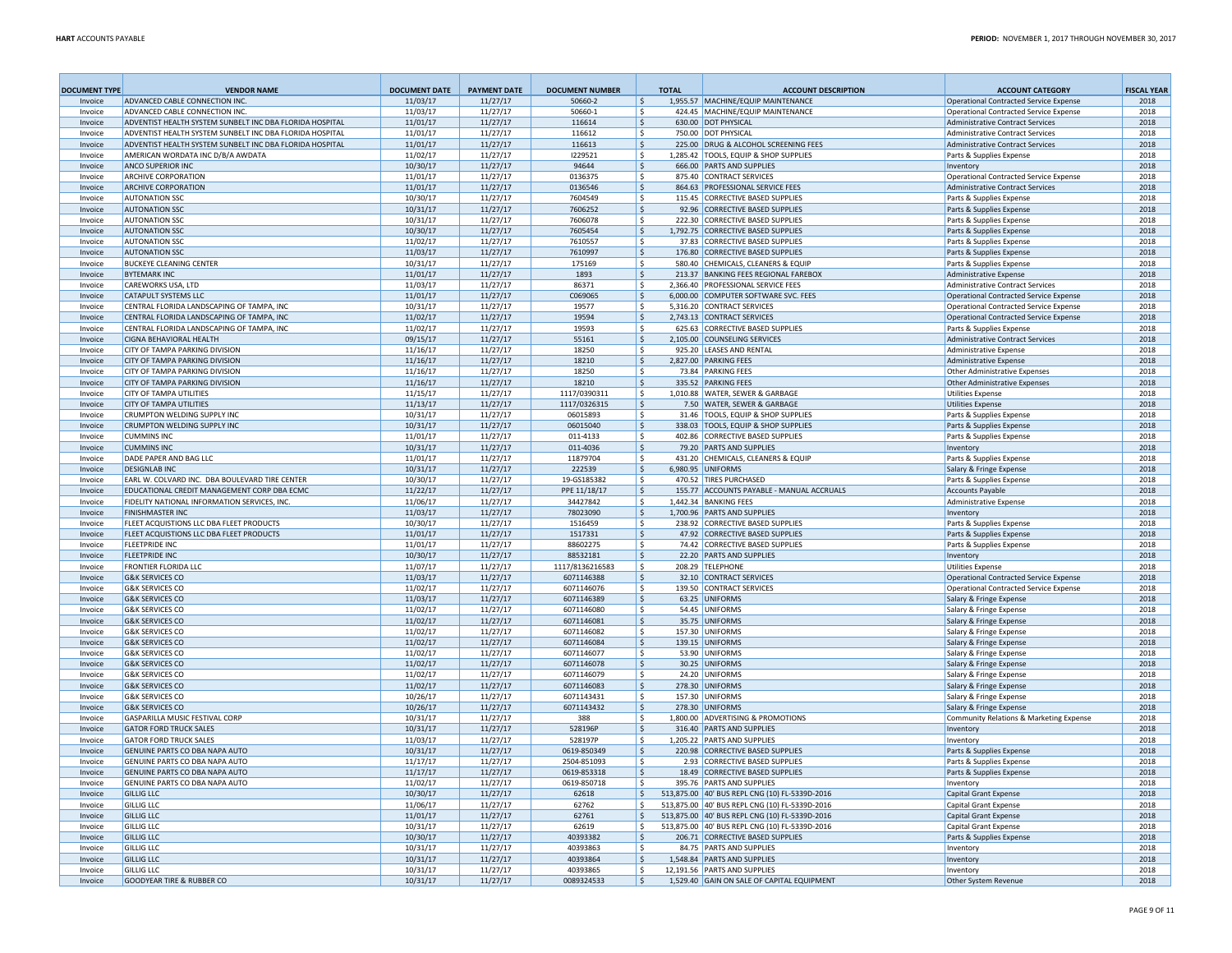| <b>DOCUMENT TYPE</b> | <b>VENDOR NAME</b>                                                            | <b>DOCUMENT DATE</b> | <b>PAYMENT DATE</b>  | <b>DOCUMENT NUMBER</b>    | <b>TOTAL</b>       | <b>ACCOUNT DESCRIPTION</b>                                               | <b>ACCOUNT CATEGORY</b>                                             | <b>FISCAL YEAR</b> |
|----------------------|-------------------------------------------------------------------------------|----------------------|----------------------|---------------------------|--------------------|--------------------------------------------------------------------------|---------------------------------------------------------------------|--------------------|
| Invoice              | GUIDESOFT INC DBA KNOWLEDGE SERVICES                                          | 10/31/17             | 11/27/17             | 1140645                   | ۱s                 | 2,000.00 BUDGET FOR INHOUSE TEMP HELP                                    | Salary & Fringe Expense                                             | 2018               |
| Invoice              | <b>GULF COAST THERMO KING</b>                                                 | 11/01/17             | 11/27/17             | IV71875                   | ۱\$                | 6.675.68 PARTS AND SUPPLIES                                              | Inventory                                                           | 2018               |
| Invoice              | <b>HIDAY &amp; RICKE PA</b>                                                   | 11/22/17             | 11/27/17             | PPE 11/18/17              | l \$               | 66.50 ACCOUNTS PAYABLE - MANUAL ACCRUALS                                 | <b>Accounts Pavable</b>                                             | 2018               |
| Invoice              | HILLSBOROUGH TRANSIT AUTHORITY ERF                                            | 11/22/17             | 11/27/17             | PPE 11/18/17              | <u>ي</u>           | 415.00 EMPLOYEE RECREATION FUND                                          | <b>Accounts Payable</b>                                             | 2018               |
| Invoice              | HILLSBOROUGH TRANSIT AUTHORITY PETTY CASH                                     | 11/17/17             | 11/27/17             | FIN 11/17/17              | ۱s                 | 112.75 BUSINESS MEETING COST                                             | <b>Administrative Expense</b>                                       | 2018               |
| Invoice              | HILLSBOROUGH TRANSIT AUTHORITY PETTY CASH                                     | 11/17/17             | 11/27/17             | FIN 11/17/17              | ۱\$                | 7.50 BUSINESS TRAVEL COSTS - STAFF                                       | <b>Administrative Expense</b>                                       | 2018               |
| Invoice              | HILLSBOROUGH TRANSIT AUTHORITY PETTY CASH                                     | 11/17/17             | 11/27/17             | FIN 11/17/17              | ۱s                 | 15.54 CORRECTIVE BASED SUPPLIES                                          | Parts & Supplies Expense                                            | 2018               |
| Invoice              | HILLSBOROUGH TRANSIT AUTHORITY PETTY CASH                                     | 11/17/17             | 11/27/17             | FIN 11/17/17              | S,                 | 26.00 PARKING FEES                                                       | <b>Other Administrative Expenses</b>                                | 2018               |
| Invoice              | HILLSBOROUGH TRANSIT AUTHORITY PETTY CASH<br>HOLLAND AND KNIGHT LLP           | 11/17/17             | 11/27/17             | FIN 11/17/17              | l \$               | 60.00 SUPPLIES/OFFICE/ART/JANITORIAL                                     | Parts & Supplies Expense                                            | 2018               |
| Invoice<br>Invoice   | HOME DEPOT                                                                    | 11/16/17             | 11/27/17             | 5589722<br>2031313        | S,                 | 7,500.00 PROFESSIONAL SERVICE FEES<br>1,197.87 CORRECTIVE BASED SUPPLIES | <b>Administrative Contract Services</b><br>Parts & Supplies Expense | 2018<br>2018       |
| Invoice              | HOME DEPOT                                                                    | 11/17/17<br>11/14/17 | 11/27/17<br>11/27/17 | 5970742                   | l \$               | 100.46 CORRECTIVE BASED SUPPLIES                                         |                                                                     | 2018               |
|                      | HOME DEPOT                                                                    |                      |                      | 4970866                   | \$<br>۱s           | 714.27 CORRECTIVE BASED SUPPLIES                                         | Parts & Supplies Expense                                            | 2018               |
| Invoice<br>Invoice   | HYDRAULIC ELECTRIC COMPONENT SUPPLY INC                                       | 11/15/17<br>10/30/17 | 11/27/17<br>11/27/17 | 0136807-IN                |                    | 50.60 PARTS AND SUPPLIES                                                 | Parts & Supplies Expense<br>Inventory                               | 2018               |
| Invoice              | HYDRAULIC ELECTRIC COMPONENT SUPPLY INC                                       | 11/03/17             | 11/27/17             | 0136867-IN                | ۱\$<br>١\$         | 489.00 PARTS AND SUPPLIES                                                | Inventory                                                           | 2018               |
| Invoice              | IEH AUTO PARTS HOLDING LLC DBA AUTO PLUS                                      | 10/31/17             | 11/27/17             | 066906555                 | ۱\$                | 409.40 PARTS AND SUPPLIES                                                | Inventory                                                           | 2018               |
| Invoice              | <b>INTEGRATED BUSINESS GROUP</b>                                              | 10/30/17             | 11/27/17             | INV014409                 | l \$               | 340.00 PROFESSIONAL SERVICE FEES                                         | <b>Administrative Contract Services</b>                             | 2018               |
| Invoice              | INTEGRATED BUSINESS GROUP                                                     | 10/29/17             | 11/27/17             | INV014349                 | ۱\$.               | 680.00 PROFESSIONAL SERVICE FEES                                         | <b>Administrative Contract Services</b>                             | 2018               |
| Invoice              | INTEGRATED BUSINESS GROUP                                                     | 10/29/17             | 11/27/17             | INV014347                 | ۱\$                | 3,272.50 PROFESSIONAL SERVICE FEES                                       | <b>Administrative Contract Services</b>                             | 2018               |
| Invoice              | INTERNAL REVENUE SERVICE                                                      | 11/22/17             | 11/27/17             | PPE 11/18/17              | ۱\$.               | 1,161.82 ACCOUNTS PAYABLE - MANUAL ACCRUALS                              | <b>Accounts Payable</b>                                             | 2018               |
| Invoice              | INTERNAL REVENUE SERVICE                                                      | 11/22/17             | 11/27/17             | PPE 11/18/17              | ١\$                | 112.50 ACCOUNTS PAYABLE - MANUAL ACCRUALS                                | <b>Accounts Pavable</b>                                             | 2018               |
| Invoice              | J2 CLOUD SERVICES INC DBA EFAX CORPORATE                                      | 10/31/17             | 11/27/17             | 981796                    | S,                 | 295.30 COMPUTER SOFTWARE SVC. FEES                                       | <b>Operational Contracted Service Expense</b>                       | 2018               |
| Invoice              | JESTO TRANSMISSIONS OF FLORIDA                                                | 11/21/17             | 11/27/17             | 23099                     | ١\$                | 4.097.26 TOOLS. FOUIP & SHOP SUPPLIES                                    | Parts & Supplies Expense                                            | 2018               |
| Invoice              | <b>JOHNS FASTERN COMPANY INC.</b>                                             | 11/01/17             | 11/27/17             | 11012017                  | S,                 | 15,400.00 CLAIMS SETTLEMENTS                                             | Self Insured General Liability Expense                              | 2018               |
| Invoice              | KENWORTH OF CENTRAL FLORIDA INC                                               | 10/30/17             | 11/27/17             | CI89800                   | ۱\$                | 64.59 PARTS AND SUPPLIES                                                 | Inventory                                                           | 2018               |
| Invoice              | KIRKS AUTOMOTIVE INC.                                                         | 06/15/17             | 11/27/17             | 1006385 CORES             | \$                 | 45.00 CORRECTIVE BASED SUPPLIES                                          | Parts & Supplies Expense                                            | 2018               |
| Invoice              | KIRKS AUTOMOTIVE INC                                                          | 10/31/17             | 11/27/17             | 1010498                   | ۱\$                | 73.00 PARTS AND SUPPLIES                                                 | Inventory                                                           | 2018               |
| Invoice              | KIRKS AUTOMOTIVE INC                                                          | 11/02/17             | 11/27/17             | 1010589                   | S,                 | 288.98 PARTS AND SUPPLIES                                                | Inventory                                                           | 2018               |
| Invoice              | <b>KNIGHT, ROBERT</b>                                                         | 11/13/17             | 11/27/17             | 11/13/17-CDL              | ۱\$                | 82.00 ARBITRATIONS/EMPLOYEE ACTIONS                                      | <b>Administrative Contract Services</b>                             | 2018               |
| Invoice              | MANSFIELD OIL COMPANY OF GAINESVILLE INC                                      | 11/01/17             | 11/27/17             | 541909                    | ۱\$                | 14,409.35 DIESEL                                                         | Fuel and Oil Expense                                                | 2018               |
| Invoice              | MANSFIELD OIL COMPANY OF GAINESVILLE INC                                      | 11/03/17             | 11/27/17             | 547589                    | ١s                 | 14.392.07 DIESEL                                                         | Fuel and Oil Expense                                                | 2018               |
| Invoice              | MANSFIELD OIL COMPANY OF GAINESVILLE INC                                      | 11/01/17             | 11/27/17             | 541909                    | ١\$                | 2,546.48 DIESEL & GAS EXCISE TAX                                         | <b>Tax Expense</b>                                                  | 2018               |
| Invoice              | MANSFIELD OIL COMPANY OF GAINESVILLE INC                                      | 11/03/17             | 11/27/17             | 547589                    | ١s                 | 2.540.66 DIESEL & GAS EXCISE TAX                                         | <b>Tax Expense</b>                                                  | 2018               |
| Invoice              | MOHAWK MANUFACTURING & SUPPLY CO                                              | 10/31/17             | 11/27/17             | U017305                   | ١\$                | 2,815.12 PARTS AND SUPPLIES                                              | Inventory                                                           | 2018               |
| Invoice              | MSC INDUSTRIAL SUPPLY CO                                                      | 11/01/17             | 11/27/17             | 1628526002                | ۱\$                | 6.45 CORRECTIVE BASED SUPPLIES                                           | Parts & Supplies Expense                                            | 2018               |
| Invoice              | MSC INDUSTRIAL SUPPLY CO                                                      | 11/03/17             | 11/27/17             | 1628526003                | l\$                | 27.14 CORRECTIVE BASED SUPPLIES                                          | Parts & Supplies Expense                                            | 2018               |
| Invoice              | MSC INDUSTRIAL SUPPLY CO                                                      | 11/03/17             | 11/27/17             | 1644962002                | l \$               | 5.94 CORRECTIVE BASED SUPPLIES                                           | Parts & Supplies Expense                                            | 2018               |
| Invoice              | MSC INDUSTRIAL SUPPLY CO                                                      | 11/03/17             | 11/27/17             | 1645004001                | ۱Ś                 | 220.25 CORRECTIVE BASED SUPPLIES                                         | Parts & Supplies Expense                                            | 2018               |
| Invoice              | MSC INDUSTRIAL SUPPLY CO                                                      | 11/02/17             | 11/27/17             | 1644962001                | l \$               | 412.34 CORRECTIVE BASED SUPPLIES                                         | Parts & Supplies Expense                                            | 2018               |
| Invoice              | MT ZION ASSEMBLY OF GOD INC                                                   | 11/02/17             | 11/27/17             | <b>NOV-JAN 2018</b>       | \$                 | 3.000.00 LEASE & RENTAL LAND                                             | <b>Administrative Expense</b>                                       | 2018               |
| Invoice              | NATIONAL DRIVE                                                                | 11/22/17             | 11/27/17             | PPE 11/18/17              | l \$               | 4.00 TEAMSTER UNION DUES                                                 | <b>Accounts Pavable</b>                                             | 2018               |
| Invoice              | OFFICE DEPOT INC                                                              | 10/31/17             | 11/27/17             | 8692459                   | S,                 | 1.261.13 CONTRACTED OFFICE SUPPLIES                                      | Parts & Supplies Expense                                            | 2018               |
| Invoice              | PARKER, ANTHONY                                                               | 10/31/17             | 11/27/17             | 10/31/17-CDL              | l \$               | 82.00 ARBITRATIONS/EMPLOYEE ACTIONS                                      | <b>Administrative Contract Services</b>                             | 2018               |
| Invoice              | PEOPLES, GERALDINE                                                            | 10/27/17             | 11/27/17             | 10/27/17-CDL              | S,                 | 82.00 ARBITRATIONS/EMPLOYEE ACTIONS                                      | <b>Administrative Contract Services</b>                             | 2018               |
| Invoice              | PFOPLES, LEROYAL                                                              | 10/26/17             | 11/27/17             | 10/26/17-CDL              | ۱s                 | 82.00 ARBITRATIONS/EMPLOYEE ACTIONS                                      | <b>Administrative Contract Services</b>                             | 2018               |
| Invoice              | PRESIDIO HOLDINGS INC                                                         | 10/31/17             | 11/27/17             | 6021117007217             | ۱\$                | 926.92 ACQ COMPUTER HARDWARE                                             | Capital Grant Expense                                               | 2018               |
| Invoice              | PRESIDIO HOLDINGS INC                                                         | 10/31/17             | 11/27/17             | 6011117030490             | l \$               | 3.960.27 ACQUIRE - COMPUTER HARDWARE                                     | Capital Grant Expense                                               | 2018               |
| Invoice              | RELIABLE TRANSMISSION SERVICE<br>REPUBLIC SVS OF FL LP DBA REPUBLIC WASTE SVS | 10/31/17             | 11/27/17             | T-22199<br>0696-000693554 | ۱\$                | 955.30 CORRECTIVE BASED SUPPLIES<br>669.97 WATER, SEWER & GARBAGE        | Parts & Supplies Expense                                            | 2018<br>2018       |
| Invoice<br>Invoice   | RICHARD P JOBLOVE, PA                                                         | 10/31/17<br>11/22/17 | 11/27/17<br>11/27/17 | PPE 11/18/17              | ١\$<br>S,          | 125.00 ACCOUNTS PAYABLE - MANUAL ACCRUALS                                | <b>Utilities Expense</b><br><b>Accounts Pavable</b>                 | 2018               |
| Invoice              | ROBERT REID WEDDING ARCHITECTS, AIA, INC.                                     | 11/03/17             | 11/27/17             | 170522                    | ۱\$                | 3,475.46 E&D SURV/SEC SYS NOT MOBILE (min 1%) FY2016 POP                 | Capital Grant Expense                                               | 2018               |
| Invoice              | SCHINDLER ELEVATOR CORP                                                       | 11/01/17             | 11/27/17             | 8104655809                | S.                 | 696.03 CONTRACT SERVICES                                                 | <b>Operational Contracted Service Expense</b>                       | 2018               |
| Invoice              | SCHINDLER ELEVATOR CORP                                                       | 11/01/17             | 11/27/17             | 8104654806                | l \$               | 909.39 CONTRACT SERVICES                                                 | <b>Operational Contracted Service Expense</b>                       | 2018               |
| Invoice              | SEABOARD DISTRIBUTION, INC                                                    | 11/02/17             | 11/27/17             | 193959                    | ۱s                 | 1,236.15 ANTI FREEZE/COOLANT                                             | Fuel and Oil Expense                                                | 2018               |
| Invoice              | SECURE WASTE DISPOSAL INC                                                     | 10/31/17             | 11/27/17             | 115336                    | ۱s                 | 15.66 CONTRACT SERVICES                                                  | <b>Operational Contracted Service Expense</b>                       | 2018               |
| Invoice              | SODEXO FITNESS CENTER NETPARK                                                 | 11/22/17             | 11/27/17             | PPE 11/18/17              | S,                 | 80.25 ACCOUNTS PAYABLE - MANUAL ACCRUALS                                 | <b>Accounts Payable</b>                                             | 2018               |
| Invoice              | SSI LUBRICANTS, LLC                                                           | 10/30/17             | 11/27/17             | 55372 RB                  | l \$               | 717.50 ENGINE OIL (OIL & LUBE)                                           | Fuel and Oil Expense                                                | 2018               |
| Invoice              | SSI LUBRICANTS, LLC                                                           | 10/30/17             | 11/27/17             | 55372 RB                  | ١\$                | 8,255.41 TRANSMISSION FLUID                                              | Fuel and Oil Expense                                                | 2018               |
| Invoice              | STAPLES CONTRACT & COMMERCIAL INC                                             | 10/28/17             | 11/27/17             | 3357632194                | l \$               | 339.90 CONTRACTED OFFICE SUPPLIES                                        | Parts & Supplies Expense                                            | 2018               |
| Invoice              | STAPLES CONTRACT & COMMERCIAL INC                                             | 10/28/17             | 11/27/17             | 3357632198                | ۱\$                | 272.39 CONTRACTED OFFICE SUPPLIES                                        | Parts & Supplies Expense                                            | 2018               |
| Invoice              | STAPLES CONTRACT & COMMERCIAL INC                                             | 10/28/17             | 11/27/17             | 3357632197                | ۱\$                | 397.88 CONTRACTED OFFICE SUPPLIES                                        | Parts & Supplies Expense                                            | 2018               |
| Invoice              | STAPLES CONTRACT & COMMERCIAL INC                                             | 10/28/17             | 11/27/17             | 3357632196                | l \$               | 28.26 CONTRACTED OFFICE SUPPLIES                                         | Parts & Supplies Expense                                            | 2018               |
| Invoice              | STAPLES CONTRACT & COMMERCIAL INC                                             | 10/28/17             | 11/27/17             | 3357632195                | ۱s                 | 26.99 CONTRACTED OFFICE SUPPLIES                                         | Parts & Supplies Expense                                            | 2018               |
| Invoice              | SUNSTATE WRECKER SERVICE INC                                                  | 11/03/17             | 11/27/17             | 171349                    | ١ś                 | 300.00 TOWING CHARGES                                                    | <b>Operational Contracted Service Expense</b>                       | 2018               |
| Invoice              | SUNSTATE WRECKER SERVICE INC                                                  | 10/16/17             | 11/27/17             | 27261                     | l \$               | 87.00 TOWING CHARGES                                                     | <b>Operational Contracted Service Expense</b>                       | 2018               |
| Invoice              | SUNSTATE WRECKER SERVICE INC                                                  | 11/02/17             | 11/27/17             | 171392                    | l\$                | 126.00 TOWING CHARGES                                                    | <b>Operational Contracted Service Expense</b>                       | 2018               |
| Invoice              | SUNSTATE WRECKER SERVICE INC                                                  | 11/03/17             | 11/27/17             | 171345                    | l \$               | 225.00 TOWING CHARGES                                                    | <b>Operational Contracted Service Expense</b>                       | 2018               |
| Invoice              | TAMPA BAY FEDERAL CREDIT UNION                                                | 11/22/17             | 11/27/17             | PPE 11/18/17              | l \$               | 458.20 ACCOUNTS PAYABLE - MANUAL ACCRUALS                                | <b>Accounts Payable</b>                                             | 2018               |
| Invoice              | TAMPA ELECTRIC COMPANY                                                        | 11/16/17             | 11/27/17             | 211012154939-1117         | ١s                 | 351.96 ELECTRICITY                                                       | <b>Utilities Expense</b>                                            | 2018               |
| Invoice              | <b>TENNANT SALES AND SERVICE</b>                                              | 11/03/17             | 11/27/17             | 914995502                 | $\dot{\mathbf{S}}$ | 195.40 CORRECTIVE BASED SUPPLIES                                         | Parts & Supplies Expense                                            | 2018               |
| Invoice              | TENNANT SALES AND SERVICE                                                     | 11/03/17             | 11/27/17             | 914995503                 | ١s                 | 124.20 CORRECTIVE BASED SUPPLIES                                         | Parts & Supplies Expense                                            | 2018               |
| Invoice              | TERMINIX INTERNATIONAL, LP                                                    | 10/31/17             | 11/27/17             | 370003404                 | ١\$                | 1,129.12 CONTRACT SERVICES                                               | <b>Operational Contracted Service Expense</b>                       | 2018               |
| Invoice              | THE ADVOCACY GROUP AT CARDENAS PARTNERS LLC                                   | 11/01/17             | 11/27/17             | 711234                    | ۱s                 | 3,333.33 PROFESSIONAL SERVICE FEES                                       | <b>Administrative Contract Services</b>                             | 2018               |